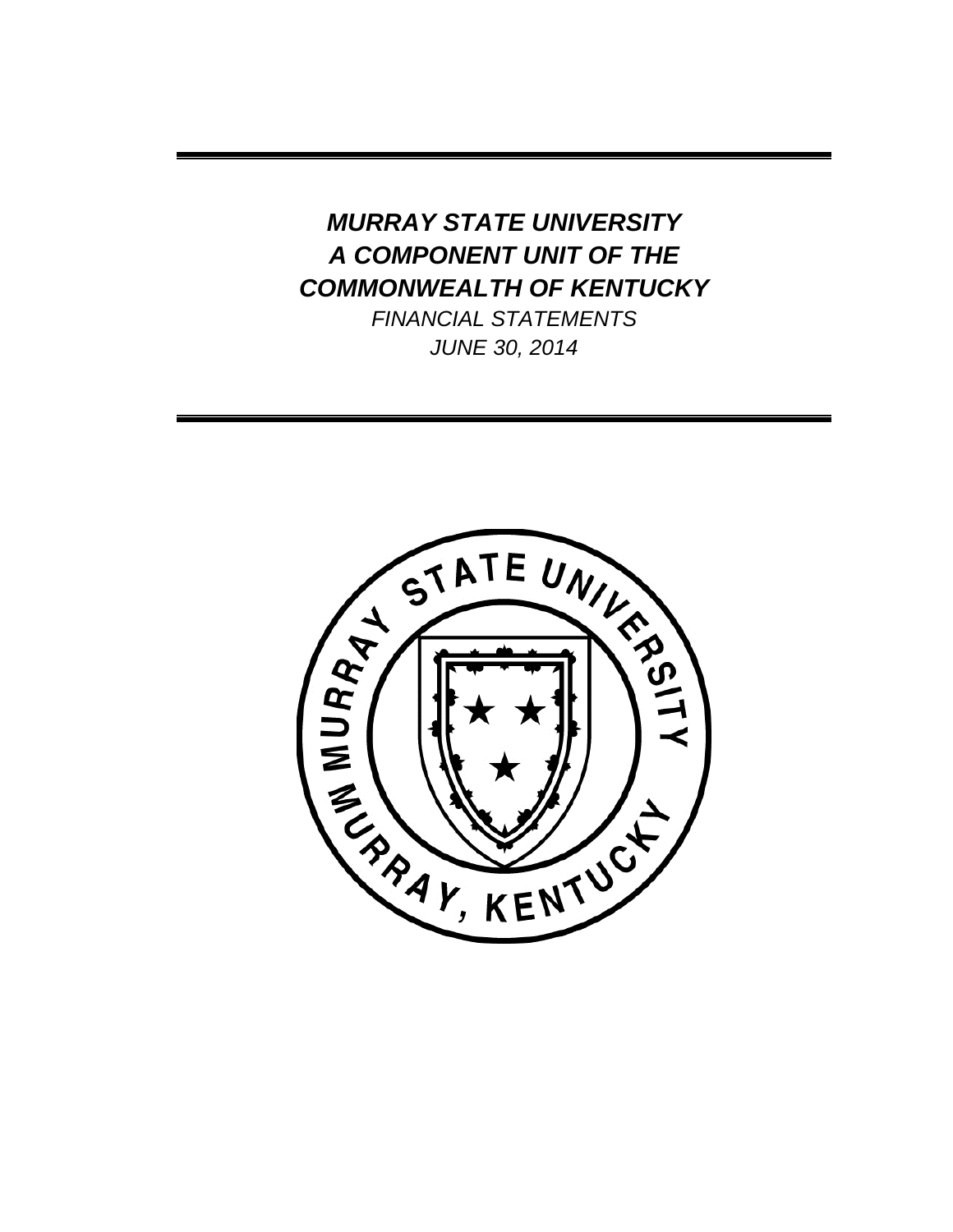# **Contents**

|                                                              | Page |
|--------------------------------------------------------------|------|
|                                                              |      |
|                                                              |      |
| <b>Financial Statements</b>                                  |      |
| Statements of Net Position - Murray State University 20 - 21 |      |
| Statements of Financial Position - Murray State              |      |
| Statements of Revenues, Expenses and Changes in              |      |
| Statements of Activities - Murray State University           |      |
| Statements of Cash Flows - Murray State University 28 - 29   |      |
|                                                              |      |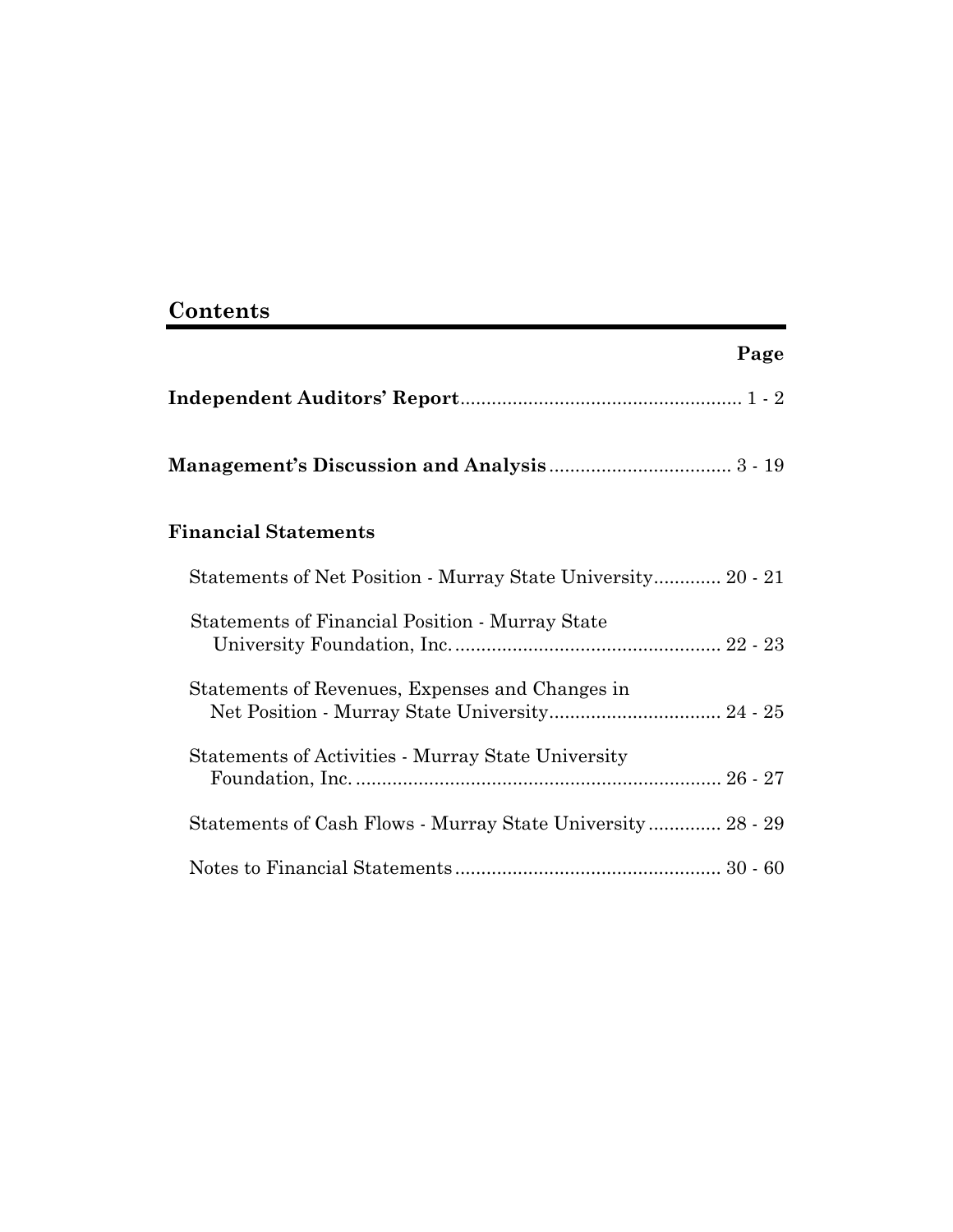

**RubinBrown LLP Certified Public Accountants** & Business Consultants

One North Brentwood Saint Louis, MO 63105

T 314.290.3300 F 314.290.3400

W rubinbrown.com  $E$  info@rubinbrown.com

Board of Regents and Audit Committee Murray State University Murray, Kentucky

#### **Report On The Financial Statements**

We have audited the accompanying financial statements of the business-type activities and discretely presented component unit of Murray State University, (the University), a component unit of the State of Kentucky, as of and for the years ended June 30, 2014 and 2013, and the related notes to the financial statements, which collectively comprise the University's basic financial statements as listed in the table of contents.

**Independent Auditors' Report** 

#### *Management's Responsibility For The Financial Statements*

Management is responsible for the preparation and fair presentation of these financial statements in accordance with accounting principles generally accepted in the United States of America; this includes the design, implementation, and maintenance of internal control relevant to the preparation and fair presentation of financial statements that are free from material misstatement, whether due to fraud or error.

#### *Auditors' Responsibility*

Our responsibility is to express opinions on these financial statements based on our audits. We conducted our audits in accordance with auditing standards generally accepted in the United States of America and the standards applicable to financial audits contained in *Government Auditing Standards,* issued by the Comptroller General of the United States. Those standards require that we plan and perform the audit to obtain reasonable assurance about whether the financial statements are free from material misstatement.

An audit involves performing procedures to obtain audit evidence about the amounts and disclosures in the financial statements. The procedures selected depend on the auditors' judgment, including the assessment of the risks of material misstatement of the financial statements, whether due to fraud or error. In making those risk assessments, the auditor considers internal control relevant to the entity's preparation and fair presentation of the financial statements in order to design audit procedures that are appropriate in the circumstances, but not for the purpose of expressing an opinion on the effectiveness of the entity's internal control. Accordingly, we express no such opinion. An audit also includes evaluating the appropriateness of accounting policies used and the reasonableness of significant accounting estimates made by management, as well as evaluating the overall presentation of the financial statements.

We believe that the audit evidence we have obtained is sufficient and appropriate to provide a basis for our audit opinions.

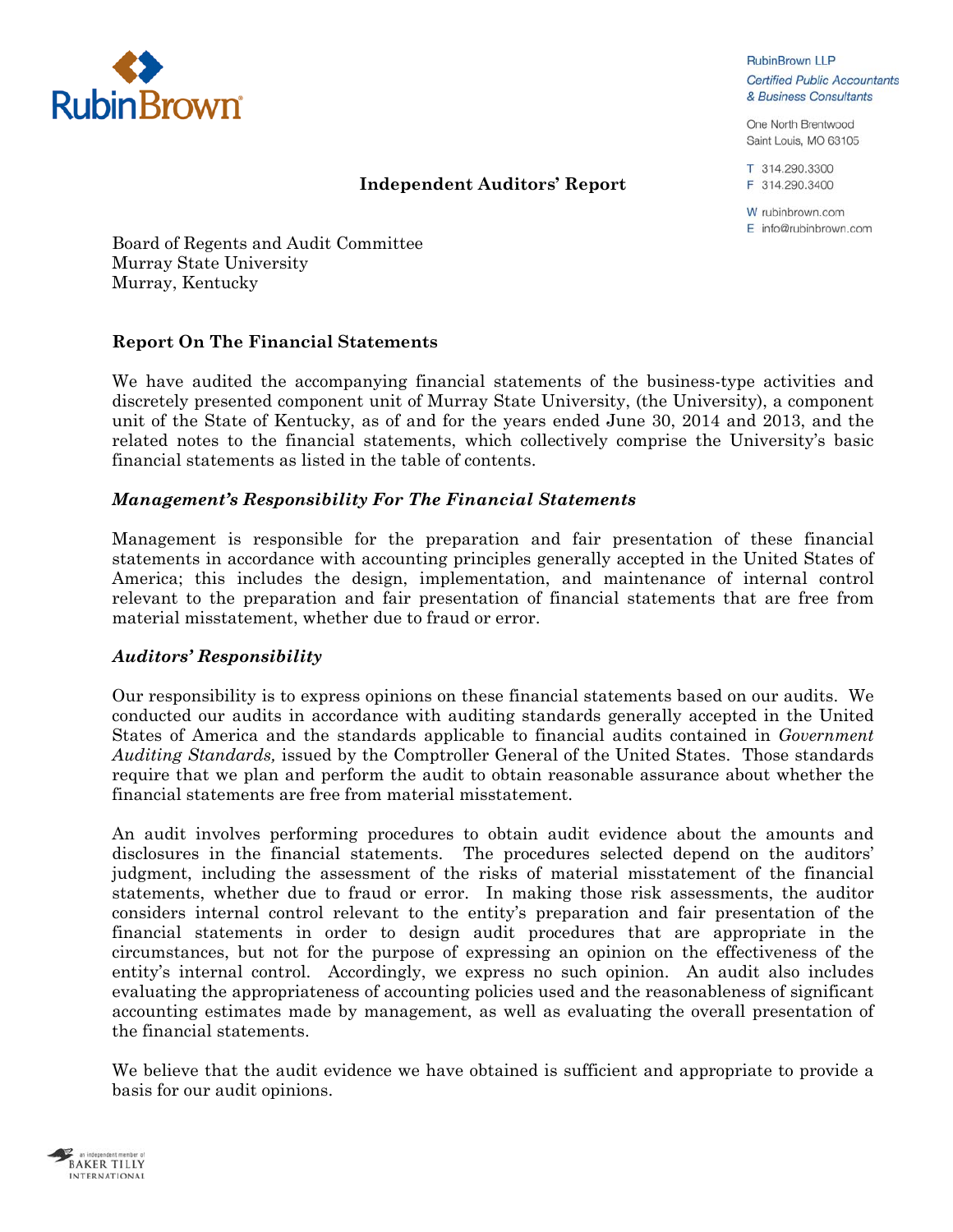### *Opinions*

In our opinion, the financial statements referred to above present fairly, in all material respects, the respective financial position of the business-type activities and the discretely presented component unit of Murray State University as of June 30, 2014 and 2013, and the respective changes in financial position and, where applicable, cash flows thereof for the years then ended, in accordance with accounting principles generally accepted in the United States of America.

#### *Change In Accounting Principle*

As discussed in Note 1 to the financial statements, in 2014, the University implemented the provisions of GASB Statement No. 65, *Items Previously Recognized as Assets and Liabilities.* Our opinion is not modified with respect to this matter.

#### *Other Matters*

#### *Required Supplementary Information*

Accounting principles generally accepted in the United States of America require that the Management's Discussion and Analysis on pages 3 through 19 be presented to supplement the basic financial statements. Such information, although not a part of the basic financial statements, is required by the Governmental Accounting Standards Board who considers it to be an essential part of financial reporting for placing the basic financial statements in an appropriate operational, economic, or historical context. We have applied certain limited procedures to the required supplementary information in accordance with auditing standards generally accepted in the United States of America, which consisted of inquiries of management about the methods of preparing the information and comparing the information for consistency with management's responses to our inquiries, the basic financial statements, and other knowledge we obtained during our audit of the basic financial statements. We do not express an opinion or provide any assurance on the information because the limited procedures do not provide us with sufficient evidence to express an opinion or provide any assurance.

#### *Other Reporting Required By Government Auditing Standards*

In accordance with *Government Auditing Standards*, we have also issued our report dated October 1, 2014, on our consideration of the University's internal control over financial reporting and on our tests of its compliance with certain provisions of laws, regulations, contracts, and grant agreements and other matters. The purpose of that report is to describe the scope of our testing of internal control over financial reporting and compliance and the results of that testing, and not to provide an opinion on internal control over financial reporting or on compliance. That report is an integral part of an audit performed in accordance with *Government Auditing Standards* in considering the University's internal control over financial reporting and compliance.

RubinBrown LLP

October 1, 2014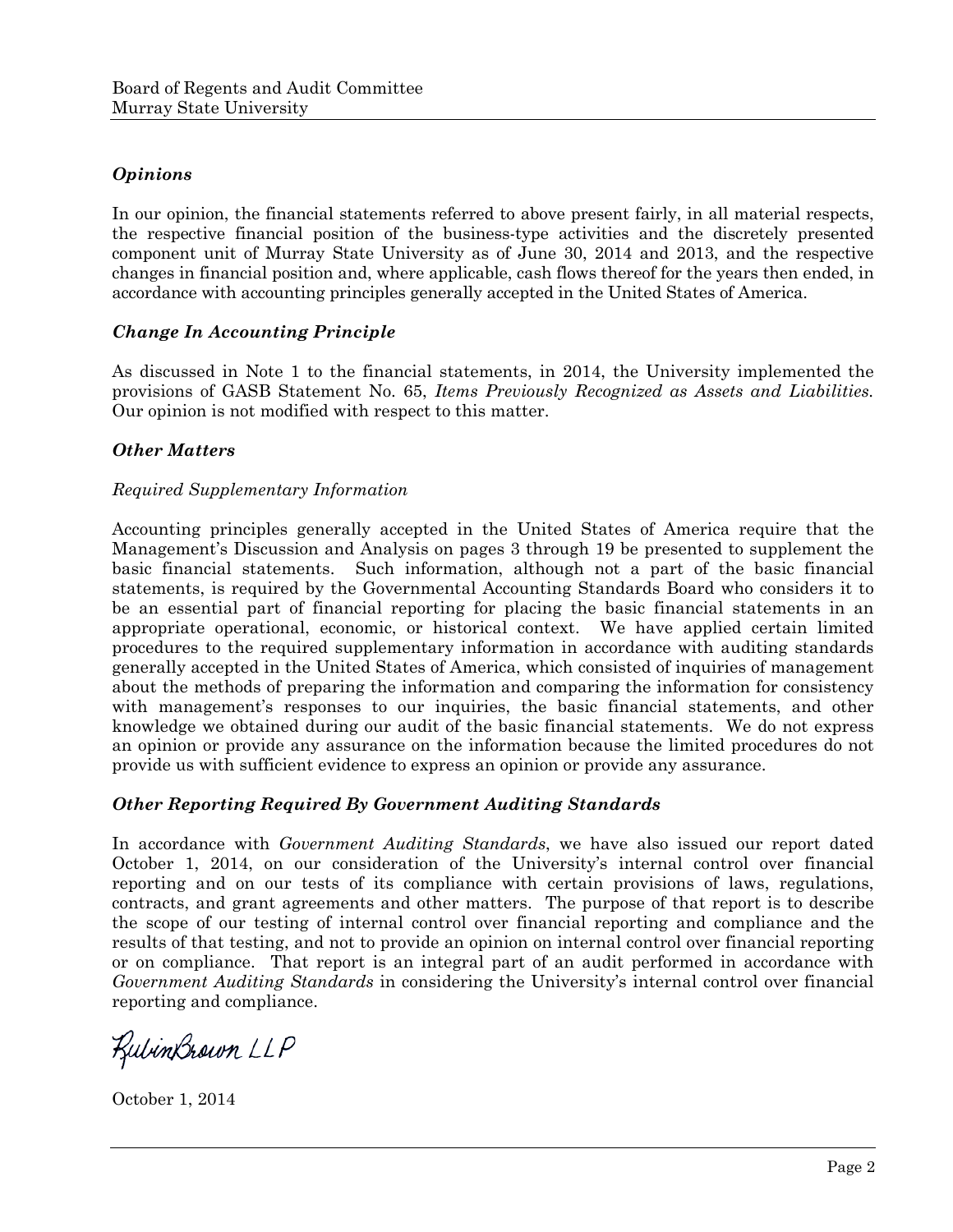#### **MANAGEMENT'S DISCUSSION AND ANALYSIS**

#### **Introduction**

The following Management's Discussion and Analysis (MD&A) provides an overview of the financial position and activities of Murray State University (MSU) (University) for the year ended June 30, 2014. This discussion has been prepared by management and should be read in conjunction with the financial statements and the notes thereto, which follow this section. The financial statements and related notes and this discussion and analysis are the responsibility of management.

The University is a comprehensive public institution of higher learning located in western Kentucky and primarily serves students in Kentucky, Illinois, Missouri, Tennessee and Indiana. The University has study centers in four other cities where it offers a diverse range of degree programs from associate to doctoral levels, is composed of four academic colleges and two schools. The University contributes to the region and state through related research and public service programs. The University is a charter member of the Ohio Valley Conference and a Division I member of the NCAA. The University serves as a residential, regional university offering core programs in the liberal arts, humanities, sciences and selected high-quality professional programs for approximately 11,000 students. For the 2013-14 academic year, tuition and fees increased by \$102 per semester for full time resident undergraduate students. Tuition and fees at the University continues to be less than the national average.

The University consistently ranks among the nation's top public universities and has been recognized for its academic quality and affordability. Once again, *U.S. News & World Report's Best Colleges* has recognized Murray State University among the top schools in the country. Murray State's consecutive streak of top rankings was extended to 23 years with the release of the 2014 *U.S. News Best Colleges* list. The University is at eighth place among the top public regional universities in the South. Murray State is again in the Top Tier as the only Kentucky regional public university to appear among the South's top 25 private and public schools. The University scoring shows it to be the  $14<sup>th</sup>$  top public regional university in the nation, the same as last year's rankings. Factors considered in the rankings are peer assessment, graduation and retention rates, faculty resources, student selectivity, financial resources and alumni giving.

In addition to *U.S. News & World Report's* listing, the University is ranked once more as "2014 Military Friendly School" by *G.I. Jobs* magazine and listed for the third time in *the Chronicle of Higher Education's* "Great Colleges to Work For". The 2014 *Washington Monthly* college guide and rankings listed MSU at 17th overall and 9th among master's universities in their "Best Bang for the Buck" category.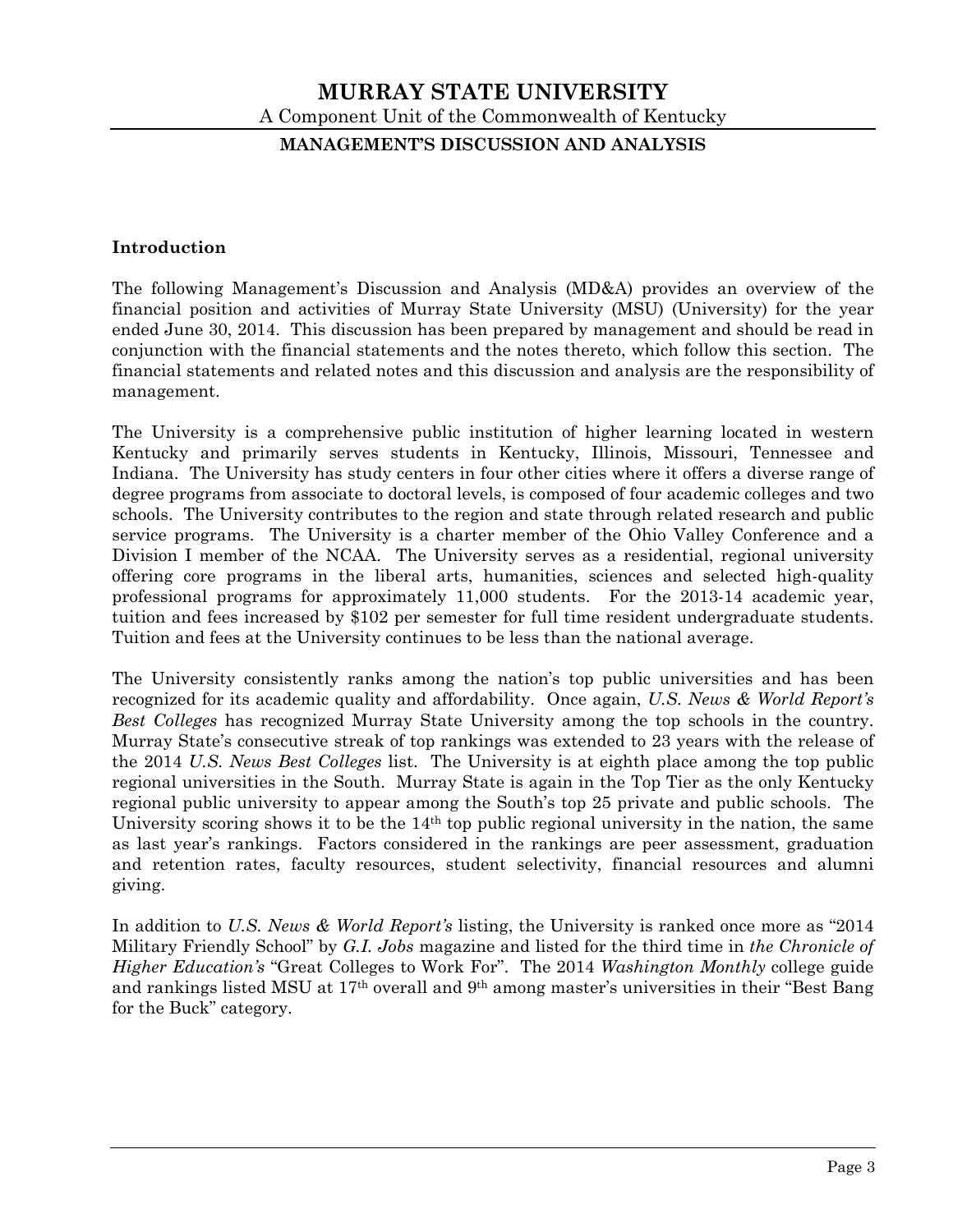Management's Discussion And Analysis *(Continued)*

## **Financial Highlights**

- $\triangleright$  The University's financial position remained strong as of the end of the year, with assets of \$327.9 million, deferred outflows of \$2.5 million and liabilities of \$89.8 million. Net position, which represent the University's residual interest in assets and deferred outflows after liabilities are deducted, were \$240.6 million or 73 percent of total assets and deferred outflows. Net position increased by \$4.8 million from fiscal year 2013 to 2014.
- $\triangleright$  Fiscal operations were in accordance with the annual operating budget of approximately \$157.2 million. The University continued to be a strong employer for the region and employed 4,391 individuals, including 584 faculty and 1,156 staff members and 2,651 students. These totals include 1,393 regular and full time faculty and staff.
- $\triangleright$  Total operating state appropriations for fiscal year 2014 remained the same as for fiscal year 2013 at approximately \$48 million.
- The University secured funding from general receipts bonds in June 2013 totaling \$15.6 million for the renovation of Hester Hall and various projects under \$600,000. This residence hall was closed for fiscal year 2014. The majority of renovations were conducted in 2014 totaling \$6.8 million to date. Hester Hall opened for occupancy for the fall 2014 semester.
- $\triangleright$  The University invests approximately 96 percent of its endowment funds with the Murray State University Foundation, Inc. (Foundation). The value of these funds is as follows:

| <b>Historical Value</b> | \$17.4 million |
|-------------------------|----------------|
| Market Value            | \$20.6 million |

These funds experienced an unrealized gain of \$1,647,227 in fiscal year 2014. This allowed for most program spending to remain constant during the fiscal year 2014. The Foundation operated with a 4.0% cap on endowment spending for the fiscal year 2014.

- $\triangleright$  The construction of the new Crisp Center in Paducah, KY was completed in the winter of 2013 and the facility opened in January 2014. This facility opened for classes for the spring 2014 semester.
- $\triangleright$  The University had leased the old Crisp Center held in Paducah, KY from the University of Kentucky for 16 years. With the opening of the new Crisp Center in Paducah, KY this lease arrangement ended on June 30, 2014.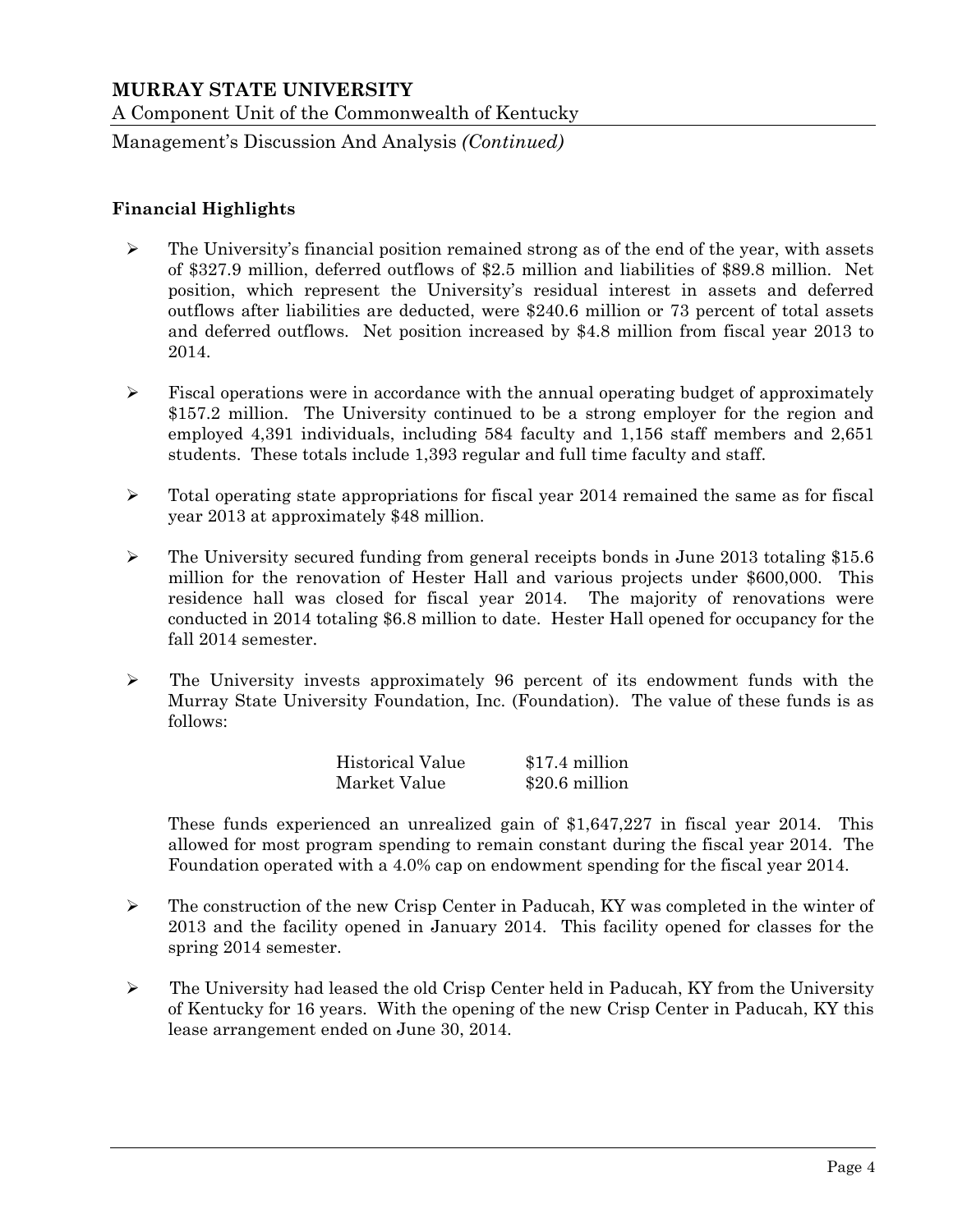Management's Discussion And Analysis *(Continued)*

 $\triangleright$  The University conducted a campus wide budget review during 2013 to reallocate \$4.2 million for the fiscal year 2014 operating budget and conducted another review during 2014 to reallocate an additional \$2.1 million to be used in the fiscal year 2015 operating budget. Although these reallocations put additional strains on University operations, a balanced budget was adopted for fiscal year 2015.

#### **Using the Financial Statements**

The University's financial statements consist of Statements of Net Position, Statements of Revenues, Expenses and Changes in Net Position, Statements of Cash Flows and Notes to the Financial Statements. These financial statements and accompanying notes are prepared in accordance with the appropriate Governmental Accounting Standards Board (GASB) pronouncements.

These financial statements provide an entity-wide perspective and focus on the financial condition, results of operations and cash flows of the University as a whole.

Financial statements have also been included for the MSU Foundation, a component unit, in accordance with the requirements of GASB Statement No. 39, Determining Whether Certain Organizations are Component Units. Financial statements for this entity consist of Statements of Financial Position and Statements of Activities. These statements are prepared in accordance with the appropriate Financial Accounting Standards Board (FASB) pronouncements. The Murray State University Athletic Foundation, Inc. is also a component unit, but not included due to materiality.

#### **Statements of Net Position**

The Statement of Net Position present a financial picture of the University's financial condition at the end of the 2014 and 2013 fiscal years by reporting assets (current and noncurrent), deferred outflows of resources, liabilities (current and noncurrent) and net position. Net position, the difference between total assets plus deferred outflows less total liabilities, are an important indicator of the current financial condition, while the change in net position is an indicator of whether the overall financial position has improved or declined during the year.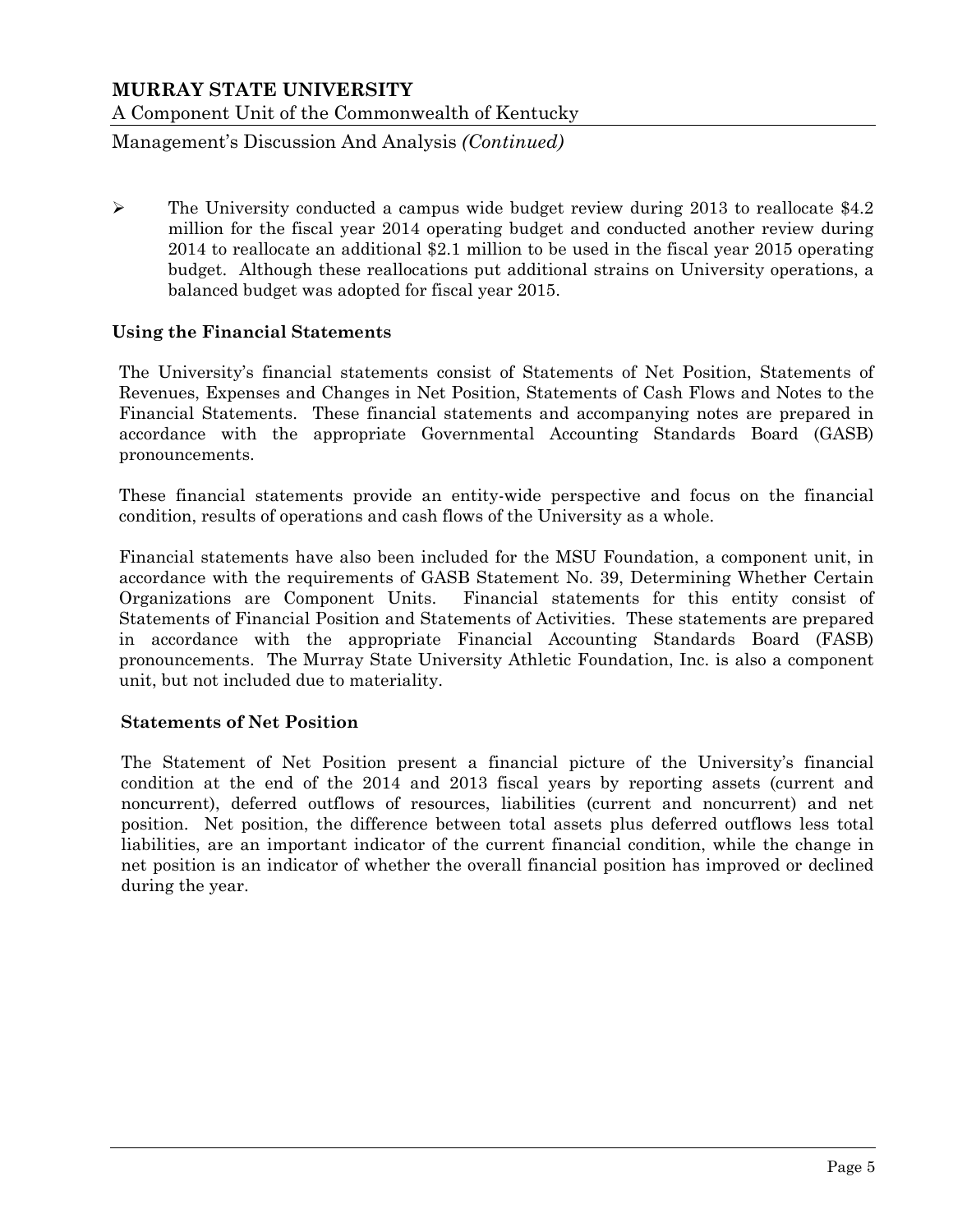A Component Unit of the Commonwealth of Kentucky

Management's Discussion And Analysis *(Continued)*

#### *Assets*

Total assets at the end of the fiscal year 2014 were \$327.9 million, of which capital assets, net of depreciation, represented the largest portion. Capital assets totaled approximately \$174.5 million or 53 percent of total assets and were primarily comprised of University-owned land, buildings, equipment, and library holdings. Cash and cash equivalents amounted to \$111.8 million or 34 percent of total assets. Total assets increased by \$4.6 million during the 2014 fiscal year. This increase in gross total assets is due primarily to the following items:

- \$4.8 million Increase in net capital assets. Primarily driven by a \$14.6 million increase in construction-in-progress projects including \$7.3 million in Hester Hall renovations, and \$1.3 million for the new Breathitt Veterinary Center; less \$9.5 million in current year depreciation.
- \$2.0 million Increase in restricted investments. \$1.7 million of this increase was due to the increase in market value of endowments, with an additional \$225,000 increase in restricted reserve and spendable receivables related to these endowments.
- (\$1.8 million) Decrease in cash. This decrease in cash was the result of \$3.6 million increase in cash spent on capital purchases funded in prior years. This was offset by an increase of \$1.6 million in Auxiliary cash.

Total assets increased by \$22.3 million during the 2013 fiscal year due to the following:

- \$19.6 million Increase in cash and cash equivalents. Primarily driven by a \$15.6 million increase due to the sale of the series 2013A general receipt bonds for renovations to Hester Hall, College Courts, and various other projects.
- \$1.9 million Increase in endowment investments, including a \$1.3 million increase in the stock investments and a \$0.5 million increase in unrealized gains on investment.
- \$1.1 million Unexpended web tuition revenue due to departmental online incentive program for each semester, which started in the summer 2011. These funds were distributed to academic departments in 2012; with the expectation the departments may spend these funds in future years.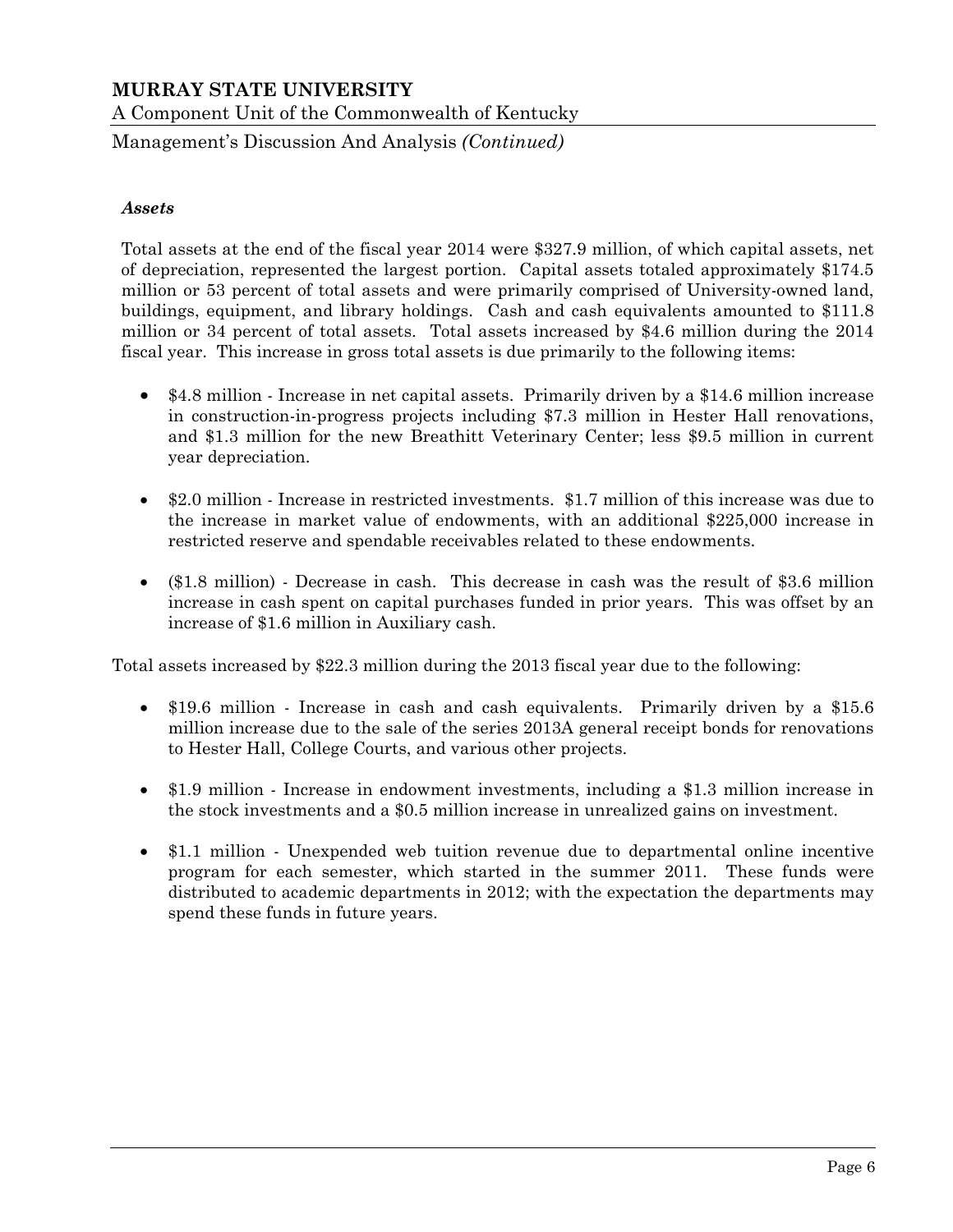Management's Discussion And Analysis *(Continued)*

## *Deferred Outflows of Resources*

A new section of the Statement of Net Position added this fiscal year in compliance with GASB statement 65 - *Items Previously Reported as Assets and Liabilities*. This statement requires that the deferred bond refunding loss, previously reported as part of the "Long-term debt" lines, be reported instead as a deferred outflow of resources in fiscal year 2014. GASB statement 65 also requires that we restate this deferred outflow for all prior years reported within these financial statements. Deferred outflows consisted solely of bond refunding loss from the refunding of housing and dining bond series M, N, O, P, and Q. These deferred outflows were \$2.5 million for 2014 and restated as \$2.7 million for 2013, and \$2.9 million for 2012.

## *Liabilities*

Total liabilities at the end of the 2014 fiscal year were \$89.8 million, a decrease of \$500,000. This change was due to the following:

- (\$3.6) million Decrease in debt payable for current year payments on bonds, notes, and capital leases.
- \$1.9 million Increase in accounts payable attributed primarily to the increase in payables for construction and renovation of \$1.3 million.
- \$725,000 Increase in unearned revenues. \$172,000 in current unrestricted funds and \$553,000 in restricted funds primarily due to a new \$450,000 grant award for internship and professional programs.
- \$398,000 Increase in accrued payroll due mainly to timing differences in payroll payments.

Total liabilities at the end of the 2013 fiscal year were \$90.3 million as restated, an increase of \$11.7 million. This change was due to the following:

- \$15.6 million Increase in bonds payable for the issuance of 2013 Series A general receipt bonds.
- (\$3.9) million Decrease in debt payable for current year payments on bonds, notes, and capital leases.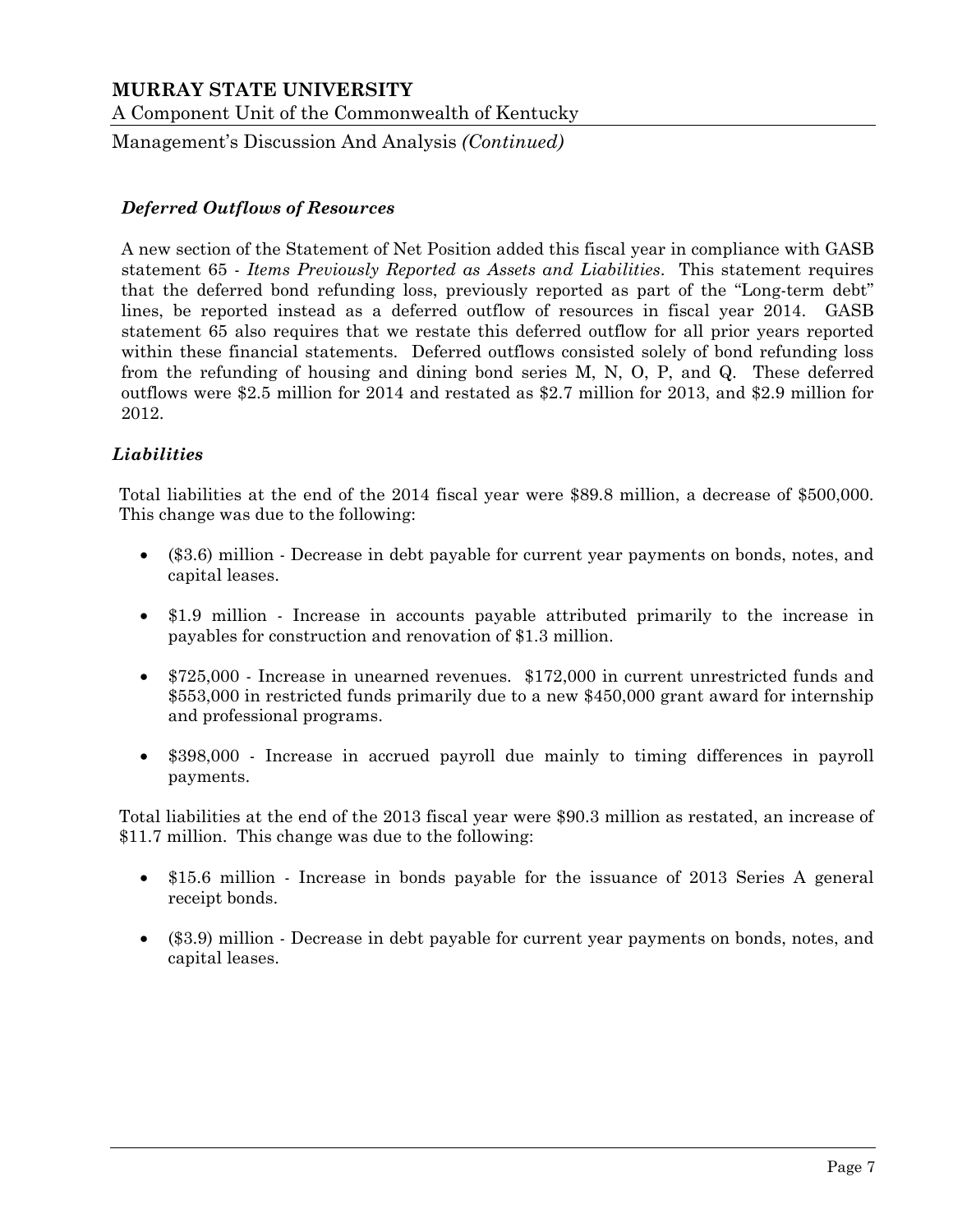A Component Unit of the Commonwealth of Kentucky

Management's Discussion And Analysis *(Continued)*

#### *Net Position*

Net position, which represent total equity, of the University were divided into three major categories, defined as follows:

- o Invested in capital assets, net of related debt This category represents the institution's equity in property, buildings, equipment, library holdings and other plant assets owned by the University, less related depreciation and outstanding balances of borrowings used to finance the purchase or construction of those assets.
- o Restricted This category represents those assets which are subject to externally imposed restrictions governing their use and includes classifications of nonexpendable and expendable.
	- Restricted nonexpendable net position Restricted nonexpendable net position consist solely of permanent endowments owned by the University. The corpus, as specified by the donor, is invested in perpetuity and may not be expended.
	- Restricted expendable net position Restricted expendable net position consist of those assets that may be expended by the University, but must be spent for purposes as defined by the donors and/or external entities that have placed time or purpose restrictions on the use of the assets.
- o Unrestricted This category represents the net position held by the University that have no formal restrictions. Although unrestricted net position are not subject to externally imposed stipulations, substantially all of the unrestricted net position have been designated for various programs and initiatives, capital projects and working capital requirements.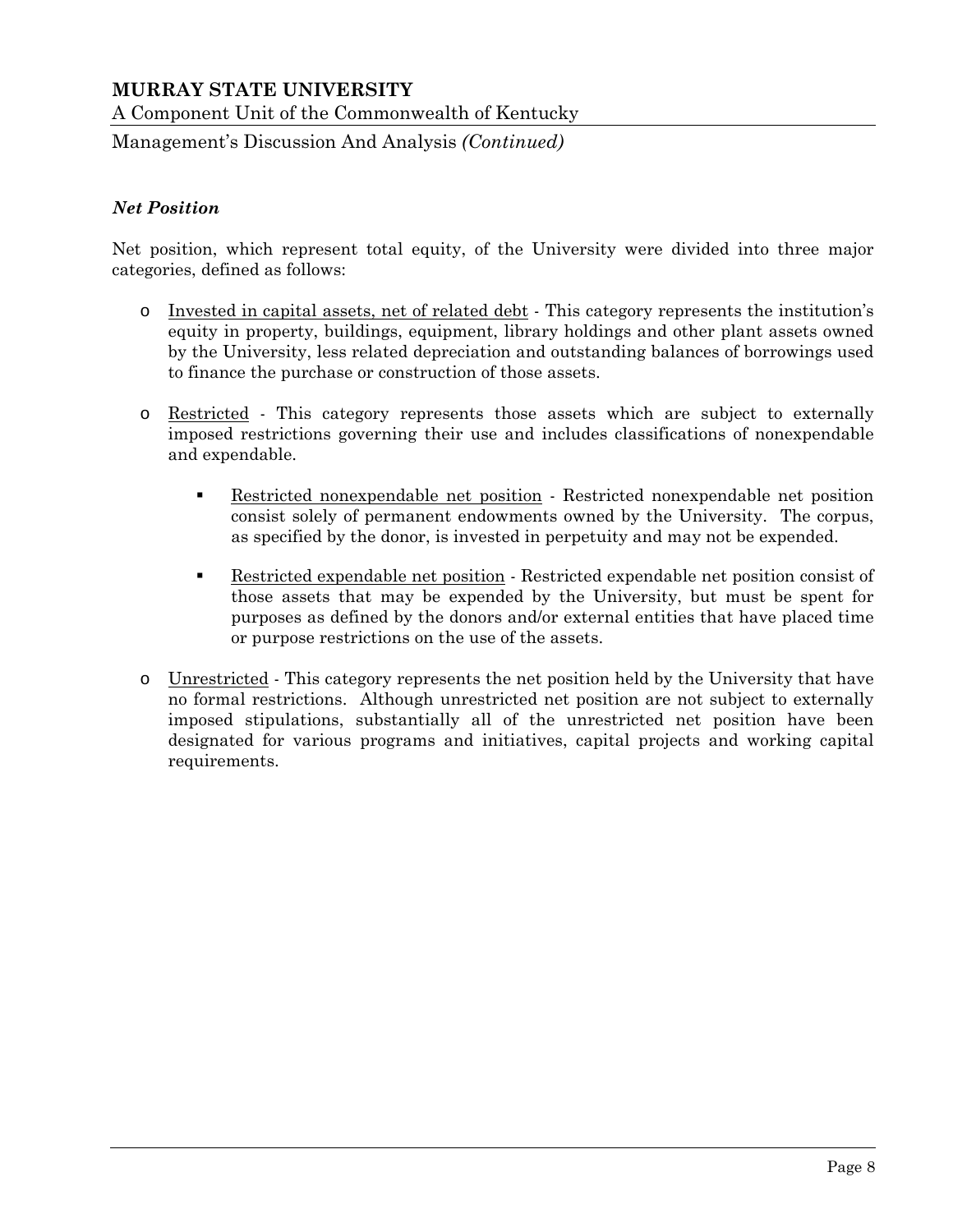## A Component Unit of the Commonwealth of Kentucky

# Management's Discussion And Analysis *(Continued)*

#### **Condensed Statements of Net Position**

|                                                        |                   | June 30, 2013    | June 30, 2012    |
|--------------------------------------------------------|-------------------|------------------|------------------|
|                                                        | June 30, 2014     | (Restated)       | (Restated)       |
| Assets                                                 |                   |                  |                  |
| Current assets                                         | \$<br>85,004,479  | \$<br>84,448,484 | \$<br>75,357,134 |
| Noncurrent assets                                      | 68,357,845        | 69,100,899       | 55,242,435       |
| Capital assets                                         | 174,526,454       | 169,768,630      | 170,326,187      |
| Total assets                                           | 327,888,778       | 323,318,013      | 300,925,756      |
| <b>Deferred Outflows</b>                               | 2,515,426         | 2,708,574        | 2,901,721        |
| Liabilities                                            |                   |                  |                  |
| Current liabilities                                    | 24,504,802        | 20,783,959       | 21,028,979       |
| Noncurrent liabilities                                 | 65,287,203        | 69,474,146       | 57,500,091       |
| Total liabilities                                      | 89,792,005        | 90,258,105       | 78,529,070       |
| Net position                                           |                   |                  |                  |
| Invested in capital assets,<br>net of related debt     | 117, 117, 865     | 117,493,949      | 115,994,450      |
| Restricted for                                         |                   |                  |                  |
| Nonexpendable<br>Expendable<br>Scholarships, research, | 21,452,081        | 19,793,944       | 18,873,003       |
| instruction and other                                  | 5,812,240         | 6,107,393        | 4,101,374        |
| Loans                                                  | 4,843,824         | 4,832,714        | 4,767,193        |
| Capital                                                | 15,838,815        | 14,851,538       | 19,558,531       |
| Debt service                                           | 1,553,637         | 1,671,296        | 2,240,995        |
| Unrestricted                                           | 73,993,737        | 71,017,648       | 59,762,862       |
| Total net position                                     | 240,612,199<br>\$ | 235,768,482      | 225,298,408      |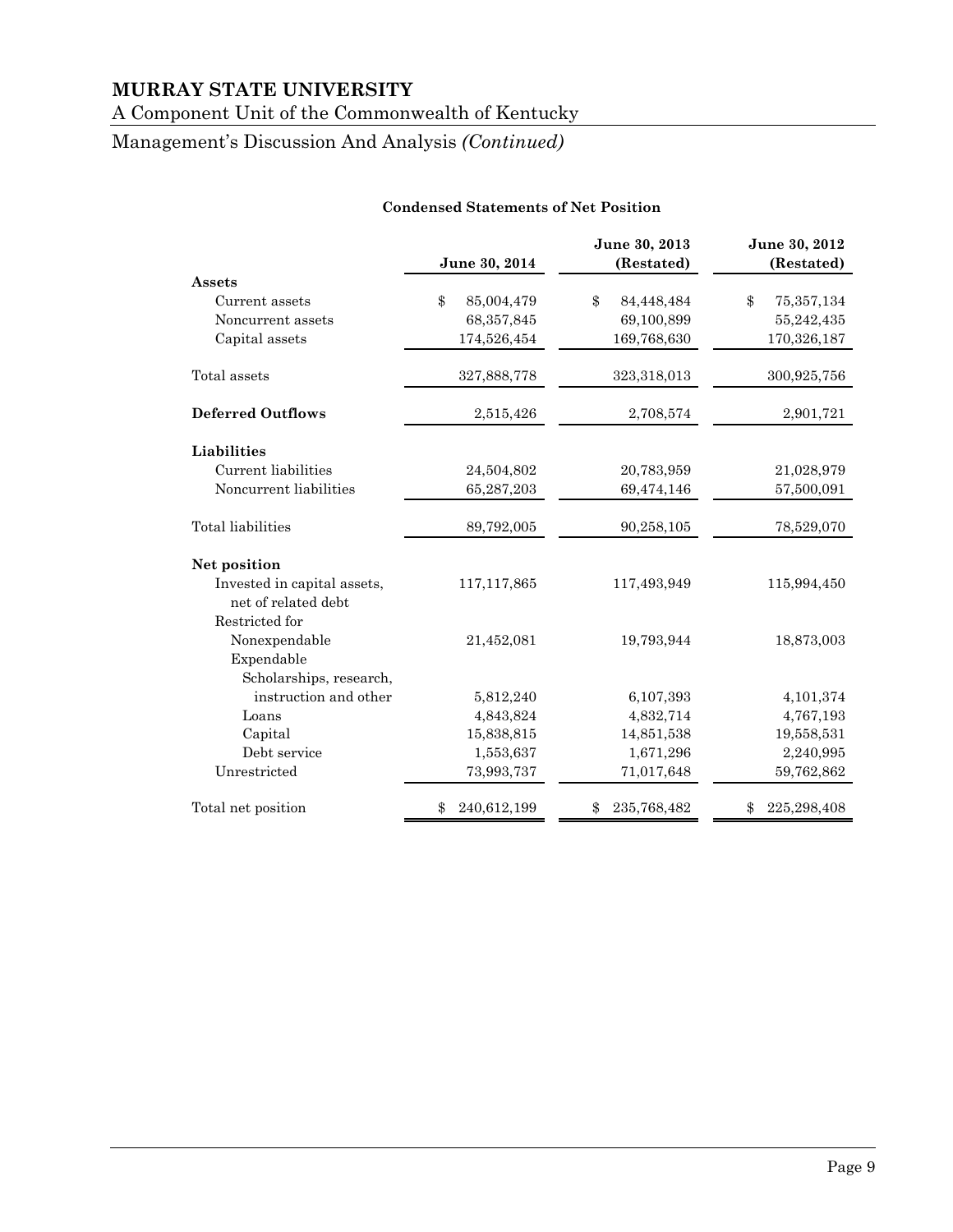Management's Discussion And Analysis *(Continued)*

The allocation of net position between these three categories is provided in the following chart:



## **University Net Position at June 30, 2014**

## **Statements of Revenues, Expenses and Changes in Net Position**

The Statements of Revenues, Expenses and Changes in Net Position, which are generally referred to as the activities statement or income statement, present the revenues earned and expenses incurred and income or loss from operations for the current and prior fiscal years. Activities are reported as either operating or non-operating. Changes in total net position as presented on the Statements of Net Position are based on the activity presented in the Statements of Revenues, Expenses and Changes in Net Position.

The financial statements are prepared on the accrual basis of accounting, whereby revenues and assets are recognized when the service is provided and expenses and liabilities are recognized when others provide the service, regardless of when cash is exchanged. A public university's dependency on state appropriations will result in reported operating losses. The Governmental Accounting Standards Board requires state appropriations to be classified as nonoperating revenues. The utilization of long-lived capital assets is reflected in the financial statements as depreciation, which expenses the costs of an asset over its expected useful life.

## **Revenues**

Total operating revenues, which exclude state appropriations, for the 2014 fiscal year were \$110.2 million, including student tuition and fees, net of related discounts and allowances, of \$66.0 million, operating grants and contracts revenues of \$6.1 million, sales, services and other revenues of \$6.6 million, and auxiliary services net revenue of \$31.5 million.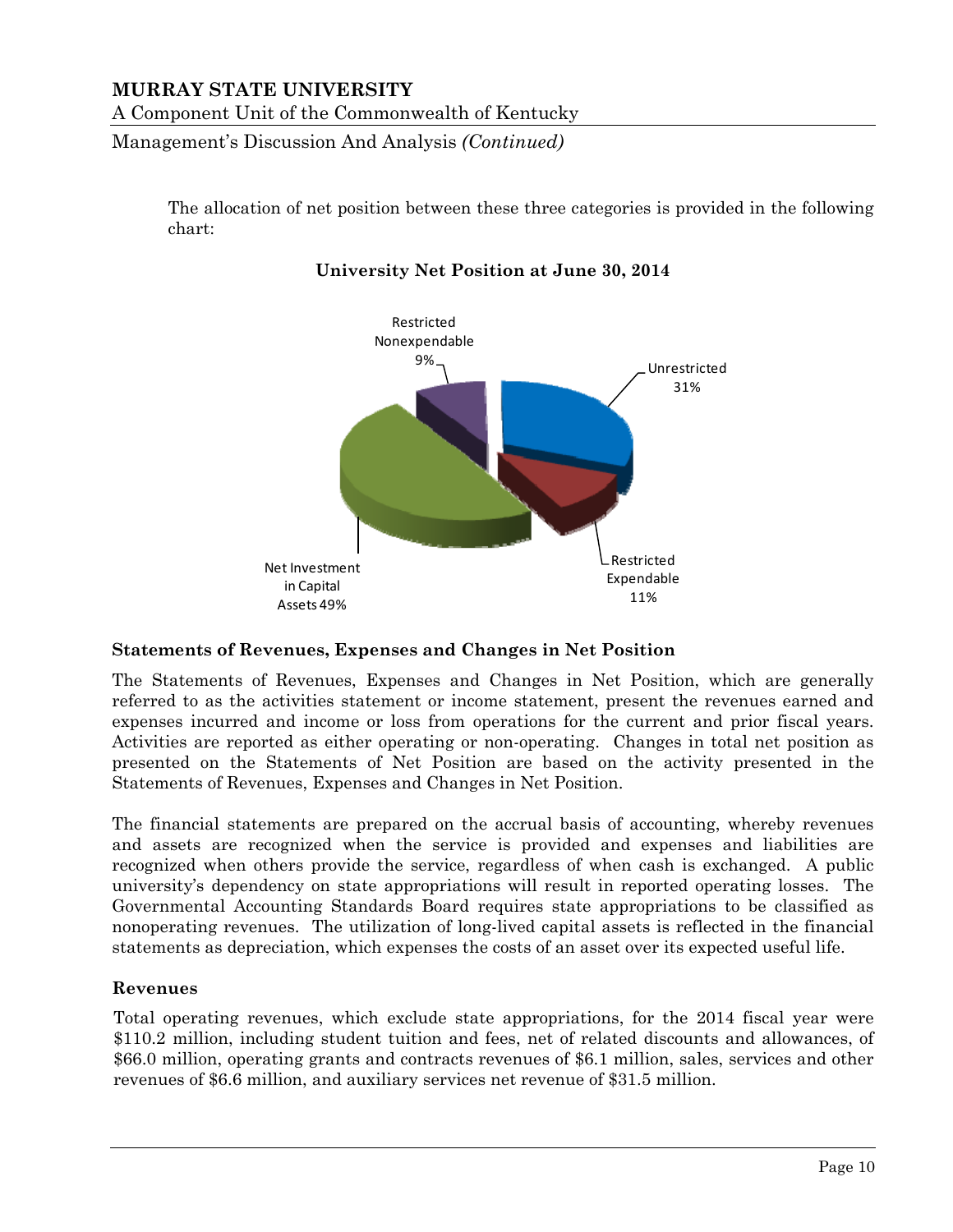A Component Unit of the Commonwealth of Kentucky

Management's Discussion And Analysis *(Continued)*

During 2014, operating revenues increased by \$3.4 million. This increase is comprised primarily of an increase of \$1.8 million from net student tuition and fees, \$979,000 from sales, services, and other revenues, and \$837,000 increase from auxiliary services, with a \$213,000 decrease in operating grants and contracts revenue.

The University received \$48 million in state appropriations for operations, for both 2014 and 2013. State appropriations are required to be classified as nonoperating revenues; however, these funds were used to support University operating activities.

The comparative sources of total operating revenues and nonoperating state appropriation revenues are reflected in the following chart:



## **Operating Revenues and State Appropriations (In Thousands)**

## *Expenses*

Total operating expenses for the 2014 fiscal year were \$178.6 million. Academic affairs, which include instruction, research, libraries and academic support, represent the largest portion of the operating expenses totaling \$73.3 million or 41 percent. Student affairs, which include student services, financial aid and auxiliary services, was \$50.0 million or 28 percent and other expenses which include public service, institutional support, depreciation and operation and maintenance amounted to \$55.2 million or 31 percent. Depreciation for all areas of the University is reported as an operating expense and was not allocated to each program group, except for auxiliary enterprises.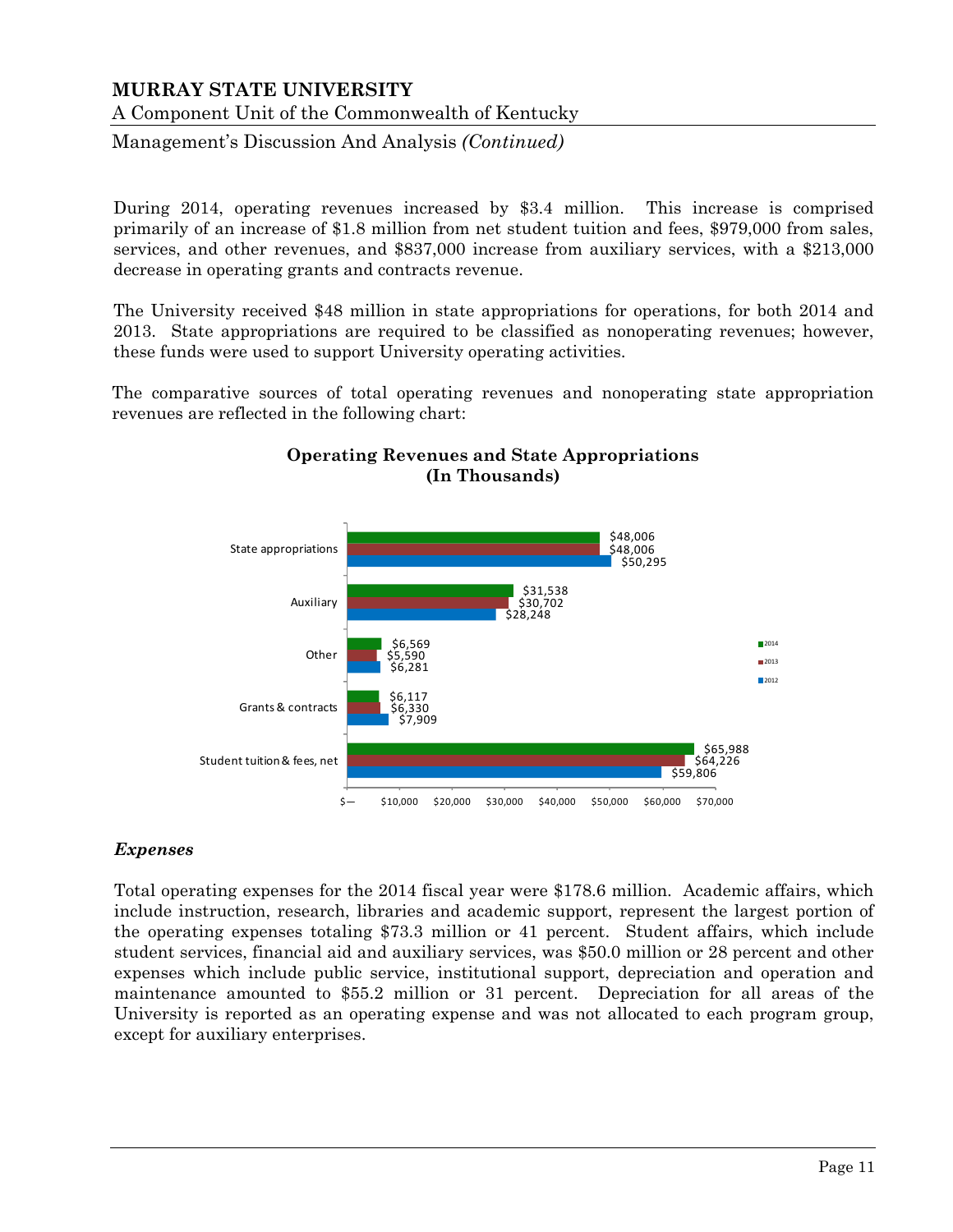Management's Discussion And Analysis *(Continued)*

Operating expenses increased for the year ended June 30, 2014, by \$7.5 million. The primary reasons for increases in operating expenses are as follows:

- \$2.7 million Increase in operation and maintenance of plant. This increase was caused by an increase in expenses related to capital projects including \$1.1 million for fan coil replacement in White and Hart Halls, \$741,000 for furnishings in the new Crisp Center, \$453,000 for accounting suite renovations in the business building, and a \$309,000 net increase in smaller campus wide renovation projects.
- \$2.5 million Increase in instructional expenses including a \$1.7 million increase in educational and general fund salaries and benefits. \$946,000 of this increase was for salaries and wages, \$315,000 for health contributions, and \$309,000 for retirement contributions.
- \$910,000 Increase in institutional support expenses including \$715,000 increase in bad debt expense due to one large targeted receivable deemed uncollectible.

Operating expenses by type are reflected in the following chart:



## **University Operating Expenses Year Ended June 30, 2014**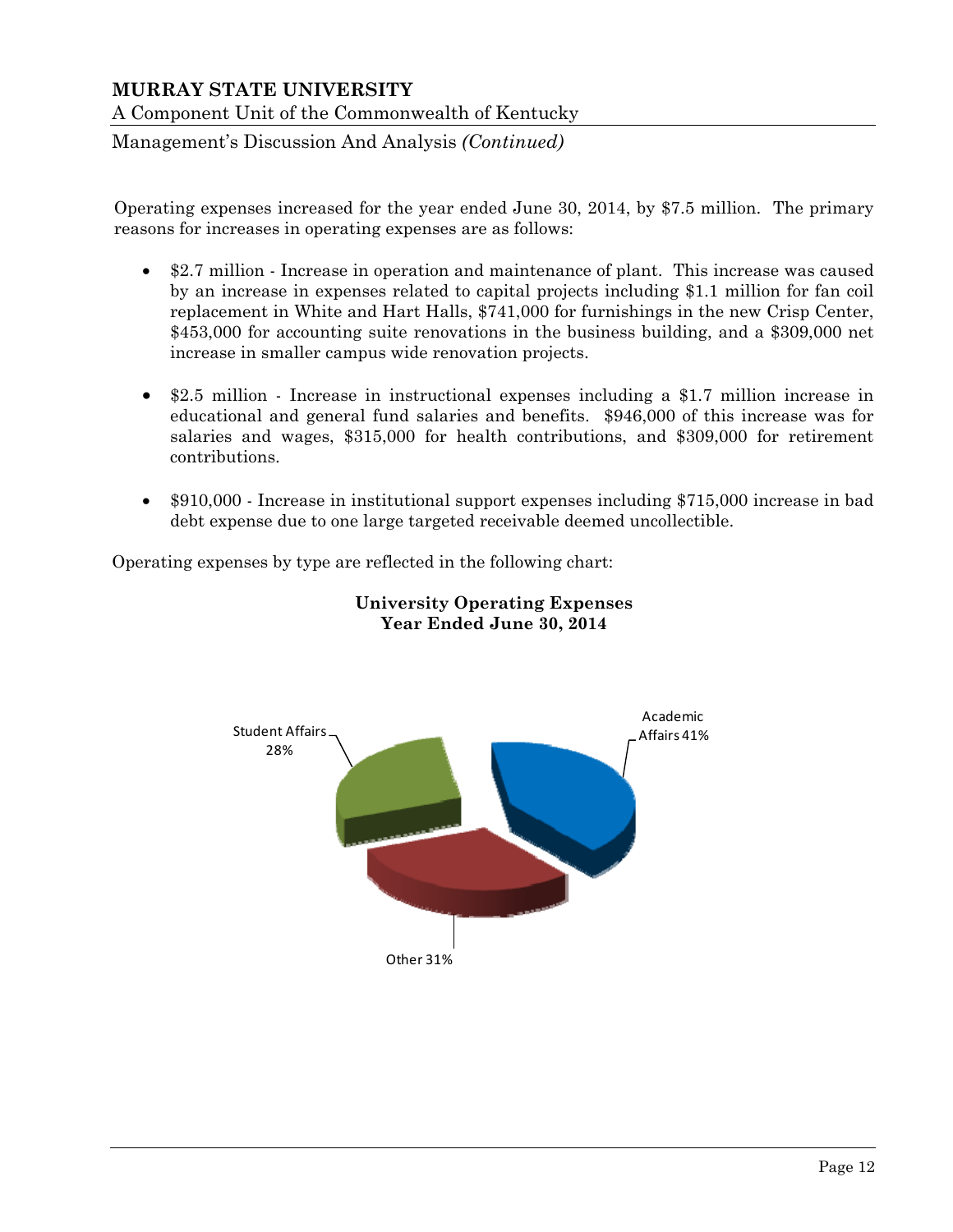A Component Unit of the Commonwealth of Kentucky

Management's Discussion And Analysis *(Continued)*

The net loss from operations for the year ended June 30, 2014, was \$68.4 million. Nonoperating revenues, net of expenses, of \$73.1 million, insurance reimbursements of \$40,000, capital gifts of \$36,000 and additions to endowments of \$5,600 resulted in an increase in net position of \$4.8 million for the year ended June 30, 2014. This increase in net position is the result of an increase in operating revenues of \$3.4 million and an increase in investment income of \$1.3 million.

The net loss from operations for the year ended June 30, 2013, was \$64.3 million. Nonoperating revenues, net of expenses, of \$71.7 million, state capital appropriations of \$2 million, insurance reimbursements of \$41,000, and capital gifts of \$977,000 resulted in an increase in net position of \$10.5 million for the year ended June 30, 2013. This increase in net position is attributable to an increase in net student tuition and fees of \$4.5 million, an increase in unrealized gains on investment of \$1.2 million, auxiliary reserves for construction/renovation of \$1.1 million, and unspent web tuition revenues of \$1.1 million.

|                                 | 2014             | 2013<br>(Restated) |               | 2012<br>(Restated) |
|---------------------------------|------------------|--------------------|---------------|--------------------|
| <b>Operating revenues</b>       |                  |                    |               |                    |
| Student tuition and fees, net   | \$<br>65,988,011 | \$<br>64,226,109   | $\mathbf{\$}$ | 59,805,670         |
| Grants and contracts            | 6,117,059        | 6,330,336          |               | 7,909,199          |
| Other                           | 6,569,393        | 5,590,166          |               | 6,281,038          |
| Auxiliary, net                  | 31,538,445       | 30,701,678         |               | 28,248,321         |
| Total operating revenues        | 110,212,908      | 106,848,289        |               | 102,244,228        |
| <b>Operating expenses</b>       |                  |                    |               |                    |
| Instruction                     | 61,028,117       | 58,527,594         |               | 57,431,018         |
| Other educational and general   | 86,079,615       | 81,403,150         |               | 82,912,044         |
| Depreciation                    | 8,244,719        | 8,431,901          |               | 7,870,697          |
| Auxiliary enterprises           | 21,947,340       | 21,477,661         |               | 20,688,688         |
| Auxiliary depreciation          | 1,277,967        | 1,264,334          |               | 1,238,711          |
| Total operating expenses        | 178,577,758      | 171,104,640        |               | 170, 141, 158      |
| Operating loss                  | (68, 364, 850)   | (64, 256, 351)     |               | (67, 896, 930)     |
| Nonoperating revenues           |                  |                    |               |                    |
| State appropriations            | 48,005,800       | 48,005,800         |               | 50,295,400         |
| Other nonoperating revenues     | 25,120,252       | 23,702,981         |               | 21,720,720         |
| Total nonoperating revenues     | 73,126,052       | 71,708,781         |               | 72,016,120         |
| Other revenues                  |                  |                    |               |                    |
| State capital appropriations    |                  |                    |               |                    |
| and other                       | 82,515           | 3,017,644          |               | 1,004,327          |
| Increase in net assets          | 4,843,717        | 10,470,074         |               | 5,123,517          |
| Net position, beginning of year | 235,768,482      | 225,298,408        |               | 220,174,891        |
| Net position, end of year       | 240,612,199      | 235,768,482        |               | 225,298,408        |

#### **Condensed Statements of Revenues, Expenses, and Changes in Net Position**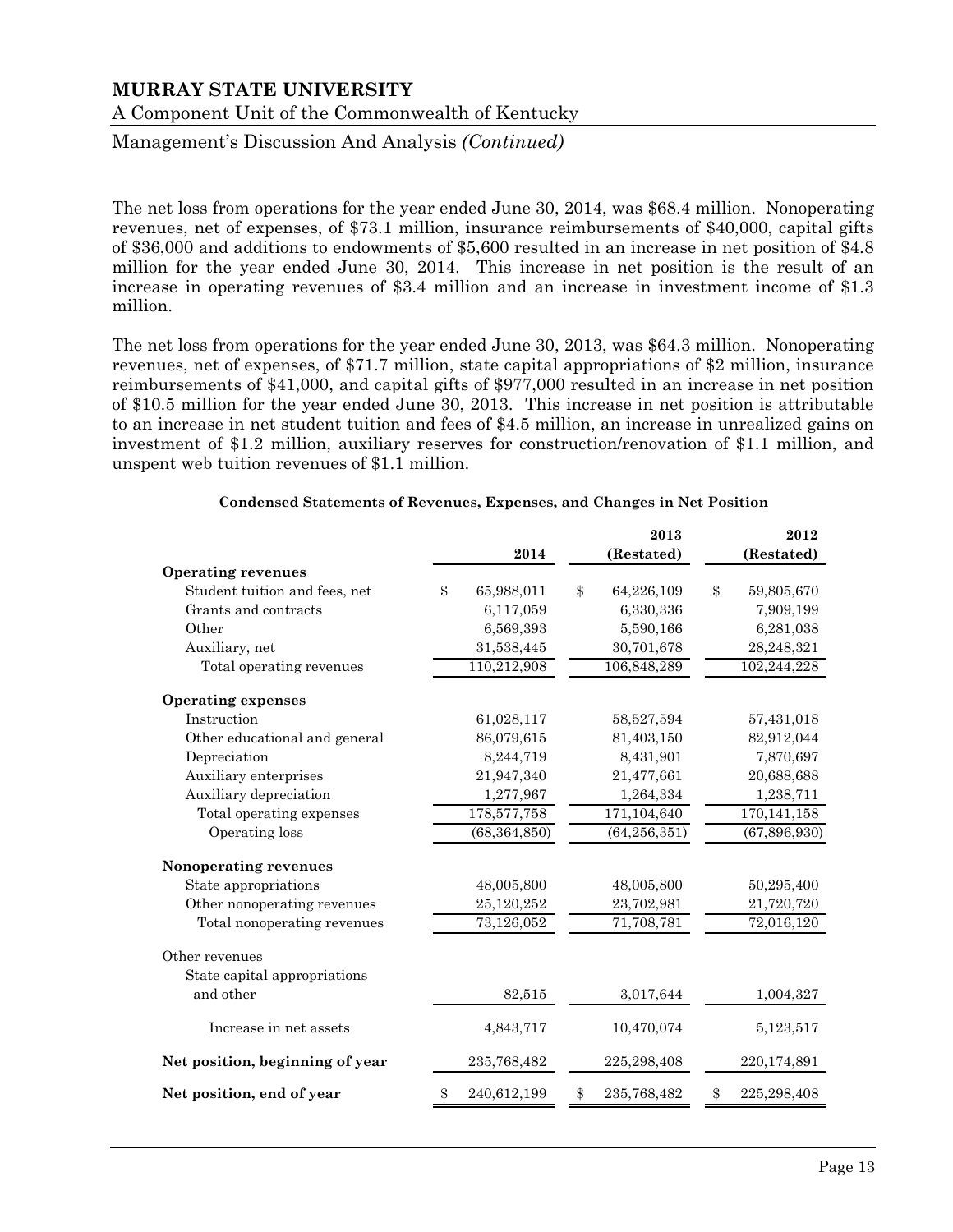A Component Unit of the Commonwealth of Kentucky

Management's Discussion And Analysis *(Continued)*

#### **Statements of Cash Flows**

The Statements of Cash Flows provide a summary of the sources and uses of cash by defined categories. The principal purposes of the Statements of Cash Flows are to provide information about the University's cash receipts and payments during the years and to help assess the University's ability to generate future net cash flows and meet obligations as they become due, as well as its need for external financing.

#### For the year ended June 30, 2014:

The net cash used in operating activities reflects the net cash used for general operations of the University, which decreased by \$211,000 during 2014. This decrease in cash used was primarily due to increases in net tuition and fees offset by increases in payments for wages and fringes.

The cash flows from noncapital financing activities, increased by \$1.8 million during 2014. This change was primarily due to the increases in endowment investments. The change in endowment proceeds invested with MSU Foundation was \$754,000. The increase in endowment income, which represents the increase of unrealized gains in the market value of endowments was \$458,000. Also, there was an increase in non-operating grants and contracts of \$627,000.

The net cash flows provided by/(used in) capital and related financing activities represent cash used for the acquisition, construction and renovation of capital assets, changed from \$4.7 million provided during 2013 to (\$18.1 million) used during 2014, a (\$22.8 million) change. Of this decrease (\$15.6 million) is due to the 2013 issuance of Series A general receipt bonds issued for Hester Hall renovations, Campus Courts Sprinklers, and several other projects costing less than \$600,000 each. Also contributing to the decrease were a \$3.3 million increase in purchases of capital assets, primarily consisting of increases in construction-in-process projects including Hester Hall, and a \$2.0 million capital appropriation for Breathitt Veterinary Center that was received in 2013 and not in 2014.

The cash flows provided by investing activities represent the cash activities of investments, which decreased by  $(\$571,000)$  for 2014. This decrease was primarily the result of decreases in investment receipts, which were down (\$978,000) and decreases in proceeds from sales of investments, which were down (\$583,000). These decreases were partially offset by an \$994,000 increase in interest receipts on investments which were a result of reported gains on interest from the Office of Financial Management based on cash balances held in Frankfort.

#### For the year ended June 30, 2013:

The net cash used in operating activities reflects the net cash used for general operations of the University, which decreased by (\$2.1 million) during 2013. This decrease was primarily due to increases in net tuition and fees.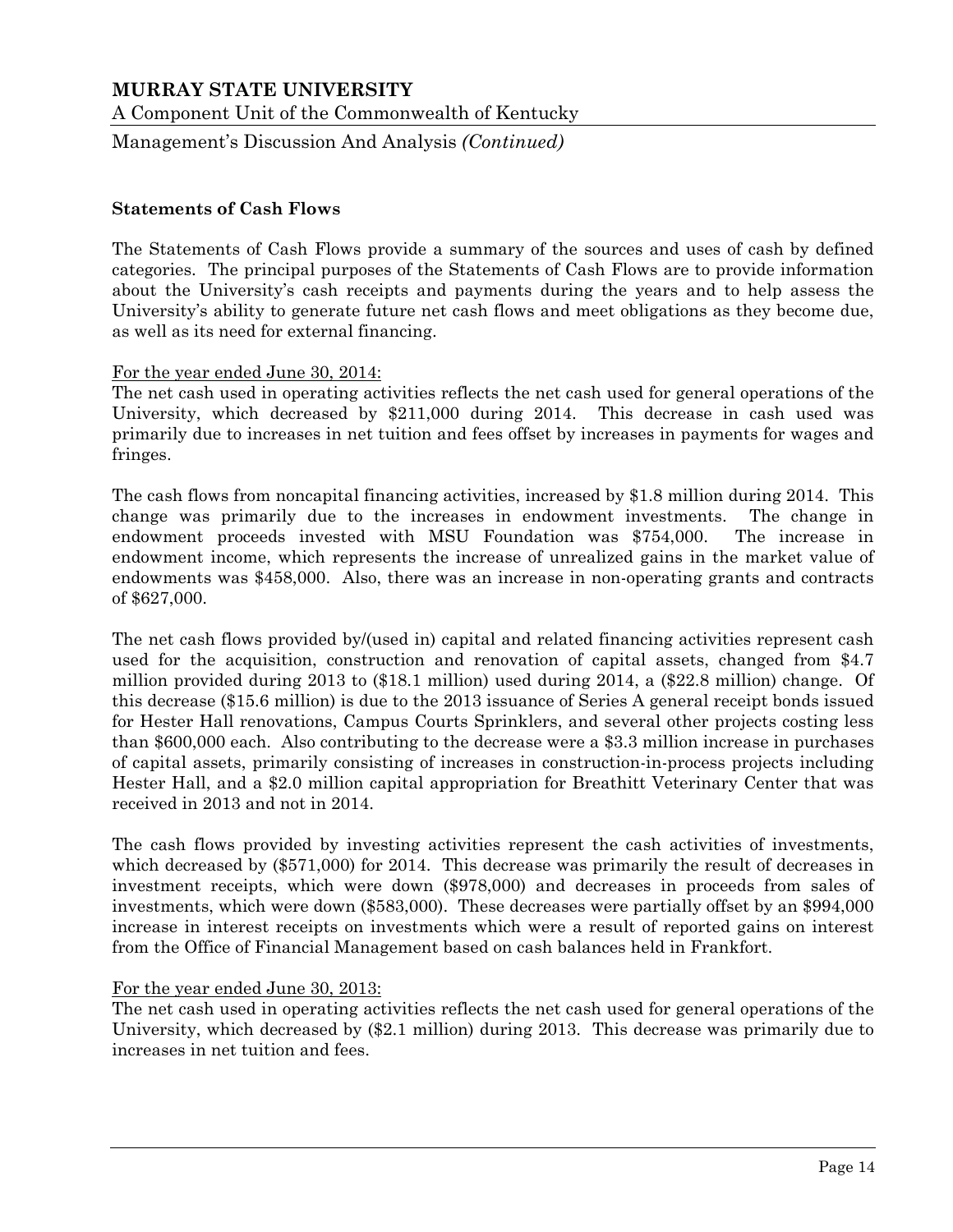Management's Discussion And Analysis *(Continued)*

The cash flows from noncapital financing activities, decreased by (\$3.1 million) during 2013. This change was primarily due to a decrease in State appropriations of (\$2.3 million), and a decrease in Comprehensive University Endowment Trust Fund (CUETF) gifts transferred to the MSU Foundation of (\$1.0 million) not received from the state in 2013.

The net cash flows provided by/(used in) capital and related financing activities represent cash used for the acquisition, construction and renovation of capital assets, changed from (\$10.8 million) used in 2012 to \$4.7 million provided during 2013, a \$15.5 million change. This change is due to the overall changes in debt due to new 2013 Series A general receipt bonds issued for Hester Hall renovations, Campus Courts Sprinklers, and several other projects costing less than \$600,000 each.

The cash flows provided by investing activities represent the cash activities of investments, which decreased by \$6.3 million for 2013. This change was primarily due the refinancing of housing and dining bonds in 2012. Due to this refinancing the university was able to liquidate restricted investments of \$1.7 million from repair and maintenance reserves to use for unrestricted purposes and liquidate \$2.2 million of investments from sinking fund reserves to use toward the reduction of the refinancing debt. Also a factor of the decrease was a receivable of (\$1.0 million) received in 2012. This receivable was non-recurring because the Commonwealth's Office of Financial Management (OFM) ceased posting unrealized gains and losses in 2012 and began to only post realized earnings. In addition, (\$846,000) decreased from 2012 to 2013 in realized interest earnings from the OFM. These decreases, coupled with reduced cash balances for the Elizabeth Hall Renovation project resulted in reduced interest earnings for 2013. Losses were offset by a \$150,000 increase in interest receipts from local accounts and MSU Foundation.

#### **Condensed Statements of Cash Flows**

| Cash provided/(used by):                                                    | 2014                       | 2013                    | 2012                         |
|-----------------------------------------------------------------------------|----------------------------|-------------------------|------------------------------|
| Operating activities                                                        | \$<br>(55.799.306)         | \$<br>(56.009.942)      | \$<br>(58, 149, 455)         |
| Noncapital financing activities<br>Capital and related financing activities | 71,598,909<br>(18,094,311) | 69,835,004<br>4,679,273 | 72,907,264<br>(10, 772, 703) |
| Investing activities<br>Net increase in cash                                | 504,301<br>(1,790,407)     | 1,074,972<br>19,579,307 | 7,449,333<br>11,434,439      |
| Cash and cash equivalents, beginning                                        |                            |                         |                              |
| of year                                                                     | 113,631,349                | 94,052,042              | 82,617,603                   |
| Cash and cash equivalents, end of year                                      | 111.840.942                | 113,631,349             | 94,052,042                   |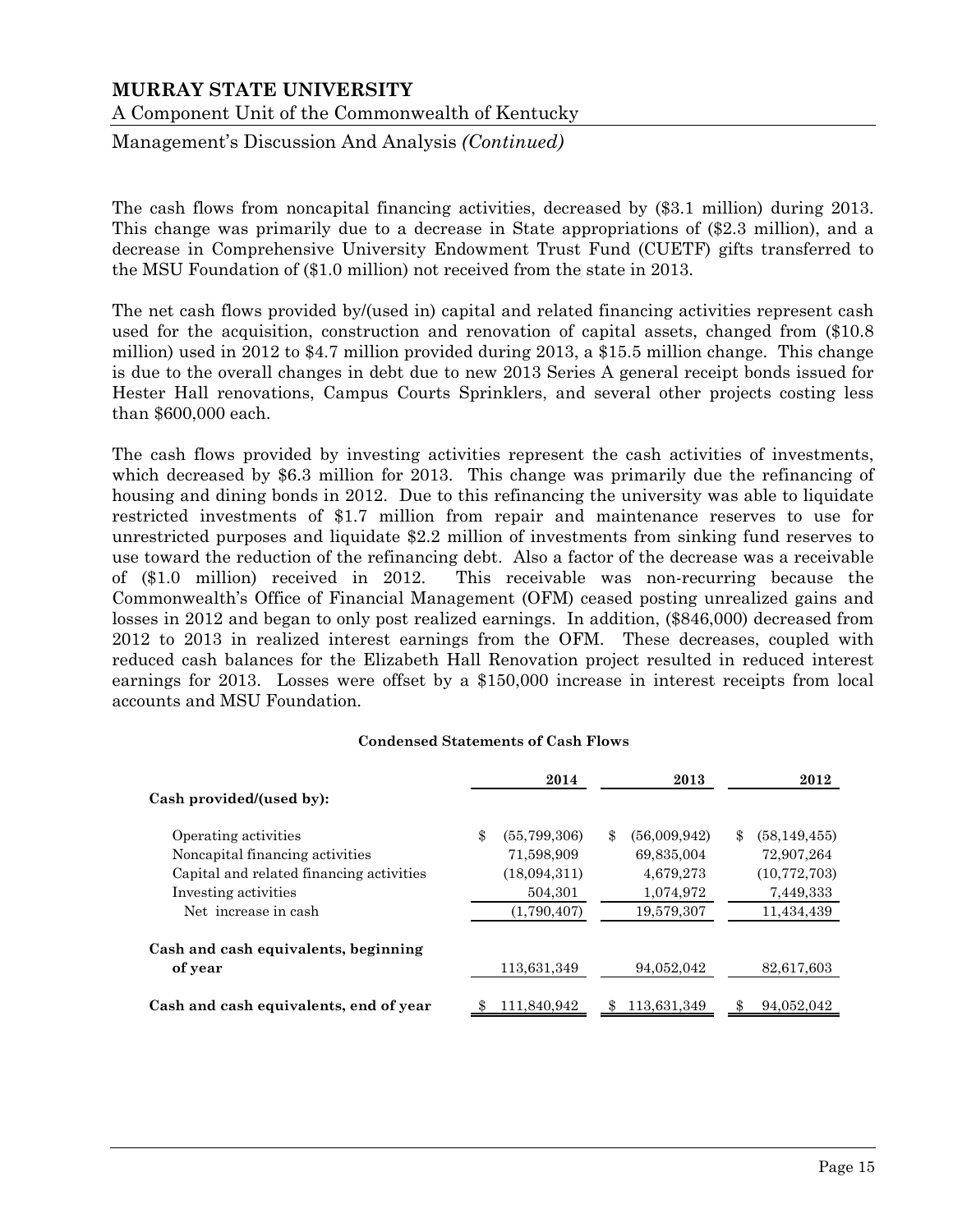A Component Unit of the Commonwealth of Kentucky

Management's Discussion And Analysis *(Continued)*

#### **Capital Assets and Debt Administration**

The University had a \$12.1 million increase in capital assets, before accumulated depreciation, during the fiscal year ended June 30, 2014. This change is primarily due to \$6.5 million spent in 2014 for renovations to Hester Hall, \$1.3 million in planning and development for the new Breathitt Veterinary Center (BVC), and an additional \$1.1 million for Elizabeth Hall renovations.

Construction in progress increased \$5.4 million in 2014. This increase was the result of renovating Hester Hall with 2014 costs of \$7.3 million and new BVC costs of \$1.3 million, offset by placing the basketball practice facility in service with a cost of \$4.2 million, and Heritage Hall renovations in service at \$1.3 million.

Buildings increased \$6.8 million in 2014, primarily due to placing the basketball practice facility in service at \$4.2 million and the Heritage Hall  $1^{st}$  and  $2^{nd}$  floor renovations at \$1.3 million. Also contributing to this increase were the additional building costs for Elizabeth Hall at \$734,000.

Capital assets as of June 30, 2014, and changes during the year are as follows:

|                           | <b>Balance</b>    | Net Change      |
|---------------------------|-------------------|-----------------|
|                           | June 30, 2014     | 2013-14         |
| Land                      | 9,966,615         |                 |
|                           | \$                | \$<br>52,908    |
| Construction in progress  | 14,635,575        | 5,436,717       |
| Museum and collectibles   | 657,485           |                 |
| <b>Buildings</b>          | 267,306,268       | 6,837,908       |
| Non-building improvements | 14,699,121        | 79,329          |
| Equipment                 | 27,756,140        | 497,481         |
| Software                  | 1,932,019         |                 |
| Library holdings          | 29,543,470        | (834,573)       |
| Livestock                 | 165,750           |                 |
| Accumulated depreciation  | (192, 135, 989)   | (7,311,946)     |
| Total                     | \$<br>174,526,454 | \$<br>4,757,824 |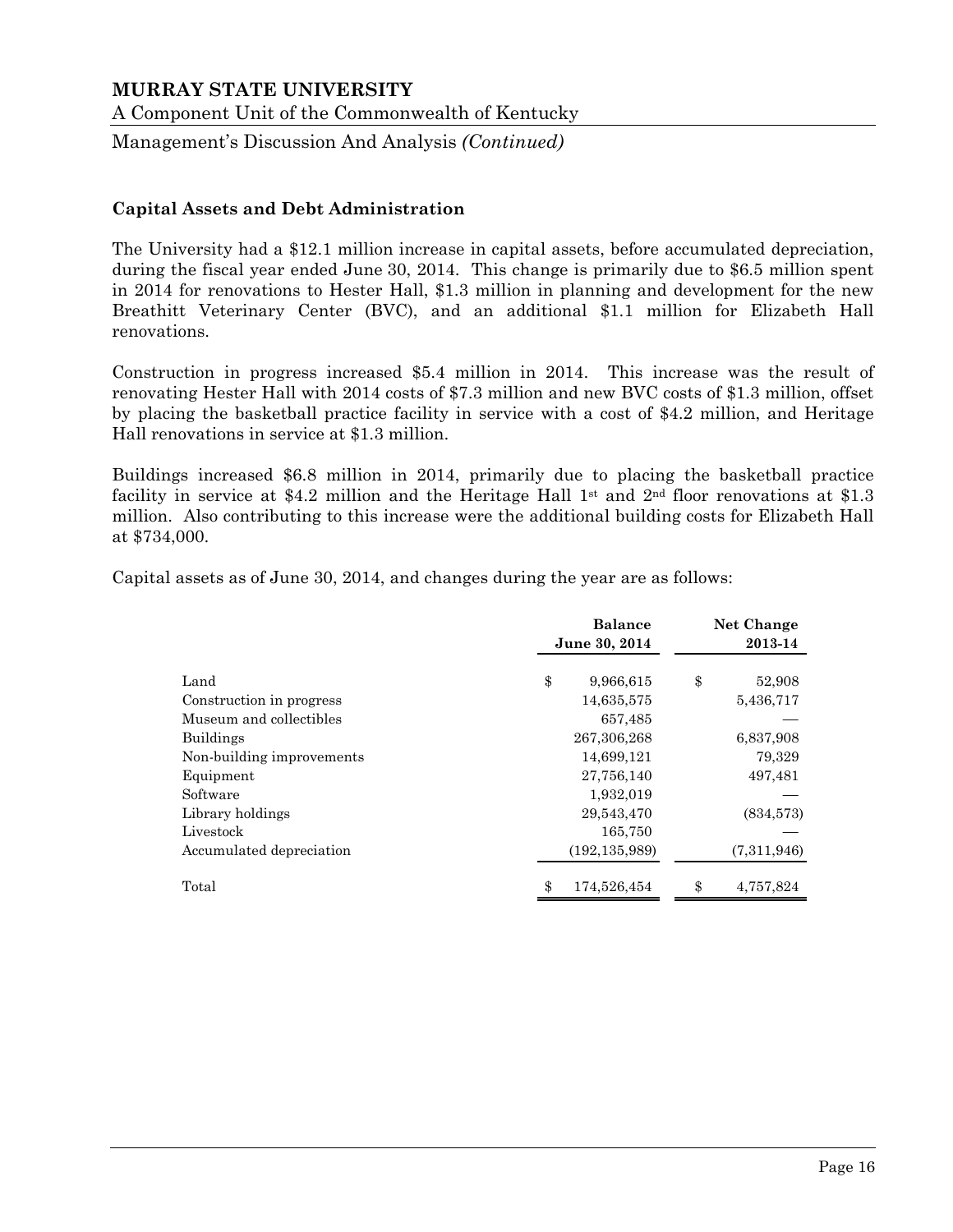#### A Component Unit of the Commonwealth of Kentucky

Management's Discussion And Analysis *(Continued)*

Debt as of June 30, 2014, and changes during the year are as follows:

|                        | <b>Balance</b><br>June 30, 2014 | Net Change<br>2013-14 |  |  |
|------------------------|---------------------------------|-----------------------|--|--|
| General Receipts Bonds | \$<br>56,800,000                | (2,480,000)<br>\$     |  |  |
| Bond discount          | (230, 399)                      | 17,012                |  |  |
| Bond premium           | 280,163                         | (18, 674)             |  |  |
| City of Murray         | 8,789,999                       | (305, 001)            |  |  |
| Master lease payable   | 2,969,670                       | (812, 851)            |  |  |
| Capital leases         | 629,000                         |                       |  |  |
| Total                  | 69,238,433<br>\$                | (3,599,514)<br>\$     |  |  |

## **Infrastructure Assets**

Infrastructure assets are defined by GASB No. 34 as long-lived assets that are normally stationary in nature and normally can be preserved for a significantly greater number of years than most capital assets. These types of assets will typically be permanent nonbuilding additions that service the entire campus. The University has adopted the modified approach of accounting for its infrastructure assets. This approach requires that an asset management system be established and maintained. Such a system would assess and disclose that all eligible infrastructure assets are being preserved approximately at (or above) a condition level established. To date, the University has not identified any assets that should be classified as infrastructure.

Additional information for Capital Assets and Debt can be found in Notes 7 and 11, respectively, to the financial statements.

#### **Economic Factors Affecting Future Periods**

 $\triangleright$  In 2014, the Commonwealth's Annual General Fund receipts rose for the fourth consecutive fiscal year following two years of declining receipts during the latest recession. However, in spite of the revenue increase in 2014, the overall budget experienced a \$91 million, or 1.0 percent, shortfall. In order to cover this deficit, the Governor took \$50 million from various accounts across state government and withdrew \$21 million from the already deteriorating rainy day fund.

Because of the 2014 shortfall, more pressure is placed on higher than budgeted General Fund revenue growth for 2015. The interim forecast suggests hitting the 2015 budgeted revenue might be difficult.

Given these conditions, there is some concern that there may be a mid-year budget rescission.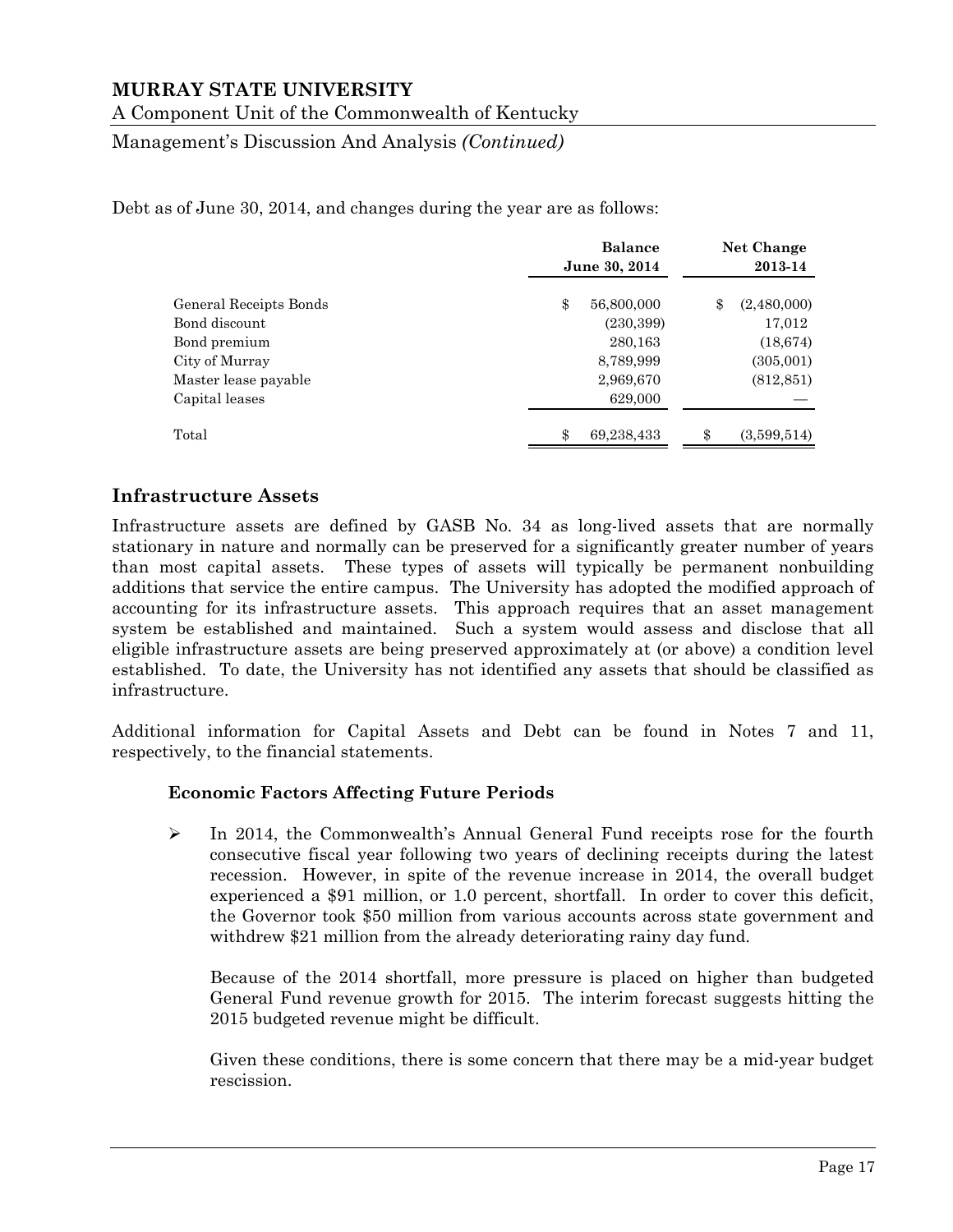Management's Discussion And Analysis *(Continued)*

- $\triangleright$  MSU is seeking to procure an Energy Savings Performance Contract (ESPC) in the near future. Upon authorization from the Legislature, the project would allow for the replacement of older inefficient equipment and building components such as HVAC equipment & controls, windows and steam piping. The project would be financed through a guaranteed energy savings contract and the debt would be serviced with annual utility cost savings.
- Through in-house research, MSU has determined that there is a deferred maintenance (DM) backlog of \$51,645,000 which is critical to address within the next 5 years. A funding plan to address these needs has been developed which consists of the following 3 sources; 1) Capital Renewal (funding from state) - \$25,060,000, 2) Energy Savings Performance Contract - \$15,000,000 and 3) MSU reserves/annual DM budget - \$11,645,000. Approximately \$3,000,000 from MSU reserves/budget have been expended or encumbered for this purpose in the current fiscal year.
- $\triangleright$  The campus library needs have significantly grown and evolved in the past two decades. MSU has evaluated numerous options to address the library needs including a detailed analysis of constructing a new library. Due to funding limitations, it has been determined that the most cost effective and practical solution is to renovate the existing Waterfield Library and expand the space by about 10,000 square feet to meet the current and future needs. The preliminary cost estimate for the Waterfield Renovation and Expansion Project was determined in 2013 to be \$19,000,000. Additional study and analysis will be done for this project in preparation of the 2016-22 Capital Plan.
- $\triangleright$  The University provides health insurance to employees through a self-funded program. As reflected in national trends, the costs of health claims continue to be a major expense for the University. To help manage these costs, the University anticipates a full health plan and wellness program redesign for 2016.
- $\triangleright$  The Commonwealth of Kentucky funded the construction of new Engineering and Physics Building at a total costs to not exceed \$36.9 million. The Commonwealth has budgeted to fund \$31.9 million of the total scope of the project with the University contributing up to \$5 million. The University's contribution towards the project will come from educational and general reserves and be reimbursed by donor funds in future years.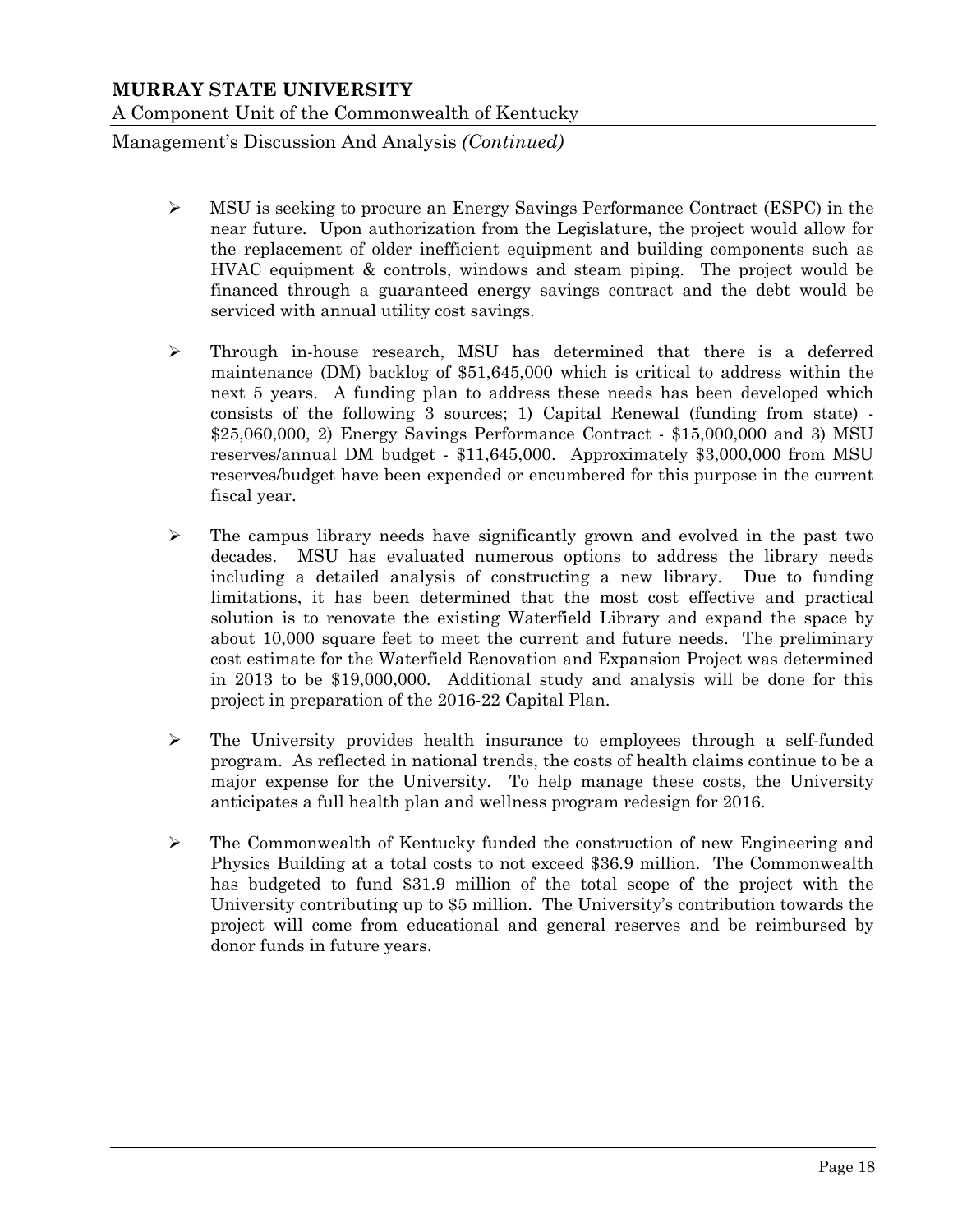Management's Discussion And Analysis *(Continued)*

- $\triangleright$  The University anticipates the issuance of \$28.5 million of general receipts bonds in late winter 2015 for the construction of a new Franklin Hall. This facility will be used solely as a residence hall and will house approximately 330 students. Franklin Hall is expected to open for occupancy in August 2016.
- $\triangleright$  Although the University expects to reach a historical enrollment of 11,000 students for the 2015 fiscal year, enrollment management will continue to be a primary focus for the University. During the upcoming year the University will be reviewing tuition rate structures, discounting and scholarship models, and recruitment initiatives. This work will be done in tandem with the development of an overall strategic plan.

## **Contacting the University's Financial Management**

This financial report is designed to provide a general overview of the University's finances and to show the University's accountability for the money it receives. Questions about this report and requests for additional financial information should be directed to the Vice President for Finance and Administrative Services, 322 Sparks Hall, Murray, KY 42071.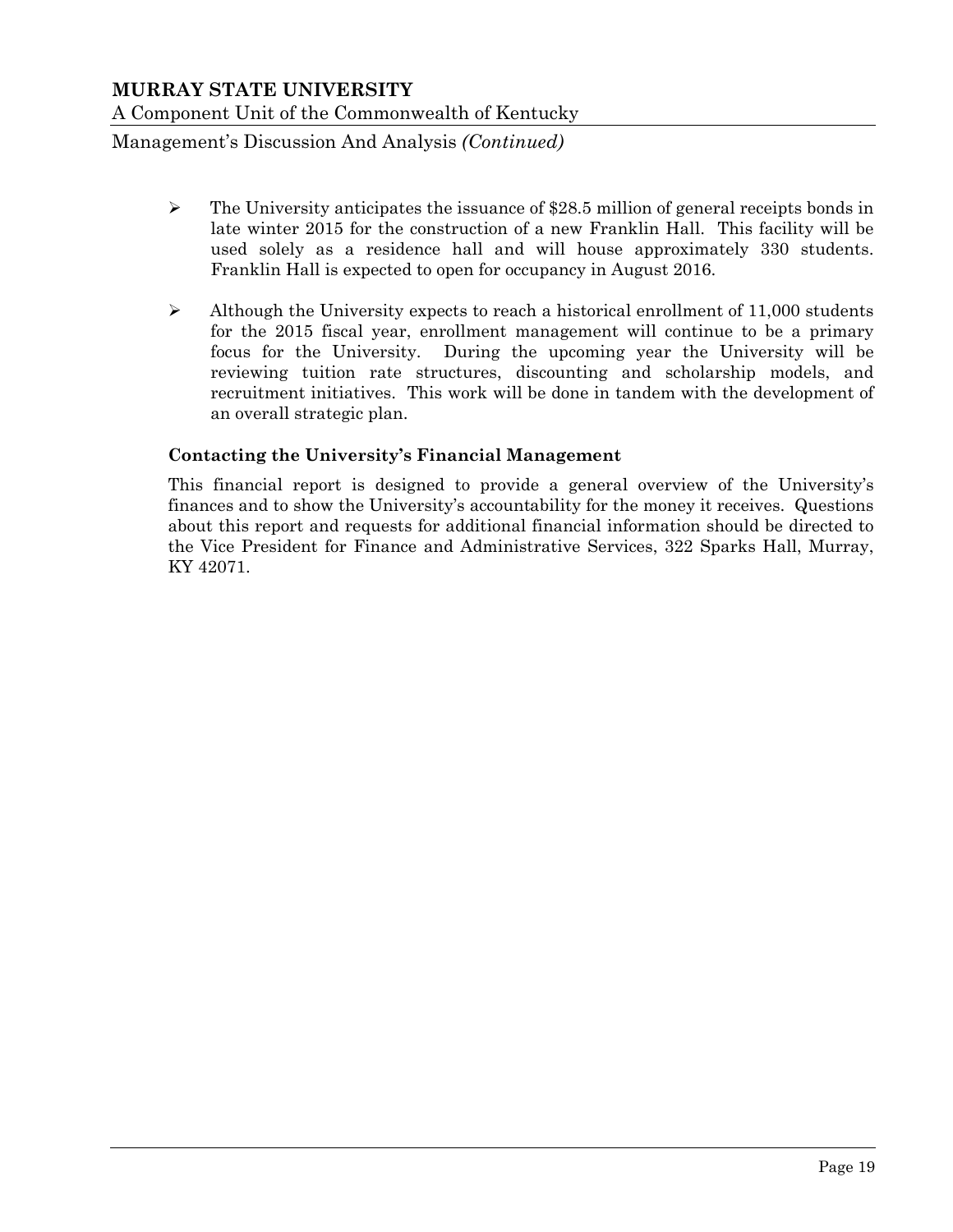A Component Unit of the Commonwealth of Kentucky

# **STATEMENTS OF NET POSITION**

**Page 1 of 2** 

|                                             | June 30,         |                  |
|---------------------------------------------|------------------|------------------|
|                                             |                  | 2013             |
|                                             | 2014             | (Restated)       |
| Assets                                      |                  |                  |
| <b>Current Assets</b>                       |                  |                  |
| Cash and cash equivalents                   | \$<br>73,091,123 | \$<br>72,096,758 |
| Accounts receivable, net                    | 6,927,627        | 7,127,771        |
| Inventories                                 | 2,190,429        | 2,269,102        |
| Loans to students, net                      | 759,587          | 751,291          |
| Prepaid expenses                            | 2,035,713        | 2,203,562        |
| <b>Total Current Assets</b>                 | 85,004,479       | 84,448,484       |
| <b>Noncurrent Assets</b>                    |                  |                  |
| Restricted cash and cash equivalents        | 38,749,819       | 41,534,591       |
| Restricted investments                      | 26,063,588       | 24,081,978       |
| Loans to students, net                      | 3,544,438        | 3,484,330        |
| Capital assets                              | 366,662,443      | 354,592,673      |
| Accumulated depreciation                    | (192, 135, 989)  | (184, 824, 043)  |
| <b>Total Noncurrent Assets</b>              | 242,884,299      | 238,869,529      |
| <b>Total Assets</b>                         | 327,888,778      | 323,318,013      |
| <b>Deferred Outflows of Resources</b>       |                  |                  |
| Bond refunding loss                         | 2,515,426        | 2,708,574        |
| <b>Total Deferred Outflows of Resources</b> | 2,515,426        | 2,708,574        |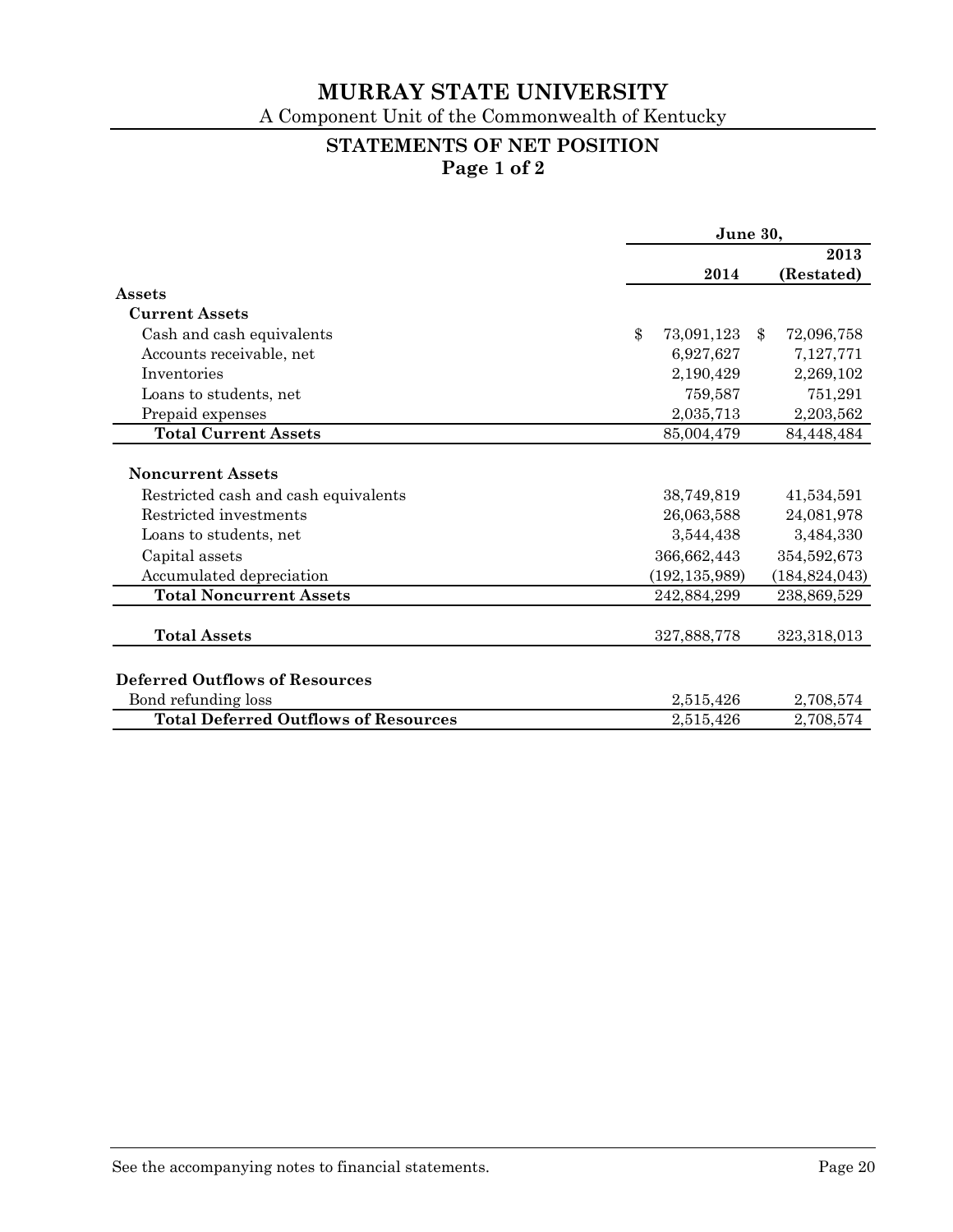A Component Unit of the Commonwealth of Kentucky

# **STATEMENTS OF NET POSITION**

**Page 2 of 2** 

|                                               | June 30, |               |    |             |
|-----------------------------------------------|----------|---------------|----|-------------|
|                                               |          |               |    | 2013        |
|                                               |          | 2014          |    | (Restated)  |
| Liabilities                                   |          |               |    |             |
| <b>Current Liabilities</b>                    |          |               |    |             |
| Accounts payable                              | \$       | 8,760,247     | \$ | 6,898,679   |
| Accrued payroll                               |          | 6,376,748     |    | 5,978,398   |
| Self-insured health liability                 |          | 660,000       |    | 590,137     |
| Interest payable                              |          | 698,240       |    | 603,369     |
| Unearned revenue                              |          | 3,371,383     |    | 2,646,052   |
| Deposits - current portion                    |          | 318,679       |    | 322,812     |
| Long-term debt - current portion              |          | 4,319,505     |    | 3,744,512   |
| <b>Total Current Liabilities</b>              |          | 24,504,802    |    | 20,783,959  |
|                                               |          |               |    |             |
| <b>Noncurrent Liabilities</b>                 |          |               |    |             |
| Deposits                                      |          | 368,275       |    | 380,711     |
| Long-term debt                                |          | 64,918,928    |    | 69,093,435  |
| <b>Total Noncurrent Liabilities</b>           |          | 65,287,203    |    | 69,474,146  |
|                                               |          |               |    |             |
| <b>Total Liabilities</b>                      |          | 89,792,005    |    | 90,258,105  |
| <b>Net Position</b>                           |          |               |    |             |
| Net investment in capital assets              |          | 117, 117, 865 |    | 117,493,949 |
| Restricted for:                               |          |               |    |             |
| Nonexpendable:                                |          |               |    |             |
| Endowment                                     |          | 21,452,081    |    | 19,793,944  |
| Expendable:                                   |          |               |    |             |
| Scholarships, research, instruction and other |          | 5,812,240     |    | 6,107,393   |
| Loans                                         |          | 4,843,824     |    | 4,832,714   |
| Capital projects                              |          | 15,838,815    |    | 14,851,538  |
| Debt service                                  |          | 1,553,637     |    | 1,671,296   |
| Unrestricted                                  |          | 73,993,737    |    | 71,017,648  |
|                                               |          |               |    |             |
| <b>Total Net Position</b>                     | \$       | 240,612,199   | \$ | 235,768,482 |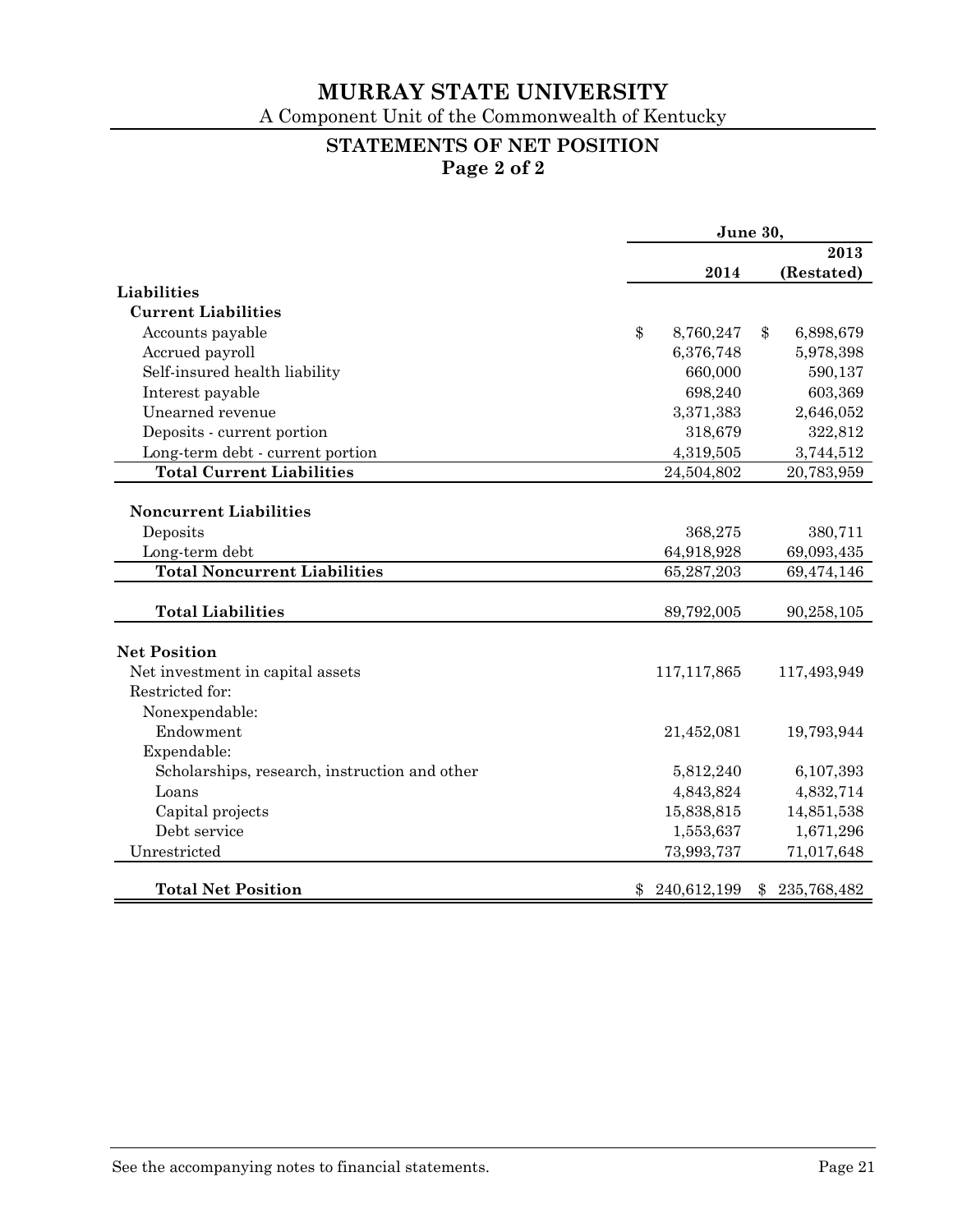# **MURRAY STATE UNIVERSITY FOUNDATION, INC.**

## **STATEMENTS OF FINANCIAL POSITION Page 1 of 2**

#### **Assets**

|                                  | June 30.          |                 |
|----------------------------------|-------------------|-----------------|
|                                  | 2014              | 2013            |
| Cash and cash equivalents        | \$<br>4,845,590   | \$<br>3,830,567 |
| Accounts receivable              | 422,068           | 349,048         |
| Investments                      | 95, 136, 425      | 84,300,085      |
| Real estate held for investment  | 1,269,086         | 87,086          |
| Prepaid and other current assets | 55,598            | 51,554          |
| Contributions receivable, net    | 1,684,176         | 2,056,968       |
| Property and equipment           | 4,564,313         | 4,388,381       |
| <b>Total Assets</b>              | \$<br>107,977,256 | 95,063,689      |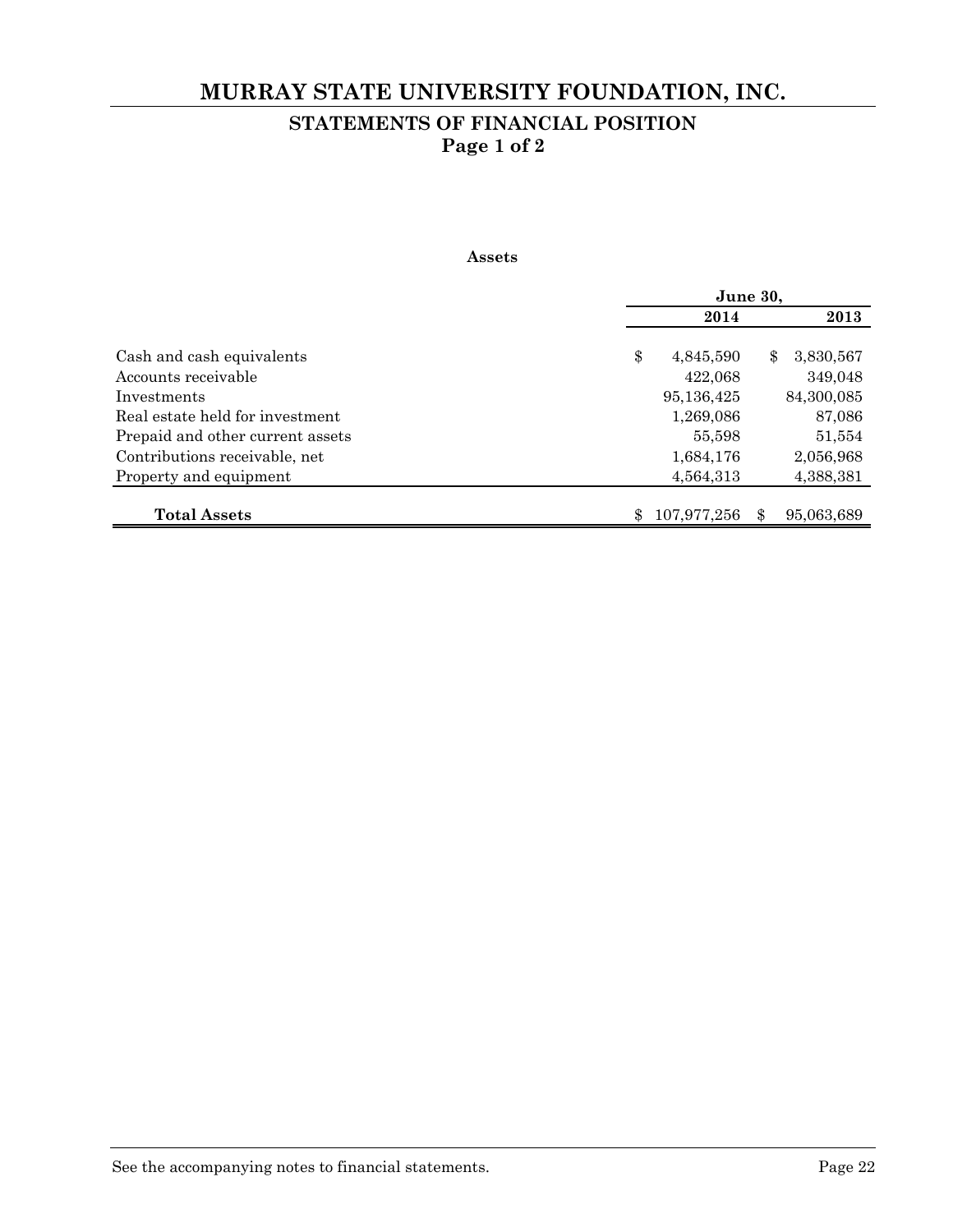# **MURRAY STATE UNIVERSITY FOUNDATION, INC.**

## **STATEMENTS OF FINANCIAL POSITION Page 2 of 2**

#### **Liabilities And Net Assets**

|                                         | June 30. |             |    |            |
|-----------------------------------------|----------|-------------|----|------------|
|                                         |          | 2014        |    | 2013       |
| Liabilities                             |          |             |    |            |
| Accounts payable                        | \$       | 72,122      | \$ | 90,723     |
| Amount due to related parties           |          | 324,380     |    | 379,545    |
| Accrued expenses                        |          | 56,482      |    | 47,877     |
| Deferred revenue                        |          | 51,178      |    | 54,395     |
| Assets held for others                  |          | 25,936,345  |    | 23,784,727 |
| Capital lease obligation                |          | 260,089     |    | 100,671    |
| Annuities payable                       |          | 4,691,876   |    | 4,937,459  |
| Refundable advances                     |          | 370,560     |    | 419,657    |
| <b>Total Liabilities</b>                |          | 31,763,032  |    | 29,815,054 |
| <b>Net Assets</b>                       |          |             |    |            |
| Unrestricted                            |          | 13,607,485  |    | 11,150,712 |
| Temporarily restricted                  |          | 24,823,940  |    | 18,448,960 |
| Permanently restricted                  |          | 37,782,799  |    | 35,648,963 |
| <b>Total Net Assets</b>                 |          | 76,214,224  |    | 65,248,635 |
| <b>Total Liabilities and Net Assets</b> |          | 107,977,256 | \$ | 95,063,689 |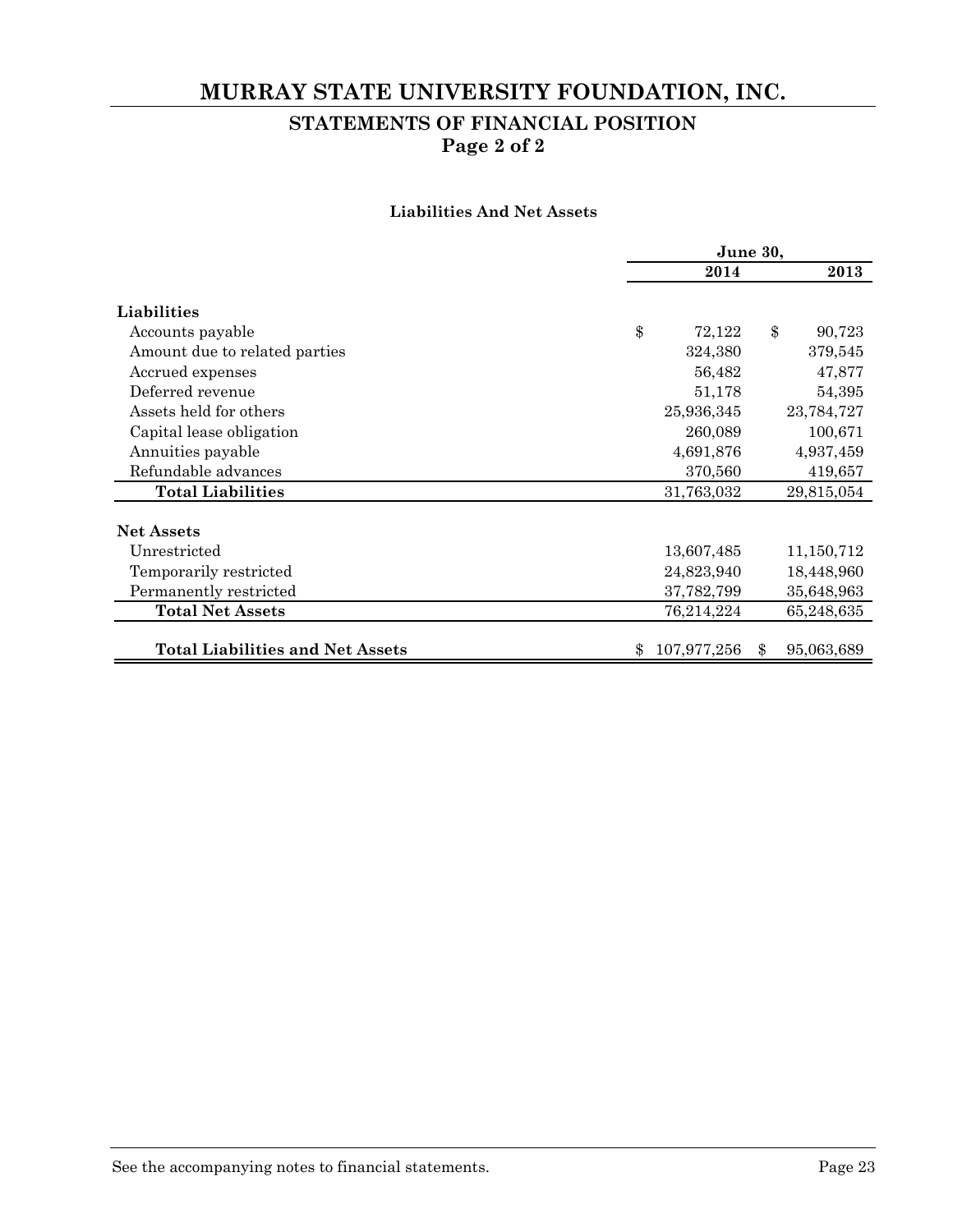A Component Unit of the Commonwealth of Kentucky

## **STATEMENTS OF REVENUES, EXPENSES AND CHANGES IN NET POSITION Page 1 of 2**

|                                              | <b>For The Years</b> |                   |  |
|----------------------------------------------|----------------------|-------------------|--|
|                                              | Ended June 30,       |                   |  |
|                                              |                      | 2013              |  |
|                                              | 2014                 | (Restated)        |  |
| <b>Operating Revenues</b>                    |                      |                   |  |
| Tuition and fees                             | 106,385,210<br>\$    | 101,421,417<br>\$ |  |
| Less: Discounts and allowances               | (40, 397, 199)       | (37, 195, 308)    |  |
| Net tuition and fees                         | 65,988,011           | 64,226,109        |  |
|                                              |                      |                   |  |
| Federal grants and contracts                 | 4,377,944            | 4,847,457         |  |
| State grants and contracts                   | 1,422,318            | 1,283,670         |  |
| Private grants and contracts                 | 316,797              | 199,209           |  |
| Total grants and contracts                   | 6,117,059            | 6,330,336         |  |
| Sales and services of educational activities | 3,789,277            | 3,288,936         |  |
| Other operating revenues                     | 2,780,116            | 2,301,230         |  |
| Total sales, services, and other revenues    | 6,569,393            | 5,590,166         |  |
|                                              |                      |                   |  |
| Auxiliary enterprises revenue                | 32,299,250           | 31,394,405        |  |
| Less: Discounts and allowances               | (760, 805)           | (692, 727)        |  |
| Net auxiliary revenue                        | 31,538,445           | 30,701,678        |  |
| <b>Total Operating Revenues</b>              | 110,212,908          | 106,848,289       |  |
| <b>Operating Expenses</b>                    |                      |                   |  |
| Instruction                                  | 61,028,117           | 58,527,594        |  |
| Research                                     | 1,769,162            | 1,649,914         |  |
| Public service                               | 8,297,342            | 8,342,617         |  |
| Libraries                                    | 3,330,269            | 3,216,670         |  |
| Academic support                             | 7,218,512            | 7,249,726         |  |
| Student services                             | 15,345,898           | 14,623,199        |  |
| Institutional support                        | 19,798,424           | 18,888,657        |  |
| Operation and maintenance of plant           | 18,880,515           | 16,151,452        |  |
| Student financial aid                        | 11,439,493           | 11,280,915        |  |
| Depreciation                                 | 8,244,719            | 8,431,901         |  |
| Auxiliary enterprises                        | 21,947,340           | 21,477,661        |  |
| Auxiliary depreciation                       | 1,277,967            | 1,264,334         |  |
| <b>Total Operating Expenses</b>              | 178,577,758          | 171,104,640       |  |
| <b>Operating Loss</b>                        | (68, 364, 850)       | (64, 256, 351)    |  |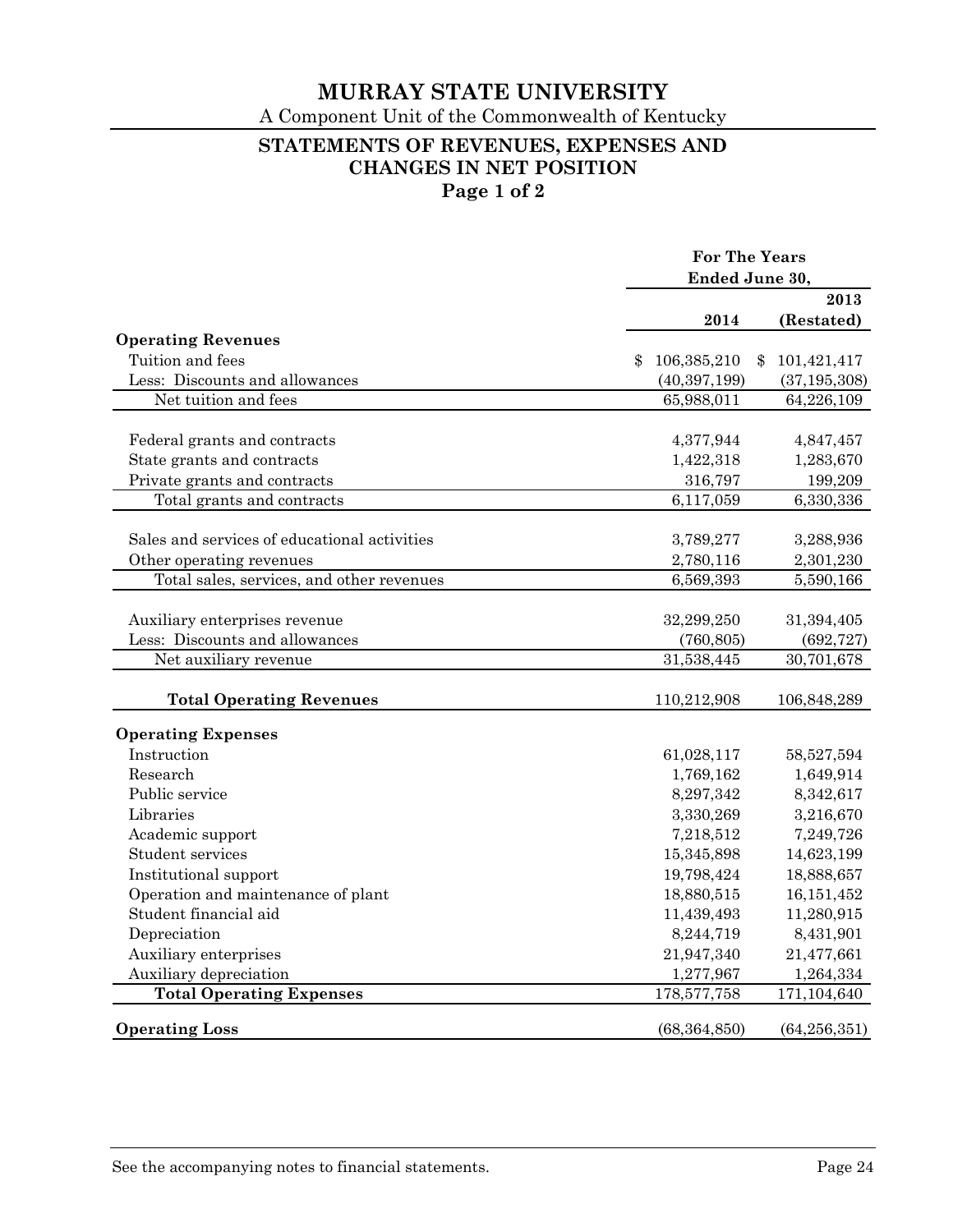A Component Unit of the Commonwealth of Kentucky

## **STATEMENTS OF REVENUES, EXPENSES AND CHANGES IN NET POSITION Page 2 of 2**

|                                                  | <b>For The Years</b><br>Ended June 30, |             |    |             |
|--------------------------------------------------|----------------------------------------|-------------|----|-------------|
|                                                  |                                        |             |    | 2013        |
|                                                  |                                        | 2014        |    | (Restated)  |
| <b>Nonoperating Revenues (Expenses)</b>          |                                        |             |    |             |
| State appropriations                             | \$                                     | 48,005,800  | \$ | 48,005,800  |
| Restricted student fees (revenues are pledged as |                                        |             |    |             |
| security for the City of Murray debt agreement)  |                                        | 687,292     |    | 685,186     |
| Federal grants and contracts                     |                                        | 13,493,170  |    | 13,926,020  |
| State grants and contracts                       |                                        | 7,382,767   |    | 6,284,166   |
| Local and private grants and contracts           |                                        | 506,299     |    | 545,269     |
| Gifts                                            |                                        | 1,295,049   |    | 2,012,853   |
| Investment income                                |                                        | 3,802,141   |    | 2,551,311   |
| Interest on capital asset-related debt           |                                        | (1,679,830) |    | (1,483,275) |
| Loss on deletion and disposal of capital assets  |                                        | (179, 436)  |    | (294, 432)  |
| Bond amortization                                |                                        | (187, 200)  |    | (524, 117)  |
| Nonoperating Revenues (Expenses), Net            |                                        | 73,126,052  |    | 71,708,781  |
| <b>Income Before Other Revenues, Expenses</b>    |                                        |             |    |             |
| <b>Gains and Losses</b>                          |                                        | 4,761,202   |    | 7,452,430   |
| <b>State Capital Appropriations</b>              |                                        |             |    | 2,000,000   |
| <b>Insurance Proceeds</b>                        |                                        | 40,451      |    | 40,503      |
| <b>Capital Gifts</b>                             |                                        | 36,483      |    | 977,141     |
| <b>Additions to Permanent Endowments</b>         |                                        | 5,581       |    |             |
| <b>Change in Net Position</b>                    |                                        | 4,843,717   |    | 10,470,074  |
| <b>Net Position - Beginning of Year</b>          |                                        | 235,768,482 |    | 225,298,408 |
| <b>Net Position - End of Year</b>                | \$                                     | 240,612,199 | \$ | 235,768,482 |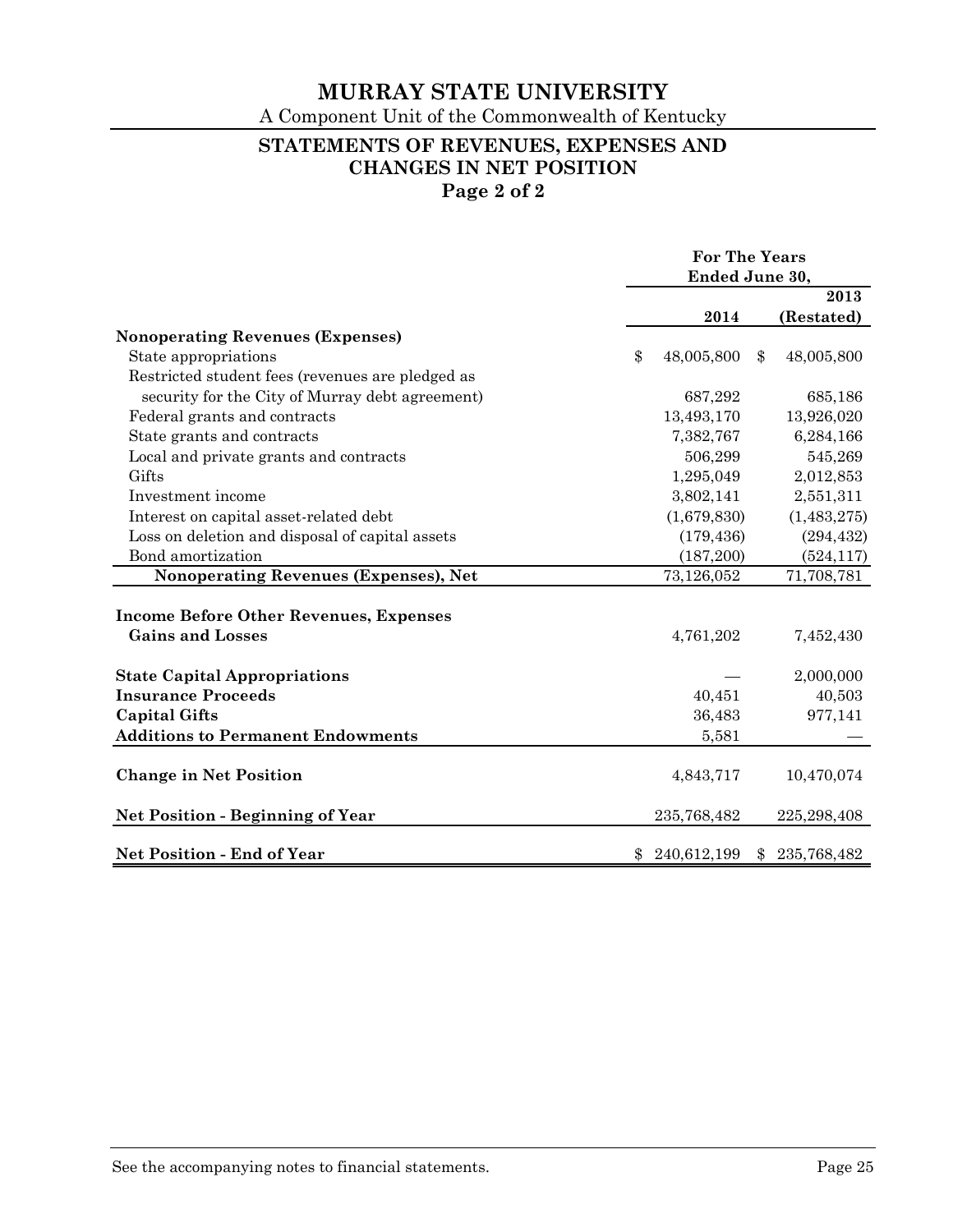# **MURRAY STATE UNIVERSITY FOUNDATION, INC.**

## **STATEMENTS OF ACTIVITIES For The Year Ended June 30, 2014**

|                                                    | Unrestricted  | <b>Temporarily</b><br>Restricted | Permanently<br>Restricted |               | <b>Totals</b> |
|----------------------------------------------------|---------------|----------------------------------|---------------------------|---------------|---------------|
|                                                    |               |                                  |                           |               |               |
| <b>Revenues, Gains And Other Support</b>           |               |                                  |                           |               |               |
| Contributions                                      | \$<br>121,098 | \$<br>2,356,651                  | \$<br>2,011,885           | $\mathbf{\$}$ | 4,489,634     |
| Revenues from operations of the                    |               |                                  |                           |               |               |
| Frances E. Miller Memorial Golf Course             | 394,189       |                                  |                           |               | 394,189       |
| Fees                                               | 424,624       | 66,007                           |                           |               | 490,631       |
| Investment return, net                             | 3,515,104     | 6,399,006                        | 16,713                    |               | 9,930,823     |
| Other                                              |               | 257,083                          | 233,894                   |               | 490,977       |
| Change in value of annuities payable               |               |                                  | (181, 196)                |               | (181, 196)    |
| Net assets released from restrictions              | 2,651,227     | (2,651,227)                      |                           |               |               |
| <b>Total Revenues, Gains And Other Support</b>     | 7,106,242     | 6,427,520                        | 2,081,296                 |               | 15,615,058    |
|                                                    |               |                                  |                           |               |               |
| <b>Expenses And Losses</b>                         |               |                                  |                           |               |               |
| Payments made on behalf of Murray State University | 2,651,227     |                                  |                           |               | 2,651,227     |
| Frances E. Miller Memorial Golf Course             | 456,688       |                                  |                           |               | 456,688       |
| General and administrative                         | 1,541,554     |                                  |                           |               | 1,541,554     |
| <b>Total Expenses And Losses</b>                   | 4,649,469     |                                  |                           |               | 4,649,469     |
|                                                    |               |                                  |                           |               |               |
| <b>Change in Net Assets</b>                        | 2,456,773     | 6,427,520                        | 2,081,296                 |               | 10,965,589    |
| <b>Change in Donor Restrictions</b>                |               | (52, 540)                        | 52,540                    |               |               |
| Net Assets - Beginning of Year                     | 11,150,712    | 18,448,960                       | 35,648,963                |               | 65,248,635    |
| <b>Net Assets - End of Year</b>                    | \$13,607.485  | \$24,823,940                     | \$ 37,782,799             |               | \$76,214,224  |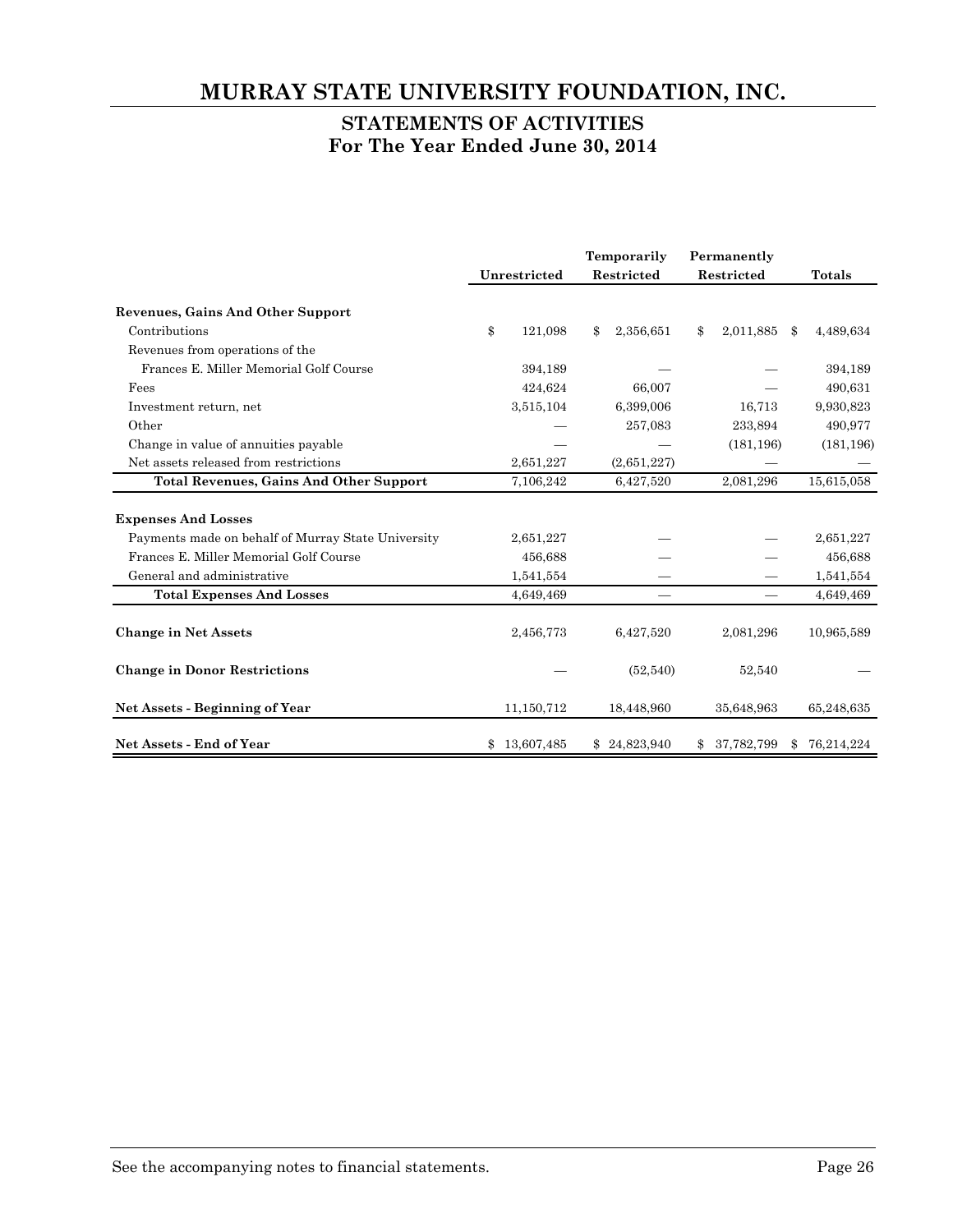# **MURRAY STATE UNIVERSITY FOUNDATION, INC.**

## **STATEMENTS OF ACTIVITIES For The Year Ended June 30, 2013**

|                                                    | Unrestricted     |     | Temporarily<br>Restricted | Permanently<br>Restricted | <b>Totals</b>    |
|----------------------------------------------------|------------------|-----|---------------------------|---------------------------|------------------|
| <b>Revenues, Gains And Other Support</b>           |                  |     |                           |                           |                  |
| Contributions                                      | \$<br>19,647     | \$. | 2,793,223                 | \$<br>1,036,570           | \$<br>3,849,440  |
| Revenues from operations of the                    |                  |     |                           |                           |                  |
| Frances E. Miller Memorial Golf Course             | 454,778          |     | 30,601                    |                           | 485,379          |
| Fees                                               | 385,422          |     |                           |                           | 385,422          |
| Investment return, net                             | 2,710,091        |     | 5,222,179                 | 30,133                    | 7,962,403        |
| Other                                              | 5.869            |     | 267,991                   | 30,158                    | 304,018          |
| Change in value of annuities payable               |                  |     |                           | (238, 074)                | (238, 074)       |
| Net assets released from restrictions              | 2,560,397        |     | (2,560,397)               |                           |                  |
| <b>Total Revenues, Gains And Other Support</b>     | 6,136,204        |     | 5,753,597                 | 858,787                   | 12,748,588       |
| <b>Expenses And Losses</b>                         |                  |     |                           |                           |                  |
| Payments made on behalf of Murray State University | 2,560,397        |     |                           |                           | 2,560,397        |
| Frances E. Miller Memorial Golf Course             | 454,653          |     |                           |                           | 454,653          |
| General and administrative                         | 1,414,247        |     |                           |                           | 1,414,247        |
| <b>Total Expenses And Losses</b>                   | 4,429,297        |     |                           | $\overline{\phantom{0}}$  | 4,429,297        |
| <b>Change In Net Assets</b>                        | 1,706,907        |     | 5,753,597                 | 858,787                   | 8,319,291        |
| <b>Change in Donor Restrictions</b>                |                  |     | (920, 369)                | 920,369                   |                  |
| Net Assets - Beginning Of Year                     | 9,443,805        |     | 13,615,732                | 33,869,807                | 56,929,344       |
| Net Assets - End Of Year                           | \$<br>11,150,712 |     | \$18,448,960              | 35,648,963                | \$<br>65,248,635 |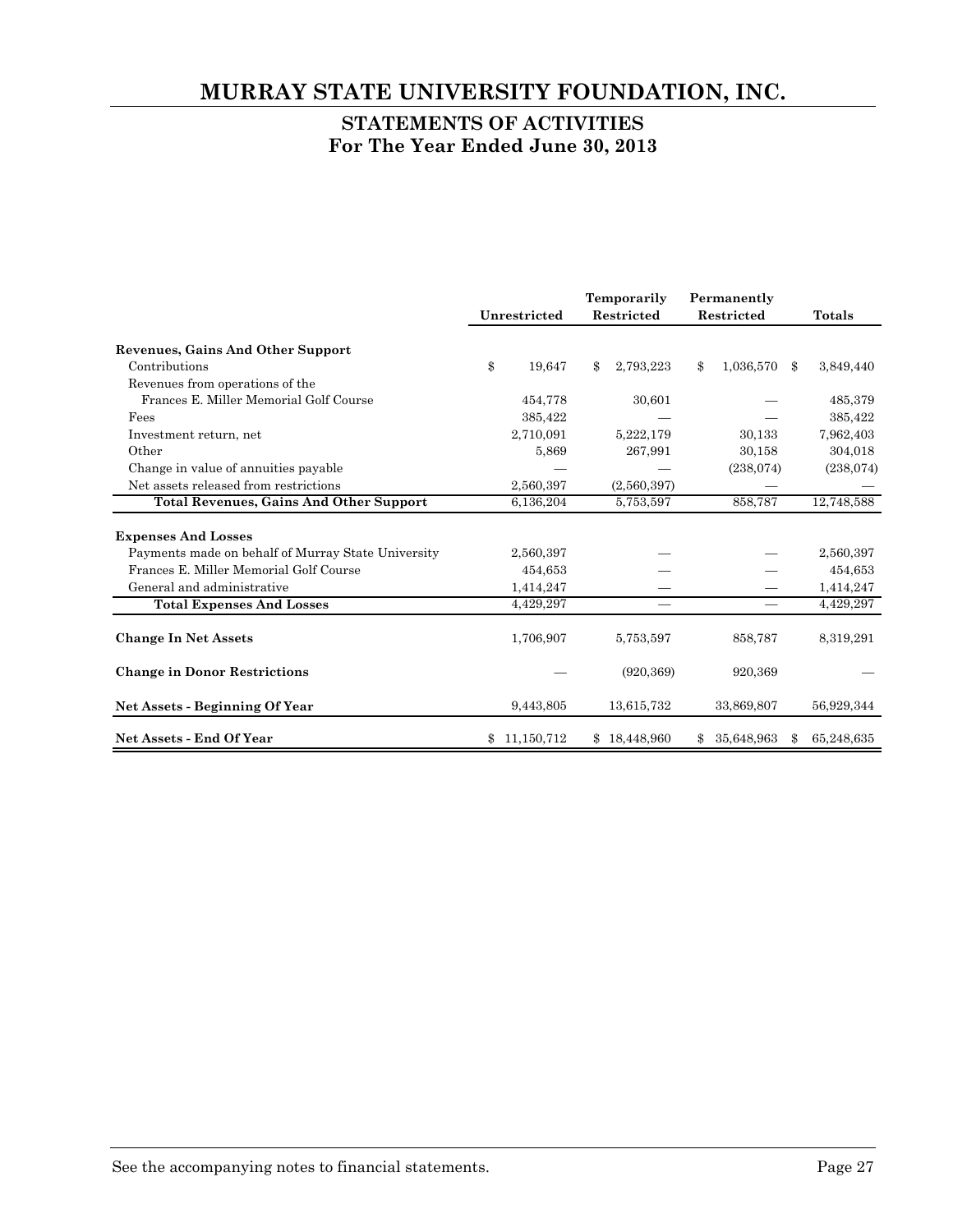A Component Unit of the Commonwealth of Kentucky

# **STATEMENTS OF CASH FLOWS**

**Page 1 of 2** 

|                                                          | <b>For The Years</b> |                  |                |
|----------------------------------------------------------|----------------------|------------------|----------------|
|                                                          |                      | Ended June 30,   |                |
|                                                          |                      | 2014             | 2013           |
| <b>Cash Flows From Operating Activities</b>              |                      |                  |                |
| Tuition and fees                                         | \$                   | 65,587,942<br>\$ | 63,391,901     |
| Grants and contracts                                     |                      | 7,272,345        | 6,302,635      |
| Payments for salaries, wages and fringes                 |                      | (100, 756, 268)  | (98,528,860)   |
| Payments to suppliers                                    |                      | (32, 158, 891)   | (30,517,247)   |
| Payments for student financial aid                       |                      | (11, 439, 493)   | (11, 280, 915) |
| Loans issued to employees                                |                      | (25, 170)        | (27, 336)      |
| Collections of loans to employees                        |                      | 21,130           | 30,090         |
| Loans issued to students                                 |                      | (737, 345)       | (708, 318)     |
| Collections of loans to students                         |                      | 668,940          | 660,960        |
| Sales and services of educational activities             |                      | 3,923,136        | 3,478,832      |
| Other operating revenues                                 |                      | 2,681,705        | 2,232,390      |
| Auxiliary revenues:                                      |                      |                  |                |
| Food Service                                             |                      | 12,312,692       | 11,647,889     |
| Housing                                                  |                      | 13,112,346       | 12,703,627     |
| Bookstore                                                |                      | 5,938,537        | 5,901,694      |
| Other                                                    |                      | 189,179          | 180,377        |
| Auxiliary payments:                                      |                      |                  |                |
| Payments for salaries, wages and fringes                 |                      | (7,459,358)      | (7,222,447)    |
| Payments to suppliers                                    |                      | (14, 667, 153)   | (13,993,949)   |
| Payments for student financial aid                       |                      | (263, 580)       | (261, 265)     |
| Net Cash Used in Operating Activities                    |                      | (55, 799, 306)   | (56,009,942)   |
|                                                          |                      |                  |                |
| <b>Cash Flows From Noncapital Financing Activities</b>   |                      |                  |                |
| State appropriations                                     |                      | 48,005,800       | 48,005,800     |
| Endowment proceeds forwarded to                          |                      |                  |                |
| MSU Foundation for investment                            |                      | (325, 416)       | (1,079,375)    |
| Grants and contracts                                     |                      | 21,382,235       | 20,755,455     |
| Endowment income                                         |                      | 1,647,227        | 1,189,219      |
| Gifts for other than capital purposes                    |                      | 887,116          | 946,888        |
| Agency transactions                                      |                      | 1,947            | 17,017         |
| Net Cash Provided by Noncapital Financing Activities     |                      | 71,598,909       | 69,835,004     |
| Cash Flows From Capital and Related Financing Activities |                      |                  |                |
| Proceeds from capital debt, net of discount              |                      |                  | 15,492,366     |
| Restricted student fees pledged for debt service         |                      | 687,292          | 685,186        |
| Insurance proceeds                                       |                      | 40,451           | 40,503         |
| State capital appropriations                             |                      | 4,844            | 1,994,644      |
| Purchases of capital assets                              |                      | (12, 978, 876)   | (8,594,995)    |
| Capital gifts                                            |                      |                  | 630,993        |
| Principal paid on capital debt and leases                |                      | (3,597,850)      | (3,636,943)    |
| Interest paid on capital debt and leases                 |                      | (2, 250, 172)    | (1,932,481)    |
| Net Cash Provided by (Used in) Capital and Related       |                      |                  |                |
| <b>Financing Activities</b>                              |                      | (18,094,311)     | 4,679,273      |
|                                                          |                      |                  |                |

See the accompanying notes to financial statements. Page 28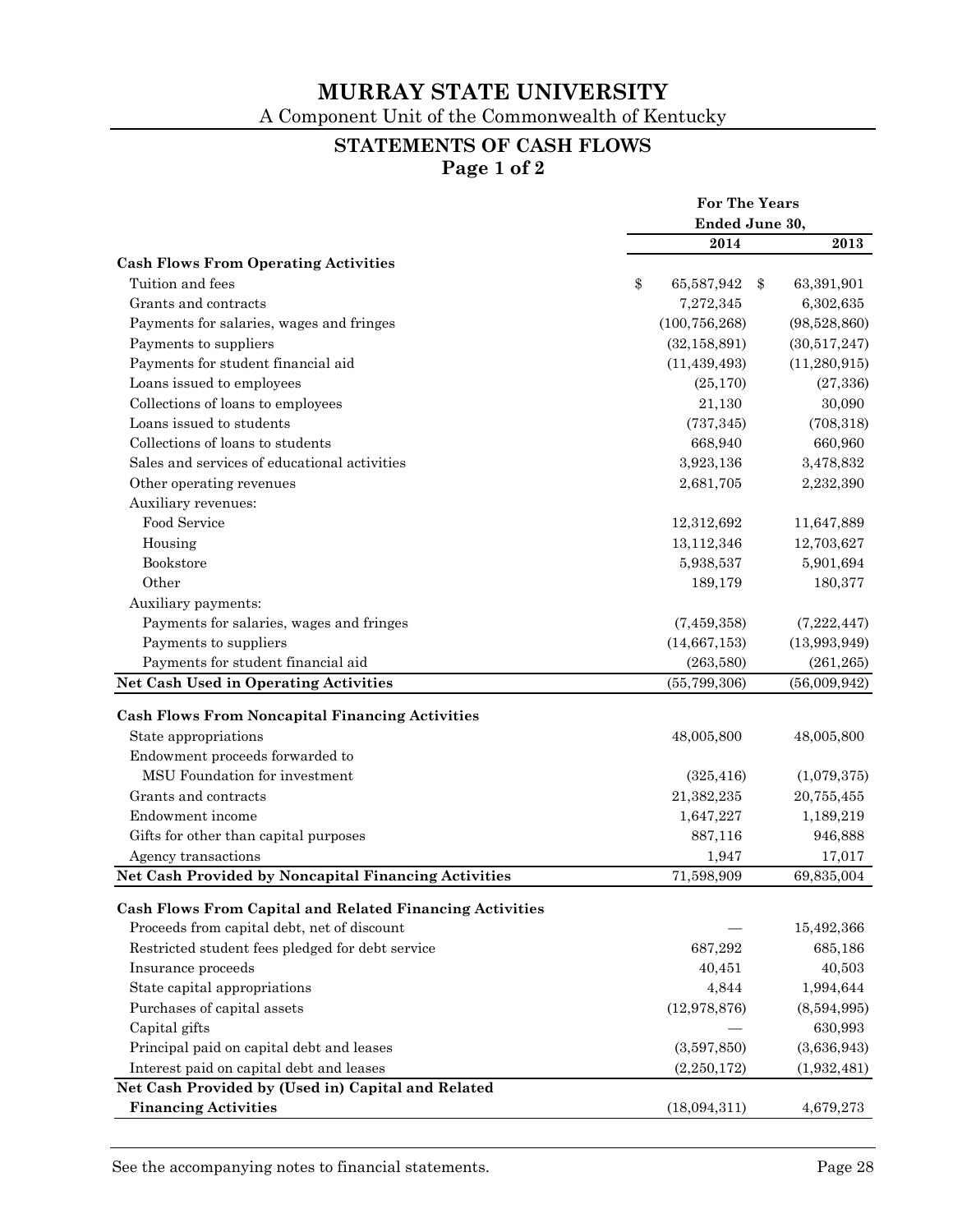A Component Unit of the Commonwealth of Kentucky

# **STATEMENTS OF CASH FLOWS**

**Page 2 of 2**

|                                                         | <b>For The Years</b> |                     |    |                |
|---------------------------------------------------------|----------------------|---------------------|----|----------------|
|                                                         | Ended June 30,       |                     |    |                |
|                                                         |                      | 2014                |    | 2013           |
| <b>Cash Flows From Investing Activities</b>             |                      |                     |    |                |
| Proceeds from sales and maturities of investments       | $\$\$                | 1,003               | \$ | 583,657        |
| Purchases of investments                                |                      | (4,389)             |    | (139)          |
| Investment receipts                                     |                      | (732, 398)          |    | 245,803        |
| Interest receipts on investments                        |                      | 1,240,085           |    | 245,651        |
| <b>Net Cash Provided by Investing Activities</b>        |                      | 504,301             |    | 1,074,972      |
| Net Increase (Decrease) in Cash and Cash Equivalents    |                      | (1,790,407)         |    | 19,579,307     |
| Cash and Cash Equivalents - Beginning of Year           |                      | 113,631,349         |    | 94,052,042     |
| Cash and Cash Equivalents - End of Year                 | \$                   | 111,840,942         |    | \$113,631,349  |
|                                                         |                      |                     |    |                |
| <b>Reconciliation of Cash and Cash Equivalents</b>      |                      |                     |    |                |
| to the Statement of Net Position                        |                      |                     |    |                |
| Cash and cash equivalents                               | \$                   | 73,091,123          | \$ | 72,096,758     |
| Restricted cash and cash equivalents                    |                      | 38,749,819          |    | 41,534,591     |
| <b>Total Cash and Cash Equivalents</b>                  | \$                   | 111,840,942         | \$ | 113,631,349    |
|                                                         |                      |                     |    |                |
| <b>Reconciliation of Operating Loss to</b>              |                      |                     |    |                |
| <b>Net Cash Used in Operating Activities</b>            |                      |                     |    |                |
| Operating loss                                          | \$                   | $(68, 364, 850)$ \$ |    | (64, 256, 351) |
| Adjustments to reconcile operating loss to              |                      |                     |    |                |
| net cash used in operating activities:                  |                      |                     |    |                |
| Depreciation and amortization expense<br>Bad debt       |                      | 9,522,686           |    | 9,696,235      |
|                                                         |                      | 1,033,461           |    | 318,264        |
| Changes in assets and liabilities:                      |                      |                     |    |                |
| Accounts and loans receivable, net                      |                      | 126,922             |    | (832, 864)     |
| Inventories                                             |                      | 78,673              |    | (223, 585)     |
| Prepaid expenses                                        |                      | 111,153             |    | (866, 621)     |
| Accounts payable                                        |                      | 517,648             |    | 352,575        |
| Self-insured health liability                           |                      | 69,862              |    | 1,661          |
| Accrued payroll                                         |                      | 398,351             |    | (53, 413)      |
| Deposits                                                |                      | (18,516)            |    | (5,928)        |
| Unearned revenue                                        |                      | 725,304             |    | (139, 915)     |
| <b>Net Cash Used in Operating Activities</b>            | \$                   | (55,799,306)        | \$ | (56,009,942)   |
| <b>Supplemental Disclosure of Cash Flow Information</b> |                      |                     |    |                |
| Gifts of capital assets                                 | \$                   | 36,483              | \$ | 346,148        |
| Accounts payable incurred for capital asset purchases   |                      | 879,296             |    | 680,306        |
| Changes in fair value of investments                    |                      | 1,647,227           |    | 870,638        |
|                                                         |                      |                     |    |                |

See the accompanying notes to financial statements. Page 29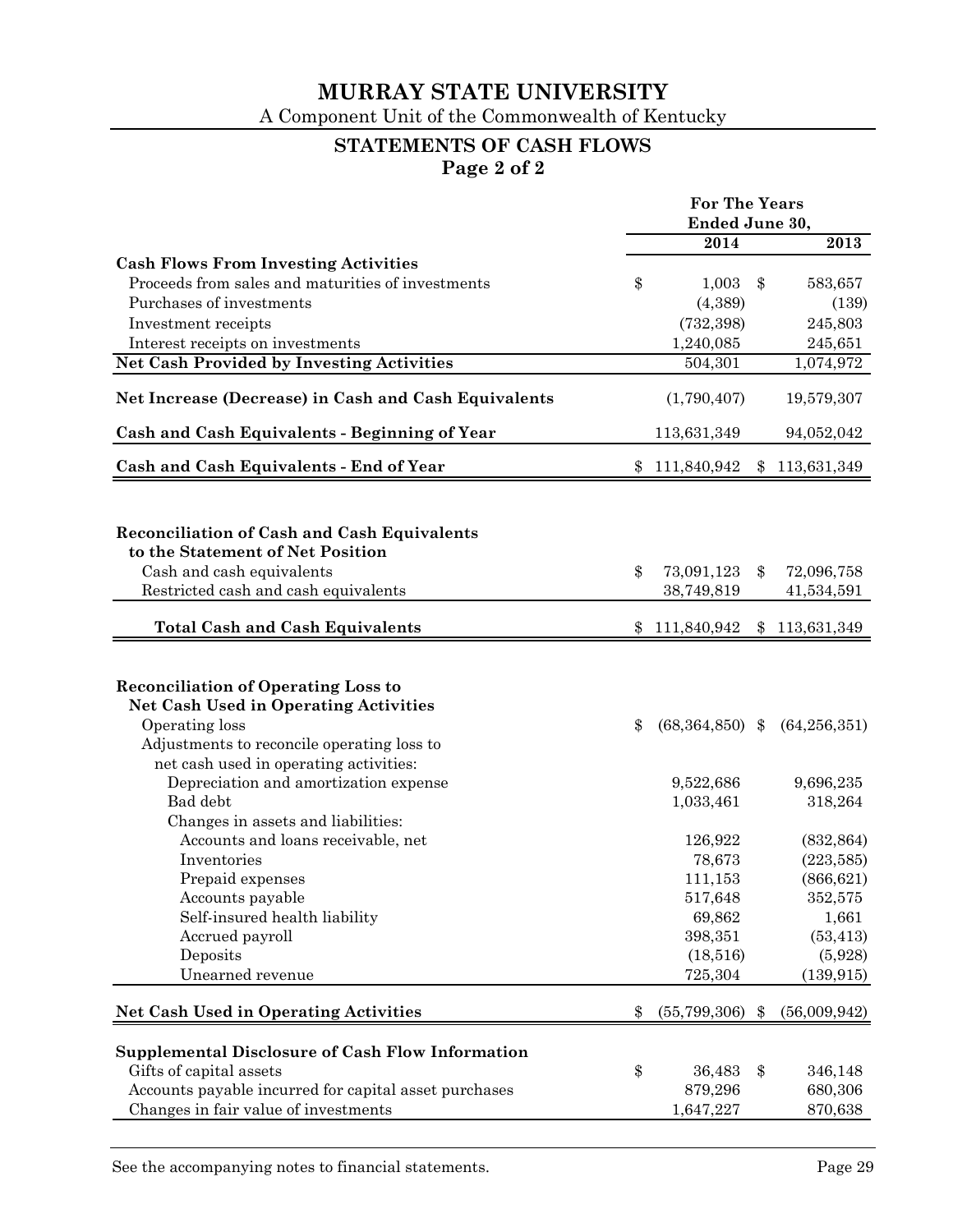## **NOTES TO FINANCIAL STATEMENTS June 30, 2014 and 2013**

## **1. Summary of Significant Accounting Policies**

#### *Nature of Operations*

Murray State University (University) is a state-supported institution of higher education located in Murray, Kentucky, and is accredited by the Southern Association of Colleges and Schools. The University awards graduate and undergraduate degrees from five colleges and two schools and serves a student population of approximately 10,900. The University is a component unit of the Commonwealth of Kentucky and is included in the general purpose financial statements of the Commonwealth.

#### *Reporting Entity*

In accordance with the provisions of Governmental Accounting Standards Board (GASB), certain organizations are to be reported as component units of a primary government based on the nature and significance of that organization's relationship to the primary government. Application of this statement results in including Murray State University Foundation, Inc. (the Foundation) as a discretely presented component unit of the University. The Foundation is a private nonprofit organization that reports under generally accepted accounting principles set forth by Financial Accounting Standards Board (FASB) standards. As such, certain revenue recognition criteria and presentation features are different from GASB revenue recognition criteria and presentation features. No modifications have been made to the Foundation's financial information in the University's financial report for these differences.

#### *Basis of Accounting and Financial Statement Presentation*

The University prepares its financial statements as a business type activity in conformity with applicable pronouncements of the GASB.

For financial reporting purposes, the University is considered a special purpose government engaged only in business type activities. Accordingly, the University's financial statements have been presented using the economic resources measurement focus and the accrual basis of accounting. Under the accrual basis, revenues are recognized when earned, and expenses are recorded when an obligation has been incurred. All significant intra-agency transactions have been eliminated.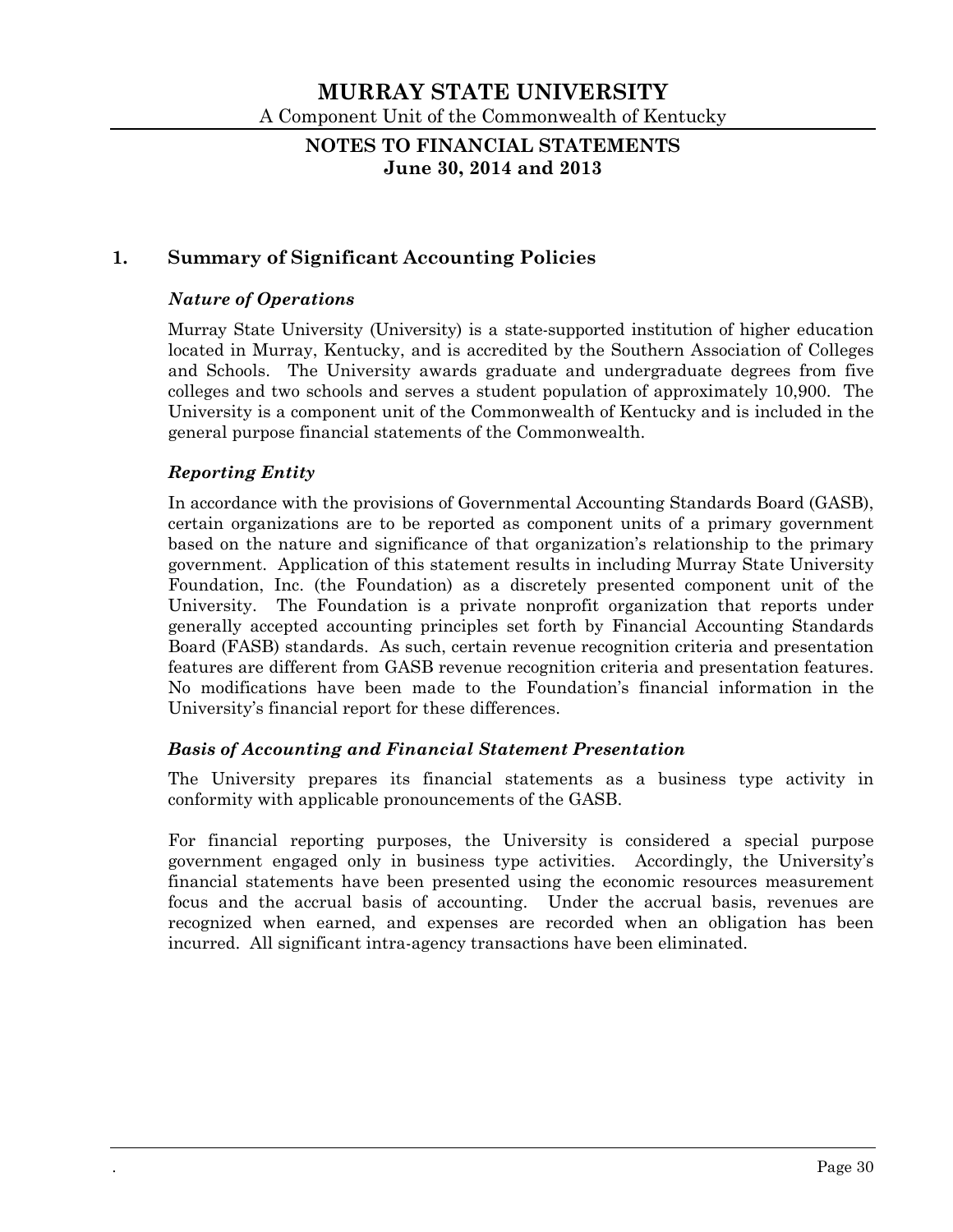Notes To Financial Statements *(Continued)*

#### *Cash and Cash Equivalents*

The University considers all highly liquid investments that are immediately available to the University to be cash equivalents. Funds held by the Commonwealth of Kentucky are considered cash equivalents.

#### *Restricted Cash, Cash Equivalents and Investments*

Cash, cash equivalents and investments that are externally restricted are classified as restricted assets. These assets are used to make debt service payments, maintain sinking or reserve funds, purchase or construct capital or other noncurrent assets or for other restricted purposes.

#### *Investments*

The University accounts for its investments at fair value. Fair value is determined using quoted market prices. Changes in unrealized gain (loss) on the carrying value of investments are reported as a component of investment income in the statements of revenues, expenses and changes in net position.

Assets held by the Foundation represent those gifts and donations made directly to the University, which are held by the Foundation for investment purposes. The net appreciation and income of donor restricted endowments are available to the University for expenditure to the extent permitted by Kentucky law and the spending policy of the Foundation. The recognition of gifts, donations and endowment pledges are accounted for by the University in accordance with GASB Statement No. 33, *Accounting and Financial Reporting for Non-exchange Transactions* and are recognized when all applicable eligibility requirements are met.

#### *Accounts Receivable*

Accounts receivable consists of tuition and fee charges, other operational activities and auxiliary enterprise services and amounts due from component units. Accounts receivable also include amounts due from the federal government, state and local governments or private sources, for nonexchange type agreements defined in accordance with GASB No. 33 or in connection with reimbursement of allowable expenditures made pursuant to the University's grants and contracts. Accounts receivable are recorded net of estimated uncollectible amounts.

#### *Inventories*

Inventories are stated at the lower of cost (first-in, first-out method) or market.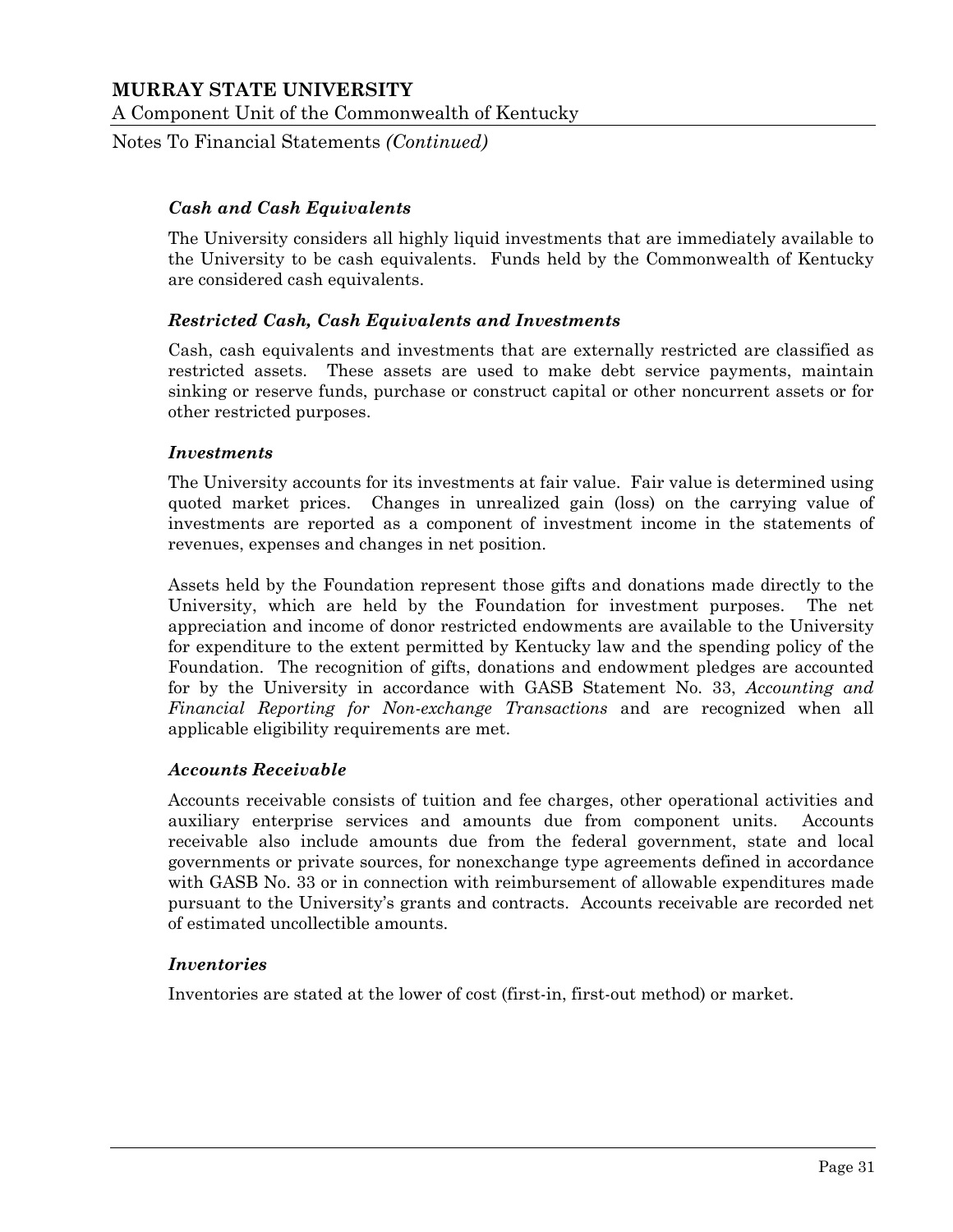Notes To Financial Statements *(Continued)*

## *Capital Assets*

All capital assets, as defined by University policy, are recorded at cost at the date of acquisition or, if donated, at fair value at the date of donation. Depreciation is computed using the straight-line method over the estimated useful life of the asset and is not allocated to functional expense categories. Assets under capital leases are amortized over the estimated useful life of the asset or the lease term, whichever is shorter. Routine repairs and maintenance are charged to operating expense in the year in which the expense was incurred.

The following estimated useful lives are being used by the University:

|                          | <b>Estimated</b> |
|--------------------------|------------------|
| Asset                    | Life             |
| <b>Buildings</b>         | 40 years         |
| Nonbuilding improvements | 8-20 years       |
| Equipment                | $5-15$ years     |
| Library holdings         | 10 years         |
| Livestock                | 12 years         |
| Software                 | 8 years          |

The University capitalizes interest costs as a component of construction in progress, based on interest costs of borrowing specifically for the project, net of interest earned on investments acquired with the proceeds of borrowing. Total interest capitalized was \$662,551 and \$531,788 for the years ended June 30, 2014 and 2013, respectively.

The University owns historical collections housed throughout the campus that it does not capitalize, including artifacts in Wrather Museum. These collections adhere to the University's policy to (a) maintain them for public exhibition, education or research; (b) protect, keep unencumbered, care for and preserve them and (c) require proceeds from their sale to be used to acquire other collection items. Generally accepted accounting principles permit collections maintained in this manner to be charged to operations at time of acquisition rather than capitalized.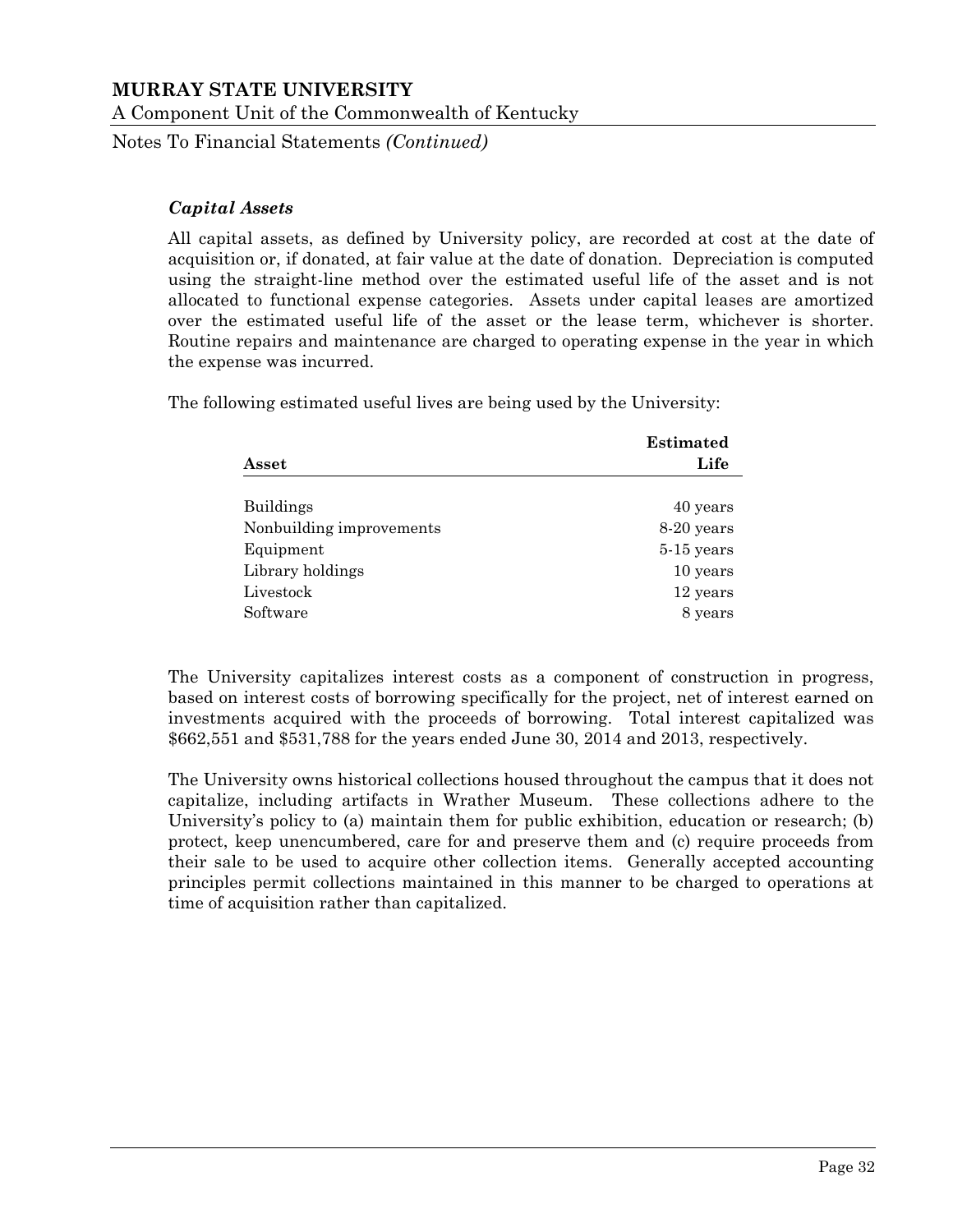Notes To Financial Statements *(Continued)*

#### *Compensated Absences*

For employees participating in the Kentucky Teachers Retirement System (KTRS), vacation pay is accrued at year end for financial statement purposes. The liability and expense incurred are included at year end with accrued payroll, and as a component of compensation and benefit expense. Sick leave benefits are expected to be realized as paid time off or used to purchase service credits upon retirement. These are recognized as expense when the time off occurs or when service credit payments are incurred. No liability is accrued for such benefits employees have earned while participating in the KTRS plan, but not yet realized. For employees participating in optional retirement plans (ORP), sick time is accrued as it is earned.

#### *Unearned Revenue*

Unearned revenue includes amounts for tuition and fees, international program fees and certain auxiliary activities received prior to the end of the fiscal year but related to the subsequent accounting period. Unearned revenues also include amounts received from state capital appropriations and grant and contract sponsors for which eligibility requirements have not been fully satisfied or that have not yet been earned. Such amounts are recognized in the period to which the service relates or the grant/contract requirements have been met.

#### *Deferred Outflow of Resources and Deferred Inflow of Resources*

In addition to assets, financial statements may report a separate section for deferred outflows of resources. Deferred outflows of resources consist of the consumption of net position that is applicable to a future reporting period and so will not be recognized as an outflow of resources until then. Deferred outflow of resources related to refunded longterm debt are reported in the statement of net position. A deferred bond refunding amount results from the difference in the carrying value of refunded debt and its reacquisition price, and is amortized over the shorter of the life of the old or new debt.

In addition to liabilities, financial statements may report a separate section for deferred inflows of resources. Deferred inflows of resources consist of the acquisition of net position that is applicable to a future reporting period and so will not be recognized as inflow of resources until then.

#### *Net Position*

The University's net position is classified as follows:

*Net investment in capital assets:* This represents the University's total investment in capital assets, net of outstanding debt obligations related to those capital assets. To the extent debt has been incurred but not yet expended for capital assets, such amounts are not included as a component of net investment in capital assets.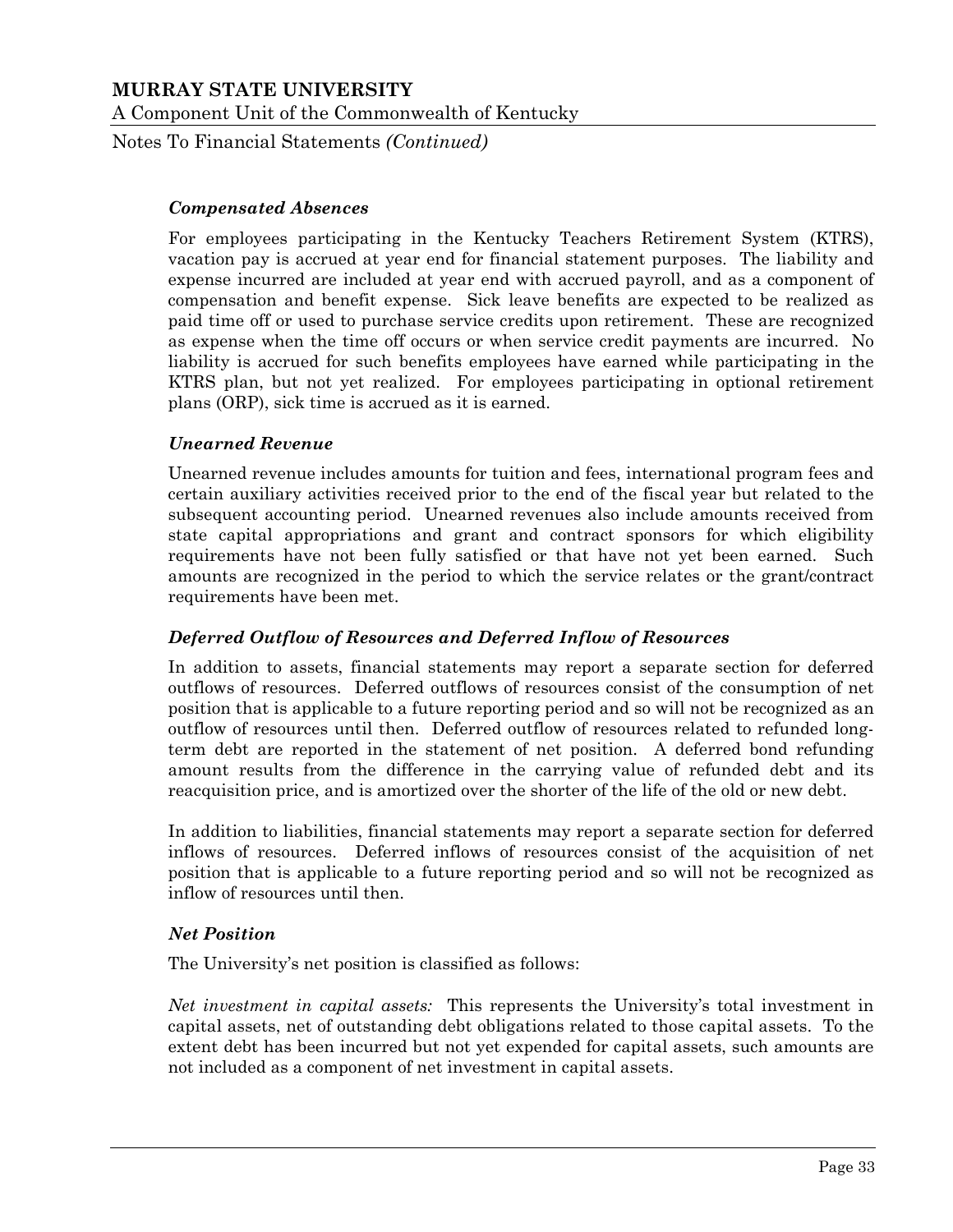Notes To Financial Statements *(Continued)*

*Restricted net position - nonexpendable:* Nonexpendable restricted net position consist of endowment and similar type funds in which donors or other outside sources have stipulated, as a condition of the gift instrument, that the principal is to be maintained inviolate and in perpetuity and invested for the purpose of producing present and future income, which may either be expended or added to principal.

*Restricted net position - expendable:* Restricted expendable net position include resources in which the University is legally or contractually obligated to spend in accordance with time or purpose restrictions imposed by external third parties.

*Unrestricted net position:* Unrestricted net position represent resources derived from student tuition and fees, state appropriations, sales and services of educational departments, auxiliary enterprises and other sources. These resources are used for transactions relating to the educational and general operations of the University, and may be used at the discretion of the Board of Regents to meet current expenses or for any purpose. These resources also include auxiliary enterprises, which are substantially self-supporting activities that provide services for students, faculty and staff. Unrestricted net position has been restated for 2013 to include balances for maintenance and renovation projects funded from unrestricted funds.

#### *New Accounting Standard Implemented*

During the year, the University implemented GASB Statement 65, *Items Previously Recognized as Assets and Liabilities* (GASB No. 65). The objective of this statement is to establish standards that reclassify certain items that were previously reported as assets and liabilities and instead classify them as deferred outflows of resources (previously assets), deferred inflows of resources (previously liabilities), or as outflows of resources (expenses). As a result of implementing this statement, the following assets have been reclassified as of June 30, 2013 and 2012:

| Item                                                                                      | <b>New Classification</b>         | 2013          | 2012                      |
|-------------------------------------------------------------------------------------------|-----------------------------------|---------------|---------------------------|
| Deferred loss on refunding (previously included<br>in bonds payable, net)                 | Deferred outflows of<br>resources |               | $$2,708,574$ $$2,901,721$ |
| Bond issuance costs, net of accumulated<br>amortization (previously reported as an asset) | Outflow of resources              | \$<br>280.456 | 720.982<br>\$             |

The University's implementation of GASB No. 65 resulted in certain presentation changes to the statement of net position. The effect of these changes has been applied retroactively; as a result, the net position as of July 1, 2013 and 2012 has been restated to reflect the expensing of bond issuance costs.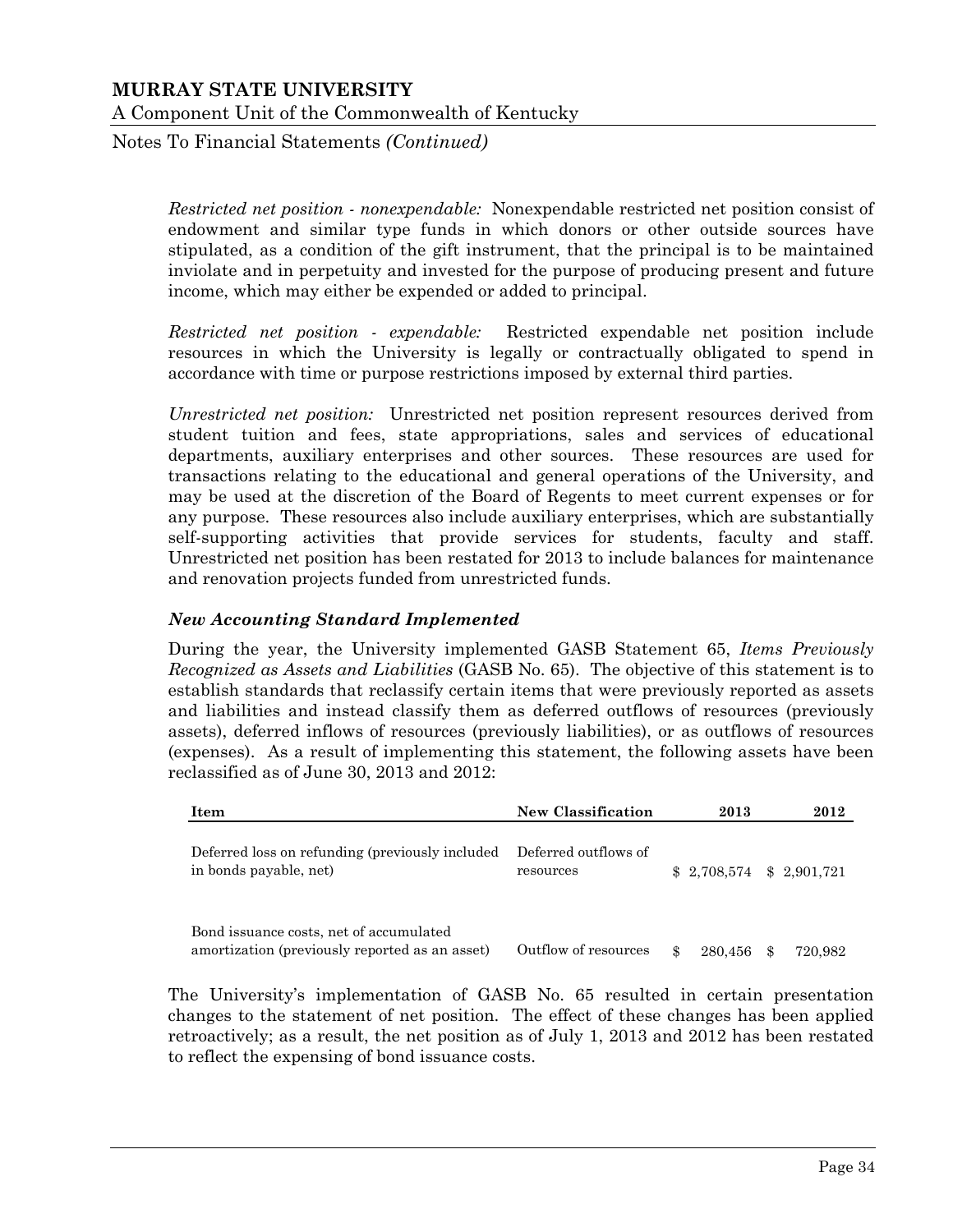A Component Unit of the Commonwealth of Kentucky

Notes To Financial Statements *(Continued)*

The impact of this change on the University's financial statements is as follows:

|                                                                                | July 1,                 |             |  |  |  |  |
|--------------------------------------------------------------------------------|-------------------------|-------------|--|--|--|--|
|                                                                                | 2013                    | 2012        |  |  |  |  |
| Net position, as previously reported<br>Effect of change in accounting related | \$<br>236,769,920 \$    | 226,019,390 |  |  |  |  |
| to bond issuance costs<br>Amortization                                         | (1,047,813)<br>46,375   | (720, 982)  |  |  |  |  |
| Net position, as restated                                                      | \$<br>235,768,482<br>\$ | 225,298,408 |  |  |  |  |

## *Release of Restricted Net Position*

When an expense is incurred for which both restricted and unrestricted net position are available, the University's policy is to allow each departmental unit the flexibility to determine whether to first apply restricted or unrestricted resources based on the most advantageous application of resources in the particular circumstances.

## *Classification of Revenues*

The University has classified its revenues as either operating or nonoperating revenues according to the following criteria:

Operating revenues: Operating revenues include activities that have the characteristics of exchange transactions, such as (1) student tuition and fees, net of discounts and allowances, (2) federal, state and local grants and contracts (excluding Pell and similarly funded federal and state grants for student financial aid) and (3) sales and services of auxiliary enterprises, net of discounts and allowances.

Nonoperating revenues: Nonoperating revenues include activities that have the characteristics of nonexchange transactions. In a nonexchange transaction, the University receives value without directly giving equal value back, such as a gift or grant for which there is no return requirement. Additionally, certain significant revenues relied upon for operations, such as state appropriations, Pell and similarly funding federal and state grants for student financial aid, investment income and endowment income, are recorded as nonoperating revenues, in accordance with GASB No. 35, *Basic Financial Statements and Management's Discussion and Analysis for Public Colleges and Universities – an Amendment of GASB Statement 34*.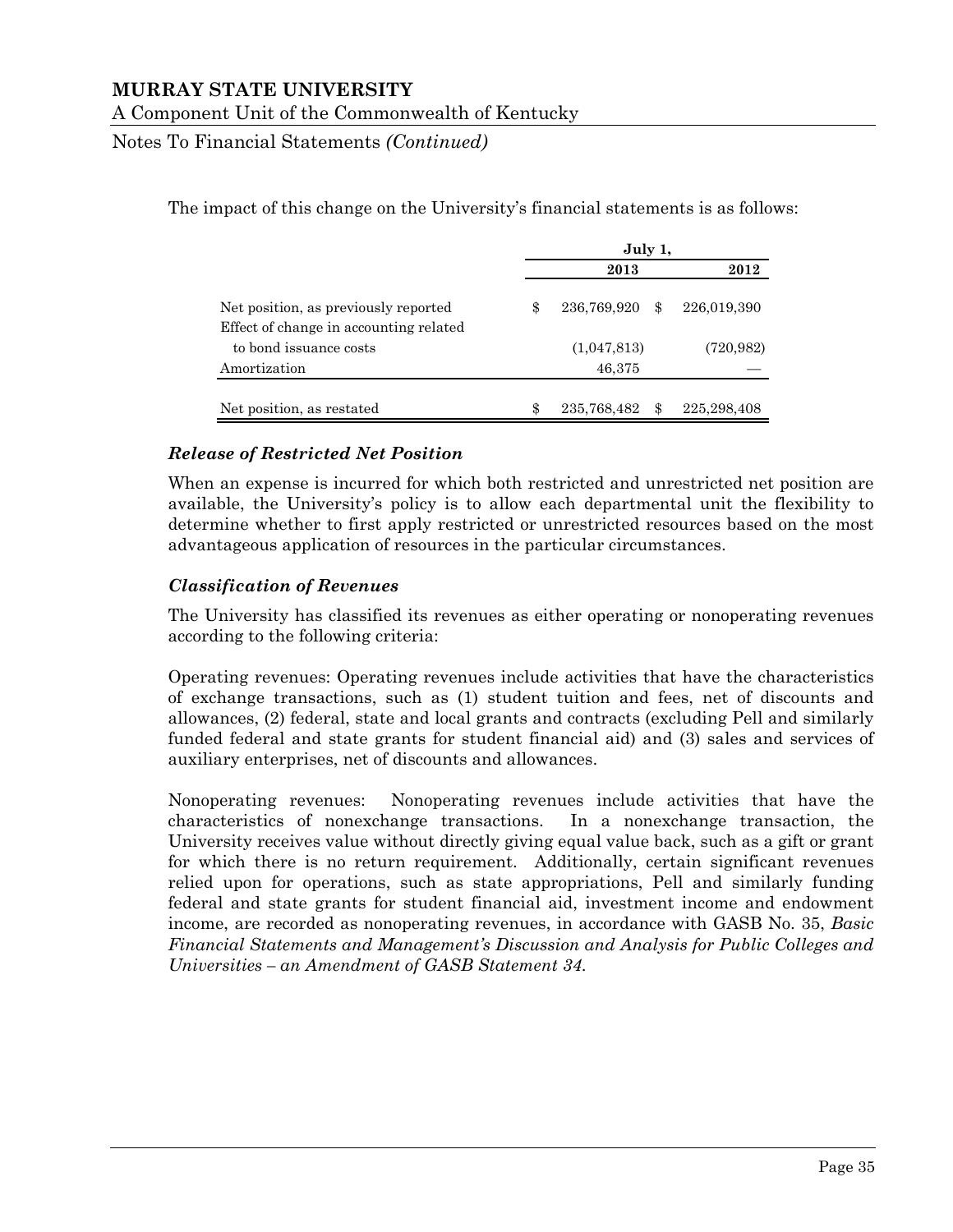Notes To Financial Statements *(Continued)*

#### *Tuition Discounts and Allowances*

Student tuition and fee revenues, and certain other revenues from students, are reported net of discounts and allowances. Discounts and allowances are the difference between the stated charge for goods and services provided by the University and the amount that is payable by students. Certain grants, including federal, state or nongovernmental programs, are recorded as either operating or nonoperating revenues, while Pell grants are recorded as nonoperating revenues in the University's financial statements. To the extent that revenues from such programs are used to satisfy tuition and fees and other student charges, the University has recorded a discount and allowance. Financial aid expense represents payments made to students.

#### *Income Taxes*

The University is a component of the Commonwealth of Kentucky and is not subject to federal income tax as described in section 115 of the Internal Revenue Code. However, the University is subject to federal income tax on any unrelated business taxable income.

#### *Use of Estimates*

The preparation of financial statements in conformity with accounting principles generally accepted in the United States of America requires management to use estimates and assumptions. The accompanying financial statements include estimates for items such as allowances for doubtful accounts and loans receivable, self-insurance liabilities and other accrued liabilities. Actual results could differ from those estimates.

## **2. Accounts Receivable**

Accounts receivable as of June 30 consisted of:

|                                           | 2014            | 2013            |
|-------------------------------------------|-----------------|-----------------|
| Current accounts receivable:              |                 |                 |
| Student tuition and fees                  | \$<br>6.796.938 | \$<br>6.641.697 |
| Grants and contracts                      | 1,140,582       | 1,360,401       |
| Auxiliary fees                            | 1,969,833       | 1,982,340       |
| MSU and Racer Foundations                 | 324,381         | 793,295         |
| Employee computer and bicycle loans       | 14,464          | 10,424          |
| Outside sales                             | 573,902         | 481,699         |
| Capital construction receivable - vendors | 118,011         | 4.817           |
| Allowance for doubtful accounts           | (4,010,484)     | (4, 146, 902)   |
| Total current accounts receivable         | \$<br>6,927,627 | \$<br>7,127,771 |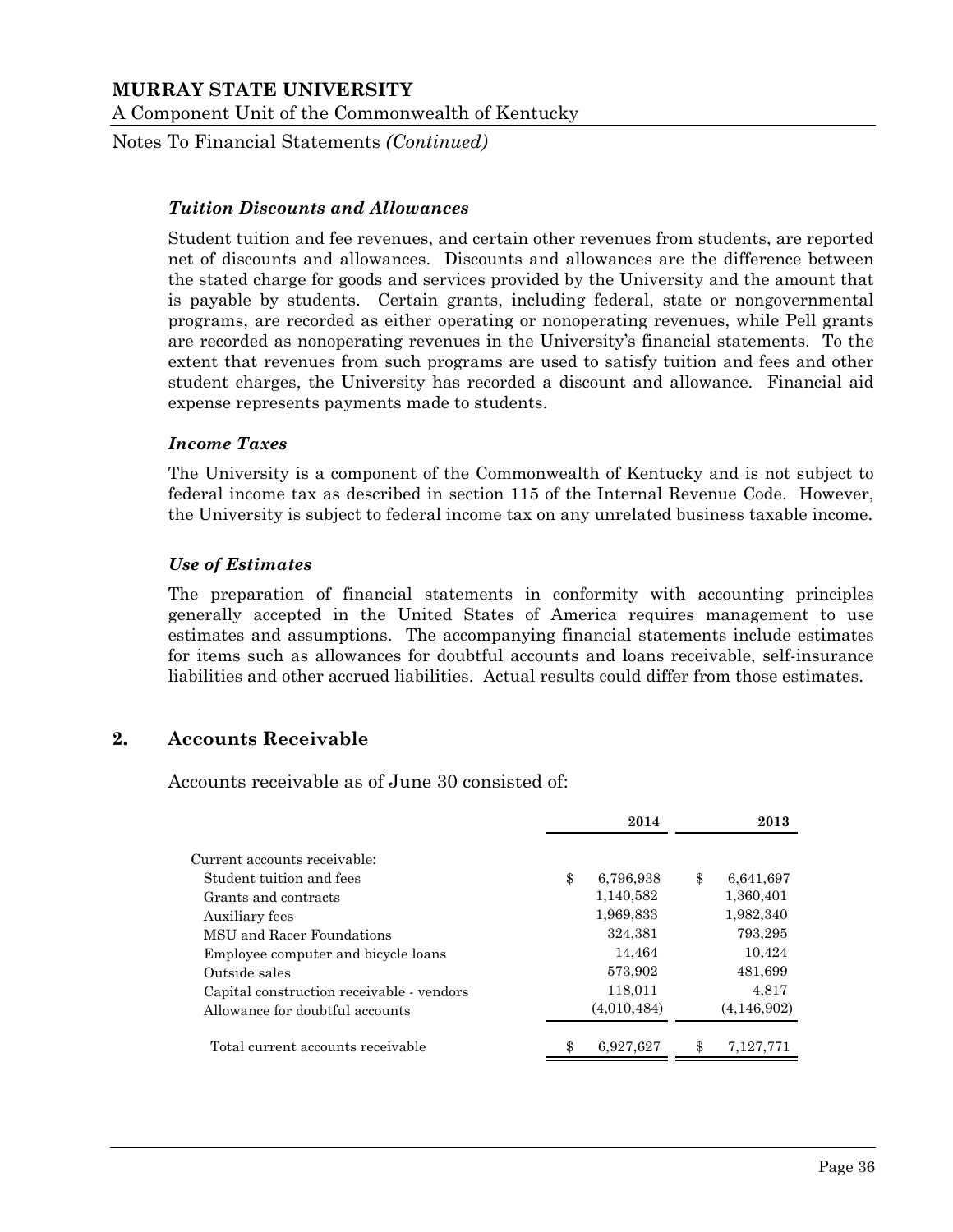A Component Unit of the Commonwealth of Kentucky

Notes To Financial Statements *(Continued)*

#### **3. Inventories**

Inventories as of June 30 consisted of:

|                                                            | 2014                       | 2013                       |
|------------------------------------------------------------|----------------------------|----------------------------|
| University bookstore - resale<br>Physical plant - supplies | 1,567,270<br>\$<br>351,489 | 1,644,137<br>\$<br>353,138 |
| Food services - resale and supplies<br>Art                 | 181,342<br>43,085          | 215,061<br>41,172          |
| CFSB concessions<br>Central stores - supplies              | 14,267<br>32.976           | 13,499<br>2,095            |
| Total inventories                                          | 2,190,429<br>\$            | \$<br>2,269,102            |

## **4. Loans Receivable**

Student loans made through the Federal Perkins Loan Program (Program) comprise substantially all of the loans receivable at June 30, 2014 and 2013. The Program provides for service cancellation of a loan at rates of 12.5% to 30% per year up to a maximum of 100% if the participant complies with certain provisions. The federal government reimburses the University for amounts cancelled under these provisions.

As the University determines that loans are uncollectible and not eligible for reimbursement by the federal government, the loans are written off and assigned to the U.S. Department of Education. The University has provided an allowance for uncollectible loans which, in management's opinion, is sufficient to absorb loans that will ultimately be written off. The allowance for uncollectible loans at June 30, 2014 and 2013 was \$234,016 and \$230,911, respectively.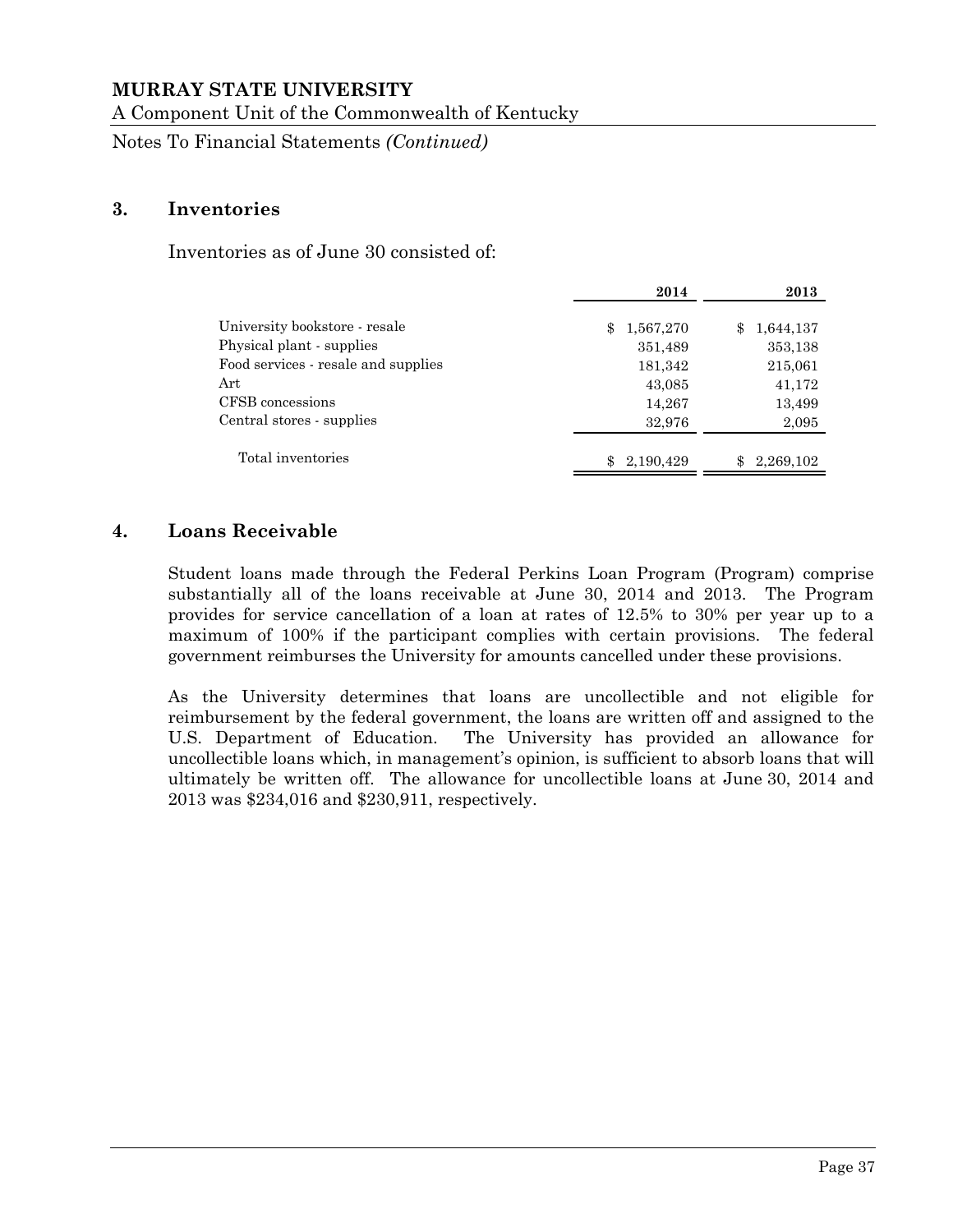#### A Component Unit of the Commonwealth of Kentucky

Notes To Financial Statements *(Continued)*

Loans receivable as of June 30 consisted of:

|                                        | 2014            | 2013            |
|----------------------------------------|-----------------|-----------------|
| Current loans receivable:              |                 |                 |
| University loan programs               | \$<br>66,682    | \$<br>50,303    |
| Federal nursing program                | 85,761          | 80,657          |
| Federal Perkins program                | 607,144         | 620,331         |
| Total current loans receivable, net    | 759,587         | 751,291         |
| Noncurrent loans receivable:           |                 |                 |
| Federal nursing program                | 369,864         | 333,254         |
| Federal Perkins program                | 3,174,574       | 3,151,076       |
| Total noncurrent loans receivable, net | 3,544,438       | 3,484,330       |
| Total loans receivable, net            | \$<br>4,304,025 | \$<br>4,235,621 |

## **5. Deposits, Investments and Investment Income**

#### *Deposits*

At June 30, 2014 and 2013, the carrying amounts of the University's bank balances and deposits were \$111,840,942 and \$113,631,349, respectively.

Currently the University maintains its deposits, outside of those held by the Commonwealth of Kentucky, in noninterest-bearing accounts at FDIC-insured institutions. All accounts are insured up to \$250,000.

The University also maintains cash deposits with the Commonwealth of Kentucky, as overseen by the State Investment Commission (Commission). The Commission is charged with the oversight of the Commonwealth's investment programs pursuant to KRS 42.500. The Commonwealth's investments are categorized into two distinct classifications or "pools." The Short-Term Pool consists primarily of General Fund cash balances and provides liquidity for the remaining pools. The Intermediate-Term Pool represents Agency fund investments, state held component unit and fiduciary fund accounts held for the benefit of others by the state. Shares of each pool represent a divisible interest in the underlying securities and are not federally insured or guaranteed by the U.S. Government, Federal Deposit Insurance Corporation or any federal agency. However, all such investments in excess of FDIC are required to be fully collateralized by the U.S. Treasury and/or U.S. agency securities or other similar investments as provided by KRS 41.240. The pools have not been approved by the Securities and Exchange Commission. The University's shares within the pools may indirectly expose it to risks associated with fixed income investments; however, specific information about any such transactions is not available to the University.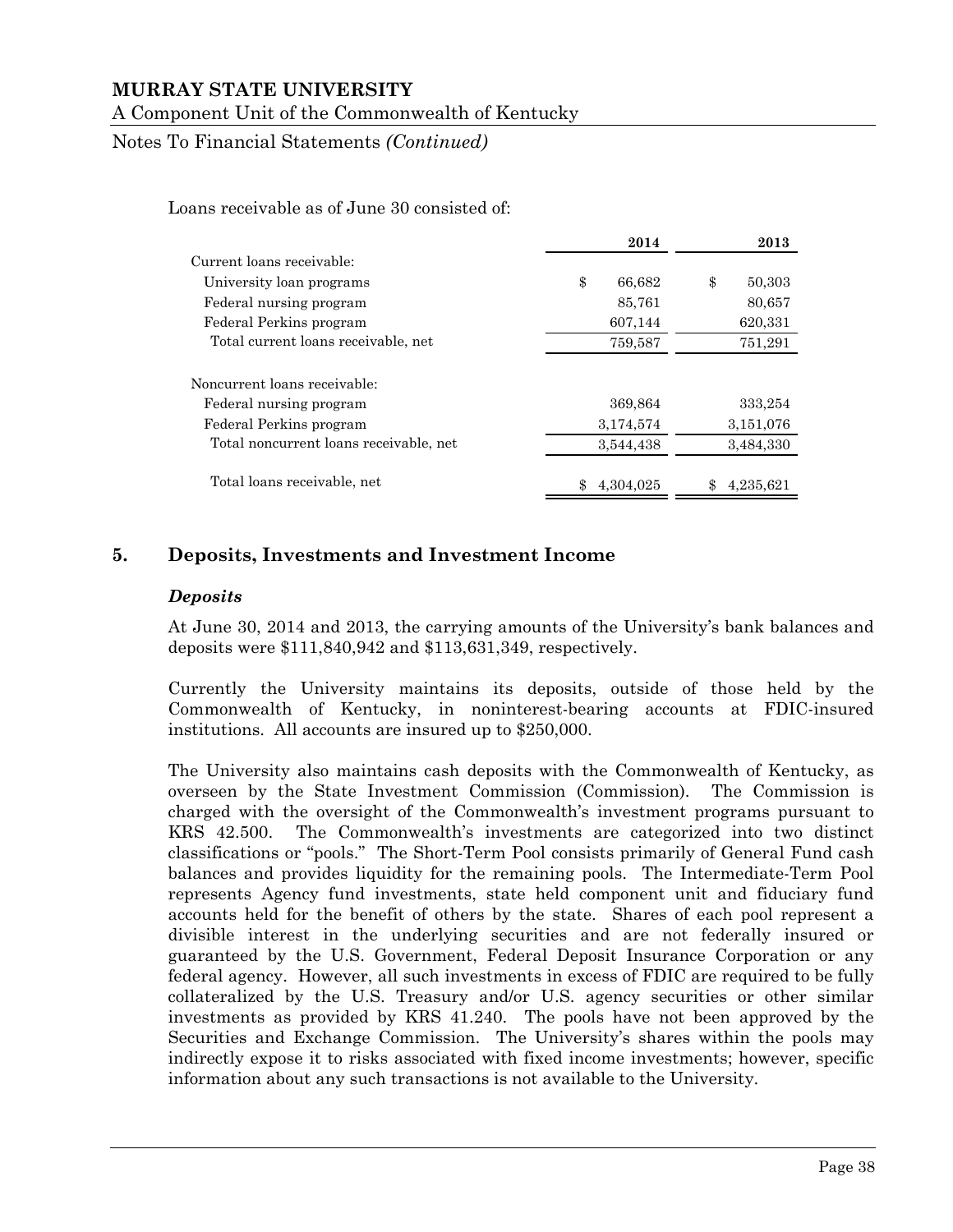Notes To Financial Statements *(Continued)*

Custodial credit risk for deposits is the risk that, in the event of a bank failure, the University's deposits may not be returned to the University. The University does not have a formal deposit policy for custodial credit risk other than compliance with the provisions of state law.

Cash and cash equivalents as of June 30 consisted of:

| 2014            | 2013              |
|-----------------|-------------------|
|                 |                   |
|                 |                   |
| \$<br>5,533,185 | \$<br>5,068,874   |
| 62,942          | 61,361            |
| 143,985         | 30,826            |
|                 |                   |
| 106,100,830     | 108,470,288       |
|                 |                   |
| 111,840,942     | 113,631,349<br>\$ |
|                 |                   |

Cash and cash equivalents as presented in the statements of net position captions as of June 30 include:

|                                                                            | 2014                     | 2013                     |
|----------------------------------------------------------------------------|--------------------------|--------------------------|
| Cash and cash equivalents, current<br>Restricted cash and cash equivalents | 73,091,123<br>38,749,819 | 72,096,758<br>41,534,591 |
| Total deposits                                                             | 111,840,942              | 113,631,349              |

#### *Investments*

Investments carried at fair value as of June 30 consisted of:

|                                          |     | 2014       |     | 2013       |
|------------------------------------------|-----|------------|-----|------------|
| Money market funds restricted for        |     |            |     |            |
| debt service purposes                    | \$. | 1,462,696  | -\$ | 1,459,310  |
| Restricted assets held by the Foundation |     | 24,600,892 |     | 22,622,668 |
|                                          |     |            |     |            |
| Total investments                        |     | 26,063,588 |     | 24,081,978 |

Restricted investments for debt service purposes are comprised of amounts invested for sinking fund and debt service reserves. Investments in U.S. Government securities and the collateral for repurchase agreements are registered in the name of Murray State University or held in the University's name by its agents and trustees. The University may legally invest in direct obligations of and other obligations guaranteed as to principal by the U.S. Treasury and U.S. agencies and instrumentalities and in bank repurchase agreements. It may also invest to a limited extent in equity securities.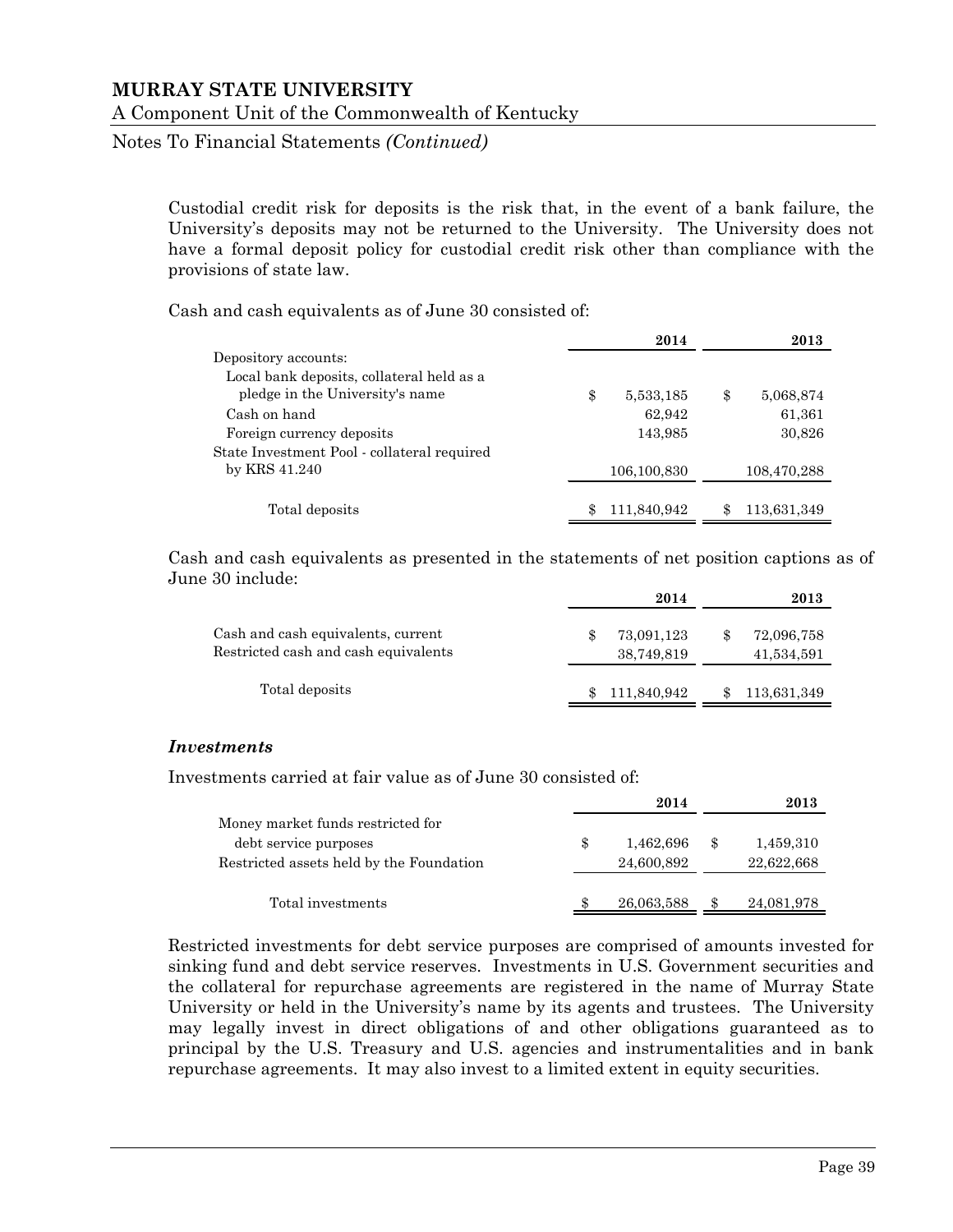Notes To Financial Statements *(Continued)*

University investments held by the Foundation are comprised of private donations received directly by the University and state endowment matching funds. These consist of endowment funds, as well as expendable restricted funds. Assets held by the Foundation are invested primarily in an investment pool managed by the Foundation and are carried at fair value.

The assets in the Foundation investment pool are invested as of June 30 as follows:

|                                 | 2014  | 2013  |
|---------------------------------|-------|-------|
| Percentage of pool invested in: |       |       |
| Certificates of deposit and     |       |       |
| money market mutual funds       | 9%    | 5%    |
| Mutual funds                    | 21%   | 31%   |
| Equity securities               | 51%   | 49%   |
| Fixed income securities         | 18%   | 14%   |
| Other                           | $1\%$ | $1\%$ |
| Total investments               | 100%  | 100%  |

*Interest Rate Risk*. Interest rate risk is the risk that changes in interest rates will adversely affect the fair value of an investment. The University does not, within its investment policy, formally limit investment maturities as a means of managing its exposure to fair value losses arising from increasing interest rates. The money market mutual funds are investments with a maturity of less than one year because they are redeemable in full immediately. In addition, the funds held in the State Investment Pool have a maturity of less than one year because they are redeemable in full immediately. *Credit Risk*. Credit risk is the risk that the issuer or other counterparty to an

investment will not fulfill its obligations. The University's investment policy requires investments to be in compliance with state statute. The University has no further policy that would limit its investment choices. Credit ratings for the money market mutual funds and State Investment Pool are not available and are therefore, considered unrated.

*Concentration of Credit Risk*. Concentration of credit risk is the risk of loss attributed to the magnitude of a government's investment in a single user. The University places no limit on the amount that may be invested in any one issuer. The University does not hold more than 5% of its investments with a single issuer.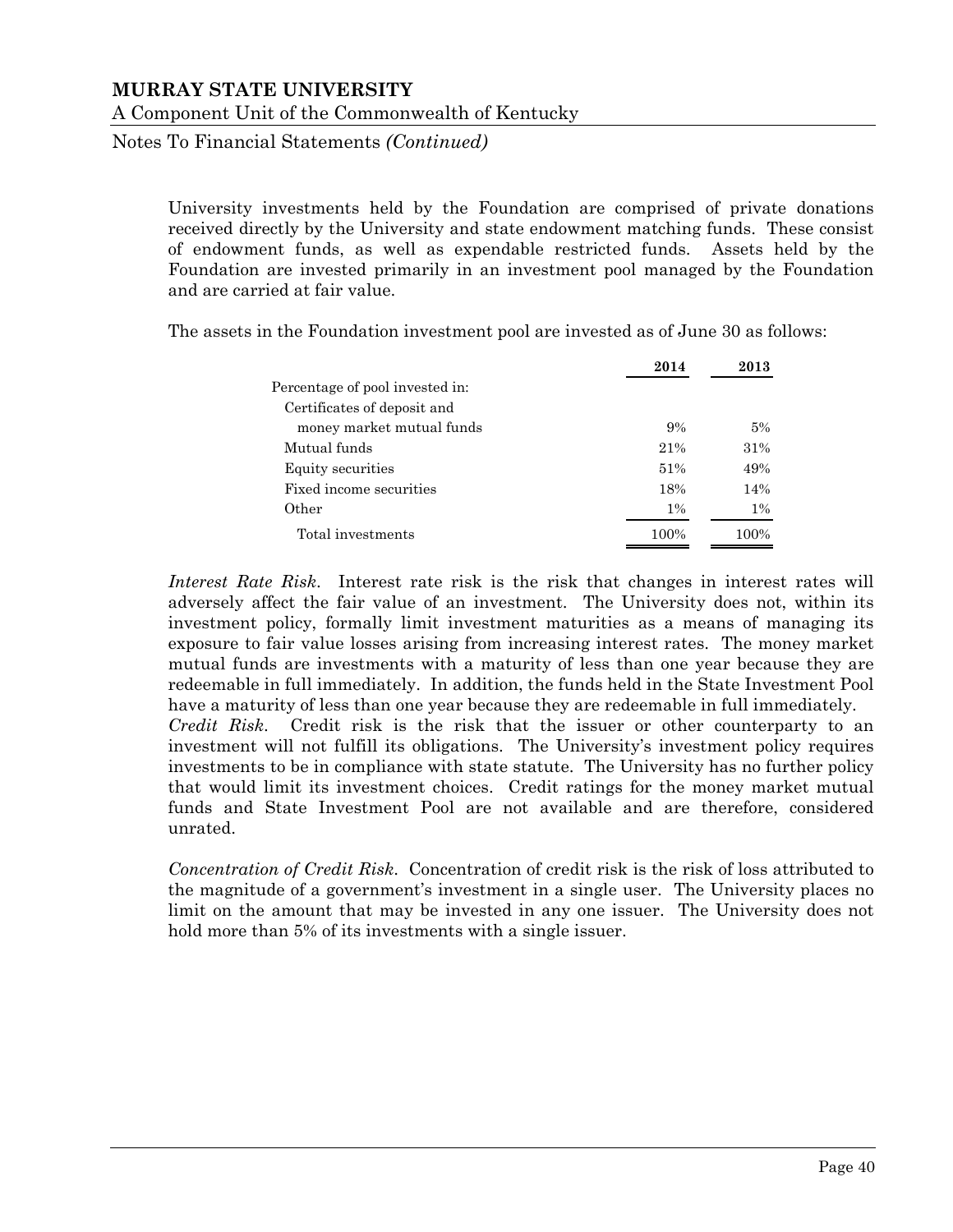A Component Unit of the Commonwealth of Kentucky

Notes To Financial Statements *(Continued)*

### *Investment Income*

Investment income for the years ended June 30 consisted of:

|                                                                        | 2014 |           | 2013            |
|------------------------------------------------------------------------|------|-----------|-----------------|
| Assets held by the University:<br>Interest income                      | \$   | 1,240,085 | \$<br>257,112   |
| Assets held by MSU Foundation:<br>Investment income restricted reserve |      |           |                 |
| funds                                                                  |      |           | 2,032           |
| Investment income endowment funds<br>Net increase in fair value        |      | 914,829   | 1,421,529       |
| of endowment investments                                               |      | 1,647,227 | 870,638         |
| Total investment income                                                | \$   | 3,802,141 | \$<br>2,551,311 |

## **6. Endowments**

Changes in endowment assets for the years ended June 30 are as follows:

|                                     | 2014             | 2013             |
|-------------------------------------|------------------|------------------|
| Endowment assets, beginning of year | 19,793,944<br>\$ | \$<br>18,873,003 |
| Investment return                   |                  |                  |
| Investment income                   |                  | 2,032            |
| Net appreciation                    | 1,651,842        | 870,638          |
| Total investment return             | 1,651,842        | 872,670          |
| Contributions                       | 6,295            | 48,271           |
| Endowment assets, end of year       | \$<br>21,452,081 | \$<br>19,793,944 |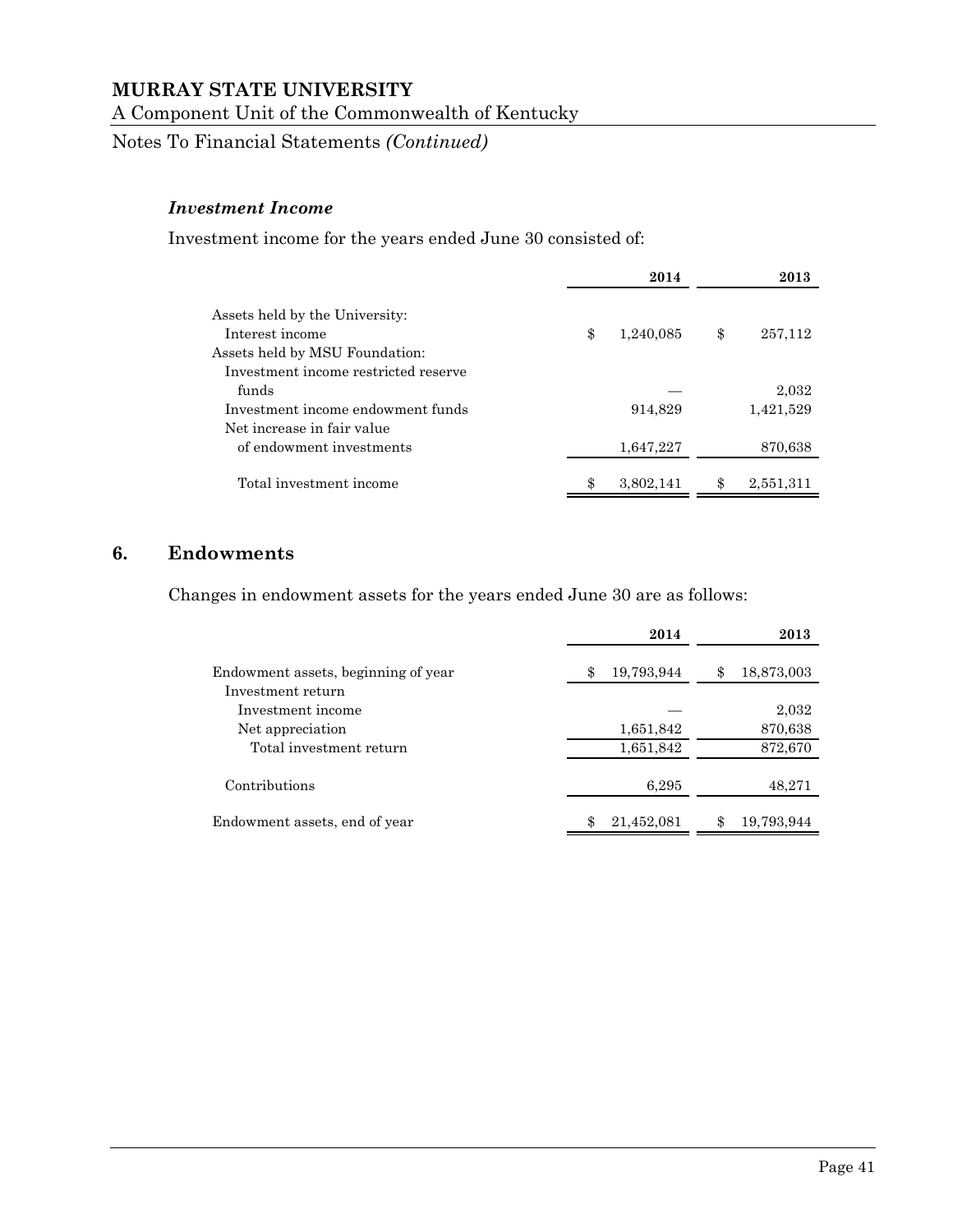A Component Unit of the Commonwealth of Kentucky

Notes To Financial Statements *(Continued)*

## **7. Capital Assets**

Capital asset activity for the year ended June 30, 2014 was as follows:

|                                                             | <b>Balance</b><br>June 30, 2013         | <b>Additions</b>           | <b>Transfers</b>              | Deletions/<br>Retirements      | <b>Balance</b><br>June 30, 2014          |
|-------------------------------------------------------------|-----------------------------------------|----------------------------|-------------------------------|--------------------------------|------------------------------------------|
| Land<br>Construction in progress<br>Museum and collectibles | \$<br>9,913,707<br>9,198,858<br>657,485 | \$<br>21,465<br>13,971,977 | \$<br>35,000<br>(7, 288, 753) | \$<br>(3.557)<br>(1, 246, 507) | \$<br>9,966,615<br>14,635,575<br>657,485 |
| Total capital assets not being                              |                                         |                            |                               |                                |                                          |
| depreciated                                                 | 19,770,050                              | 13,993,442                 | (7, 253, 753)                 | (1,250,064)                    | 25,259,675                               |
| <b>Buildings</b>                                            | 260,468,360                             | 223,815                    | 7,006,115                     | (392, 022)                     | 267,306,268                              |
| Nonbuilding improvements                                    | 14,619,792                              |                            | 79,329                        |                                | 14,699,121                               |
| Equipment                                                   | 27,258,659                              | 1,278,475                  | 168,309                       | (949, 303)                     | 27,756,140                               |
| Library holdings                                            | 30,378,043                              | 202,476                    |                               | (1,037,049)                    | 29,543,470                               |
| Livestock                                                   | 165,750                                 |                            |                               |                                | 165,750                                  |
| Software                                                    | 1,932,019                               |                            |                               |                                | 1,932,019                                |
| Total other capital assets                                  | 334,822,623                             | 1,704,766                  | 7,253,753                     | (2,378,374)                    | 341,402,768                              |
| Total capital assets before                                 |                                         |                            |                               |                                |                                          |
| depreciation                                                | 354,592,673                             | 15,698,208                 |                               | (3,628,438)                    | 366,662,443                              |
| Less accumulated depreciation:                              |                                         |                            |                               |                                |                                          |
| <b>Buildings</b>                                            | 128,631,472                             | 6,318,377                  |                               | (352, 753)                     | 134,597,096                              |
| Improvements other than                                     |                                         |                            |                               |                                |                                          |
| buildings                                                   | 8,578,121                               | 666,752                    |                               |                                | 9,244,873                                |
| Equipment                                                   | 20,339,880                              | 1,588,355                  |                               | (872, 801)                     | 21,055,434                               |
| Library holdings                                            | 26,029,379                              | 696,550                    |                               | (985, 186)                     | 25,740,743                               |
| Livestock                                                   | 53,766                                  | 11,150                     |                               |                                | 64,916                                   |
| Software                                                    | 1,191,425                               | 241,502                    |                               |                                | 1,432,927                                |
| Total accumulated depreciation                              | 184,824,043                             | 9,522,686                  |                               | (2,210,740)                    | 192, 135, 989                            |
| Capital assets, net                                         | 169,768,630<br>\$                       |                            |                               |                                | 174,526,454<br>\$                        |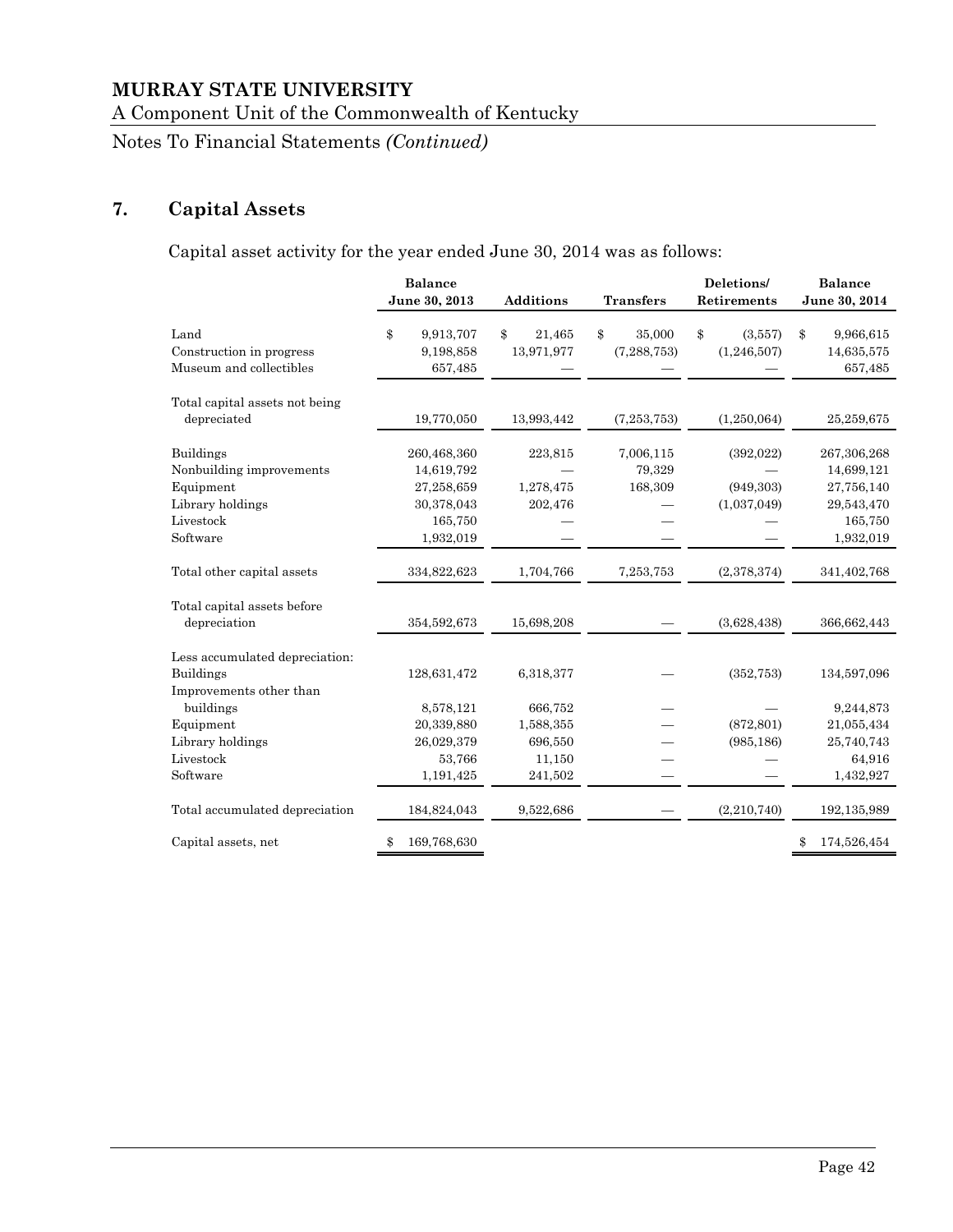## A Component Unit of the Commonwealth of Kentucky

# Notes To Financial Statements *(Continued)*

## Capital asset activity for the year ended June 30, 2013 was as follows:

|                                                                                                        | <b>Balance</b><br>June 30, 2012                                                 | <b>Additions</b>                          | <b>Transfers</b>                          | Deletions/<br>Retirements               | <b>Balance</b><br>June 30, 2013                                               |
|--------------------------------------------------------------------------------------------------------|---------------------------------------------------------------------------------|-------------------------------------------|-------------------------------------------|-----------------------------------------|-------------------------------------------------------------------------------|
| Land<br>Construction in progress<br>Museum and collectibles                                            | \$<br>9,898,280<br>14,525,948<br>572,135                                        | \$<br>510<br>6,799,148<br>85,350          | $\mathbf{\$}$<br>14,917<br>(12, 126, 238) | \$                                      | \$<br>9,913,707<br>9,198,858<br>657,485                                       |
| Total capital assets not being<br>depreciated                                                          | 24,996,363                                                                      | 6,885,008                                 | (12, 111, 321)                            |                                         | 19,770,050                                                                    |
| <b>Buildings</b><br>Nonbuilding improvements<br>Equipment<br>Library holdings<br>Livestock<br>Software | 248,807,393<br>14, 157, 308<br>27,344,320<br>30,206,536<br>396,750<br>1,932,019 | 2,597,417<br>493,898<br>105,490           | 11,660,967<br>462,484                     | (2,683,078)<br>(322, 391)<br>(336, 490) | 260,468,360<br>14,619,792<br>27,258,659<br>30,378,043<br>165,750<br>1,932,019 |
| Total other capital assets                                                                             | 322,844,326                                                                     | 3,196,805                                 | 12,123,451                                | (3,341,959)                             | 334,822,623                                                                   |
| Total capital assets before<br>depreciation                                                            | 347,840,689                                                                     | 10,081,813                                | 12,130                                    | (3,341,959)                             | 354,592,673                                                                   |
| Less accumulated depreciation:<br><b>Buildings</b><br>Improvements other than                          | 122,304,740                                                                     | 6,326,732                                 |                                           |                                         | 128,631,472                                                                   |
| buildings<br>Equipment<br>Library holdings<br>Livestock                                                | 7,870,762<br>20,669,962<br>25,544,162<br>174,954                                | 707,359<br>1,616,173<br>791,489<br>12,979 |                                           | (1,946,255)<br>(306, 272)<br>(134, 167) | 8,578,121<br>20,339,880<br>26,029,379<br>53,766                               |
| Software                                                                                               | 949,922                                                                         | 241,503                                   |                                           |                                         | 1,191,425                                                                     |
| Total accumulated depreciation<br>Capital assets, net                                                  | 177,514,502<br>170,326,187<br>\$                                                | 9,696,235                                 |                                           | (2,386,694)                             | 184,824,043<br>169,768,630                                                    |

## **8. Accounts Payable**

Accounts payable at June 30 consisted of:

|                                   | 2014            | 2013             |
|-----------------------------------|-----------------|------------------|
| Current accounts payable:         |                 |                  |
| Vendors                           | 6,634,869<br>\$ | 4,976,279<br>\$. |
| Payroll benefits and withholdings | 2,027,901       | 1,836,540        |
| MSU Foundation                    | 59,802          | 83,119           |
| Loans                             | 37,675          | 2,741            |
| Total accounts payable            | \$8,760,247     | 6,898,679<br>\$  |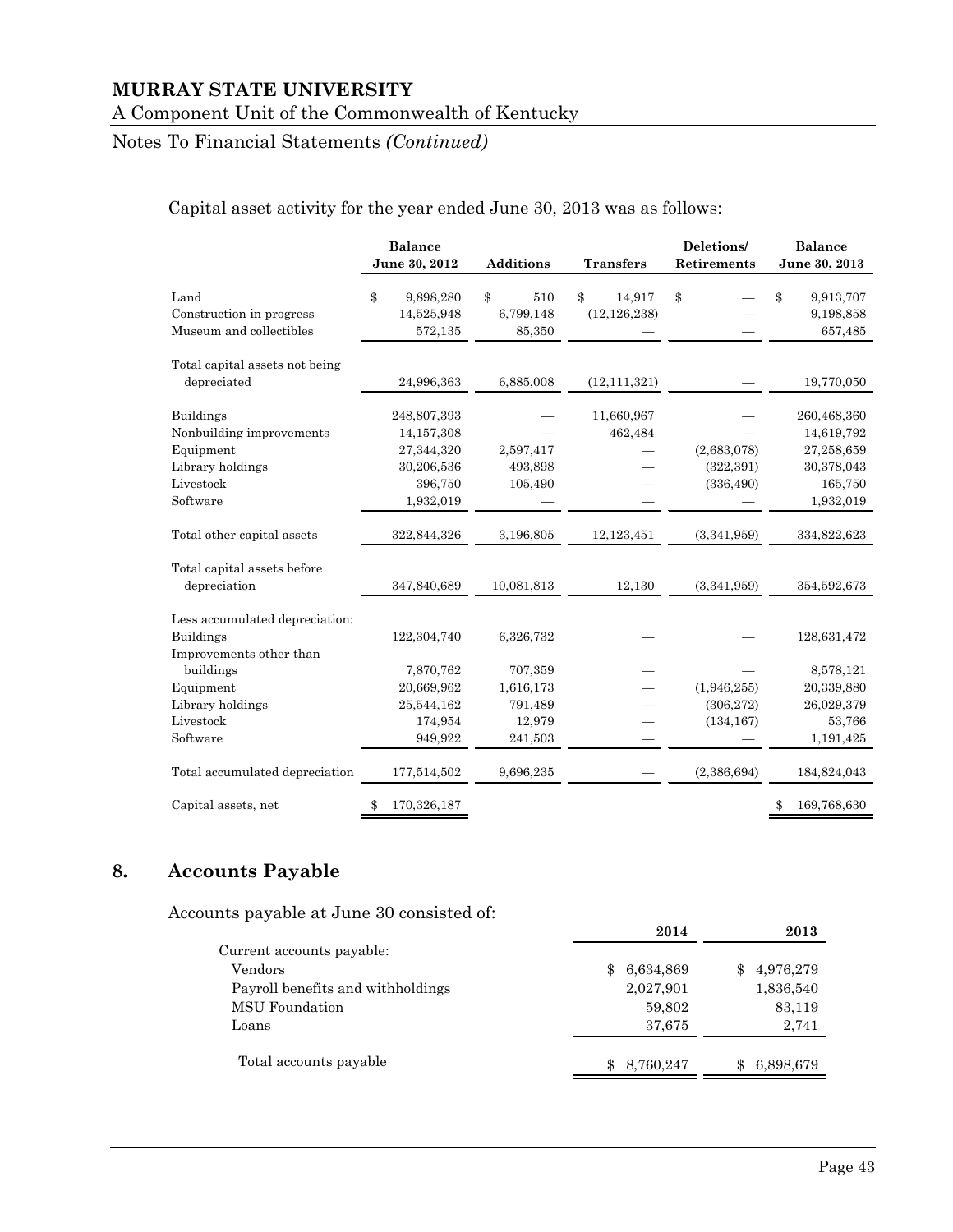A Component Unit of the Commonwealth of Kentucky

Notes To Financial Statements *(Continued)*

## **9. Employee Benefits**

## *Kentucky Teachers Retirement System*

All employees required to hold a degree and occupying full-time positions, defined as seven-tenths (7/10) of normal full-time service on a daily or weekly basis, are required by state law to participate in the Kentucky Teachers Retirement System (KTRS) or an optional retirement plan, as allowed by KRS161.567. KTRS, a cost sharing, multipleemployer, public employee retirement system, provides retirement benefits based on an employee's final average salary and number of years of service. Benefits are subject to certain reductions if the employee retires before reaching age 60 or has less than 27 years of participation in the plan. The plan also provides for disability, death and survivor benefits and medical insurance.

The KTRS issues a publicly available financial report that includes financial statements and required supplementary information. That report may be obtained by writing to Kentucky Teachers Retirement System, 479 Versailles Road, Frankfort, Kentucky 40601-3800 or by calling (502) 848-8500.

Funding for the plan is provided from eligible employees who contribute a percentage of their salary through payroll deductions and the University, which also contributes the required percentage of their current eligible employees' salaries to the KTRS. Kentucky Revised Statutes and the KTRS Board of Trustees establish contribution rate requirements of the plan members and the University, based on when participants join the plan. Contribution rates are as follows:

|                                       | <b>Employees joined:</b> |              |  |  |
|---------------------------------------|--------------------------|--------------|--|--|
|                                       | <b>Before</b>            | After        |  |  |
|                                       | <b>July 1, 2008</b>      | July 1, 2008 |  |  |
|                                       |                          |              |  |  |
| <b>Employee Contributions</b>         | 7.16%                    | 7.16%        |  |  |
| <b>Employer Contributions</b>         | 14.84%                   | 14.84%       |  |  |
| Optional Retirement Plan Participants | 5.10%                    | 5.10%        |  |  |

The University's overall contributions to KTRS for the fiscal years ended June 30, 2014, 2013 and 2012 were \$6,176,040, \$5,966,577, and \$5,850,913, respectively.

## *Kentucky Employee Retirement System*

Substantially, all other full-time University employees are required by law to participate in the Kentucky Employee Retirement System (KERS), a cost sharing multipleemployer, public employee retirement system. KERS provides retirement benefits based on an employee's final average salary and number of years of service. Benefits are subject to certain reductions if the employee retires before reaching age 65 or has less than 27 years of service. The plan also provides for disability, death and survivor benefits and medical insurance.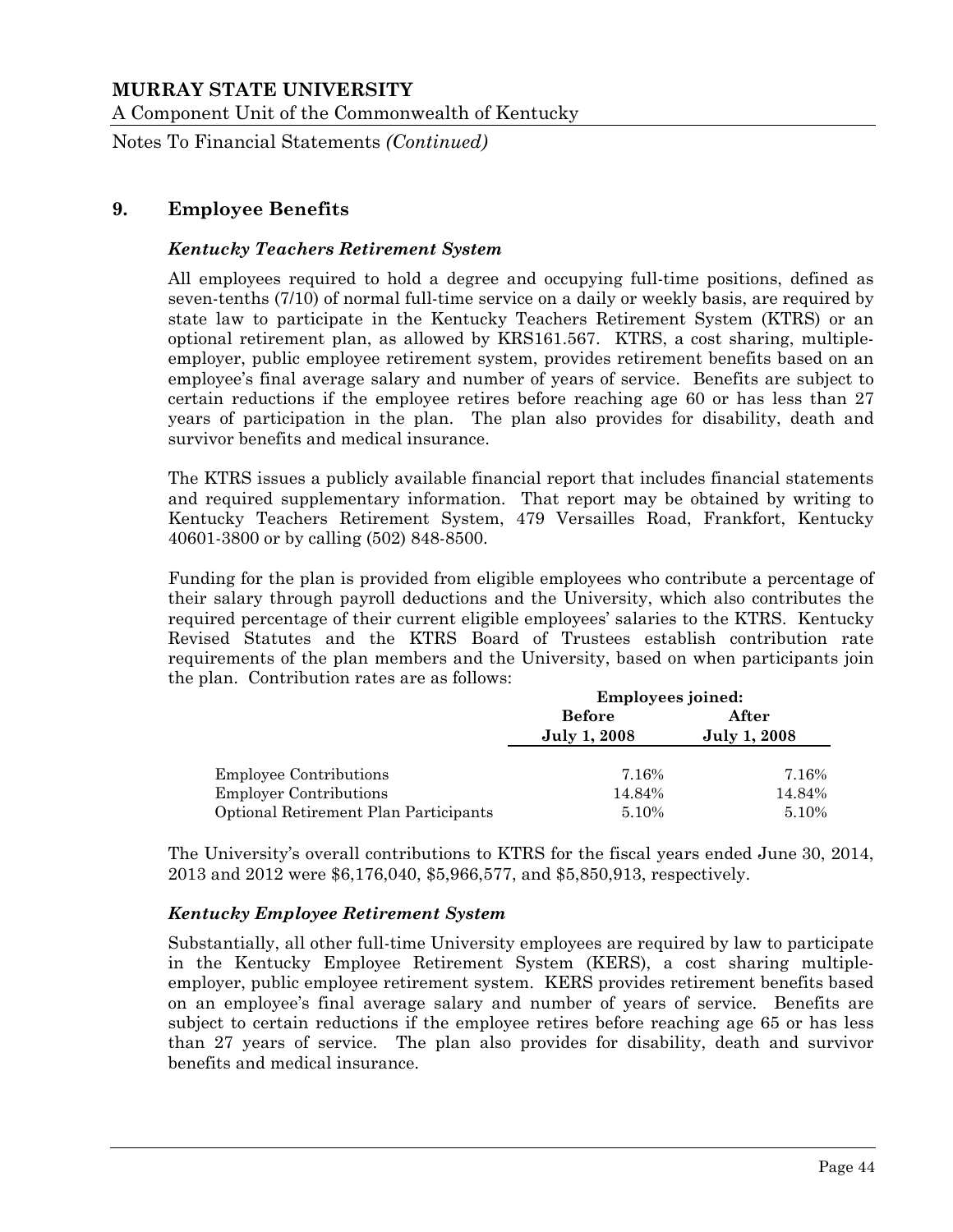Notes To Financial Statements *(Continued)*

For all employees participating in the plan effective January 1, 2014, KERS provides a cash balance (hybrid plan) which determines retirement benefits for each participant based on individual accounts. The assets of the plan remain in a single investment pool like a traditional defined benefit plan. A cash balance plan is a defined plan since it uses a specific formula to determine benefits.

The KERS issues a publicly available financial report that includes financial statements and required supplementary information. That report is obtainable by writing to Kentucky Employees Retirement System, 1260 Louisville Road, Perimeter Park West, Frankfort, Kentucky 40601 or by calling (502) 696-8800.

Funding of the plans are from eligible employees who contribute a percentage of their salary through payroll deductions and the University, which also contributes a percentage of current eligible employees' salaries to the nonhazardous KERS fund. University Public Safety Officers participate in the hazardous duty fund of KERS. The Kentucky Revised Statutes and the Board of Trustees of the Kentucky Retirement Systems determine contribution rates each biennium. Contribution rates are as follows:

|               | <b>Employees joined:</b> |                   |  |  |  |
|---------------|--------------------------|-------------------|--|--|--|
|               | <b>Before</b>            | After             |  |  |  |
|               | September 1, 2008        | September 1, 2008 |  |  |  |
| Employee:     |                          |                   |  |  |  |
| Non-Hazardous | 5%                       | 6%                |  |  |  |
| Hazardous     | 8%                       | 9%                |  |  |  |
| Employer:     |                          |                   |  |  |  |
| Non-Hazardous | 26.79%                   | 26.79%            |  |  |  |
| Hazardous     | 32.21%                   | 32.21%            |  |  |  |

The University's contributions to KERS for the years ended June 30, 2014, 2013 and 2012, were \$4,250,881, \$3,693,561, and \$3,108,668, respectively, and were equal to the required contributions.

#### *University Health Self-Insurance Program*

The University maintains a self-insurance program for employees' health insurance. For the fiscal year ended June 30, 2014, the University paid approximately 84% of total plan expenses for permanent full-time employees and their families. The University's contribution to cover claims paid under the plan for years ended June 30, 2014 and 2013, totaled \$9,473,960 and \$8,596,210, respectively. Stop loss and administrative fees are disclosed in the chart below. The University's stop-loss insurance limits its exposure for claims to \$125,000 per individual.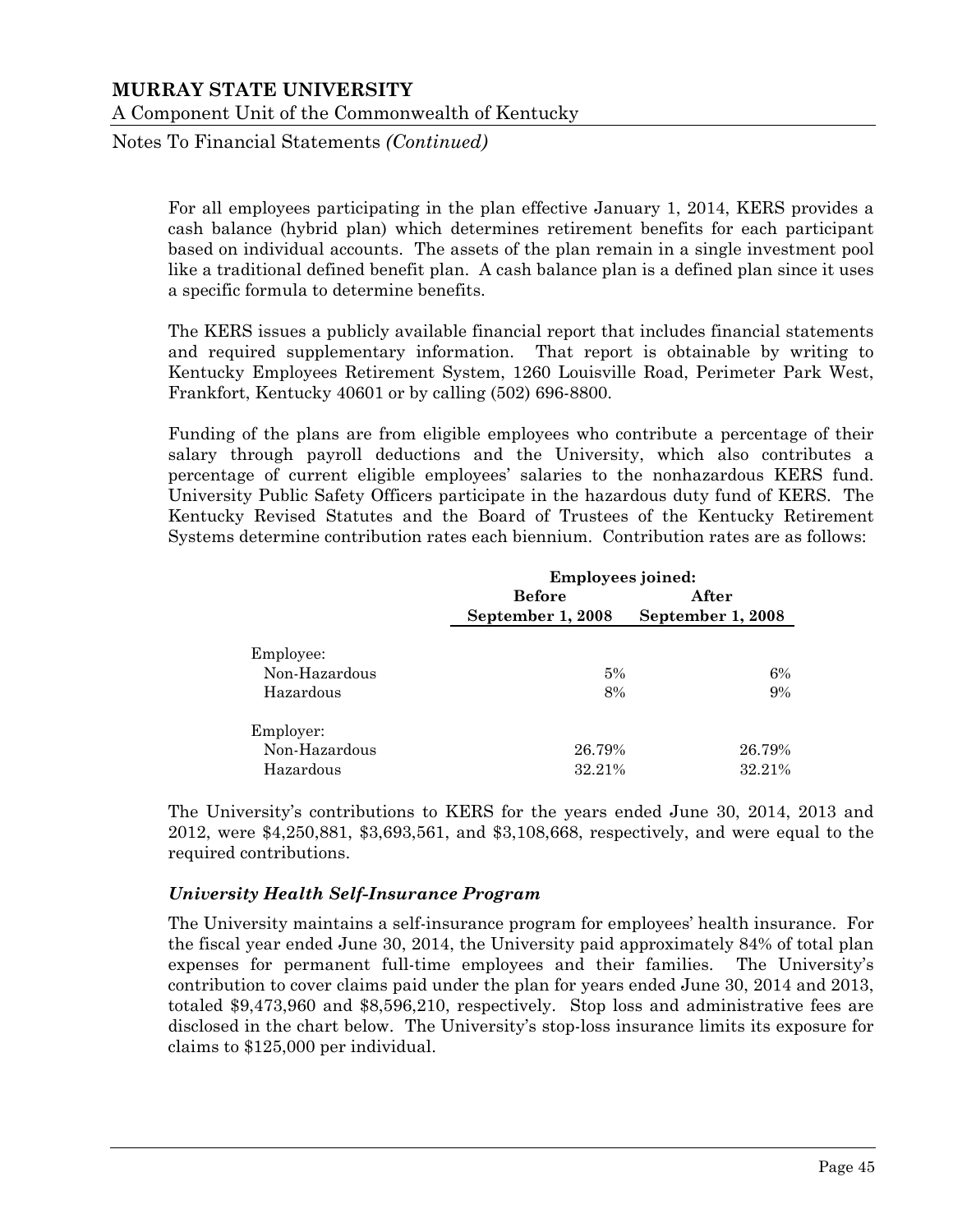## A Component Unit of the Commonwealth of Kentucky

Notes To Financial Statements *(Continued)*

Changes in the liability for self-insurance for the years ended June 30 are as follows:

|                                                                                                                    | 2014          | 2013          |
|--------------------------------------------------------------------------------------------------------------------|---------------|---------------|
| Liability, beginning of year<br>Accruals for current year claims and changes<br>in estimate (includes employee and | \$<br>590,137 | \$<br>588,477 |
| employer contributions)                                                                                            | 11,313,184    | 10,668,147    |
| Administrative and stop-loss fees                                                                                  | (1,333,416)   | (1, 197, 541) |
| Claims paid                                                                                                        | (9,909,905)   | (9,468,946)   |
| Liability, end of year                                                                                             | 660,000       | 590,137       |

## **10. Unearned Revenue**

Unearned revenue as of June 30 consisted of:

|                                                                               | 2014                          | 2013                                 |
|-------------------------------------------------------------------------------|-------------------------------|--------------------------------------|
| Current unearned revenue:<br>Prepaid tuition and fees<br>Grants and contracts | 2,288,148<br>\$.<br>1,030,397 | 2,125,698<br>$\mathbf{E}$<br>477,726 |
| Auxiliary enterprises                                                         | 52,838                        | 42,628                               |
| Total current unearned revenue                                                | 3,371,383<br>SS.              | 2,646,052                            |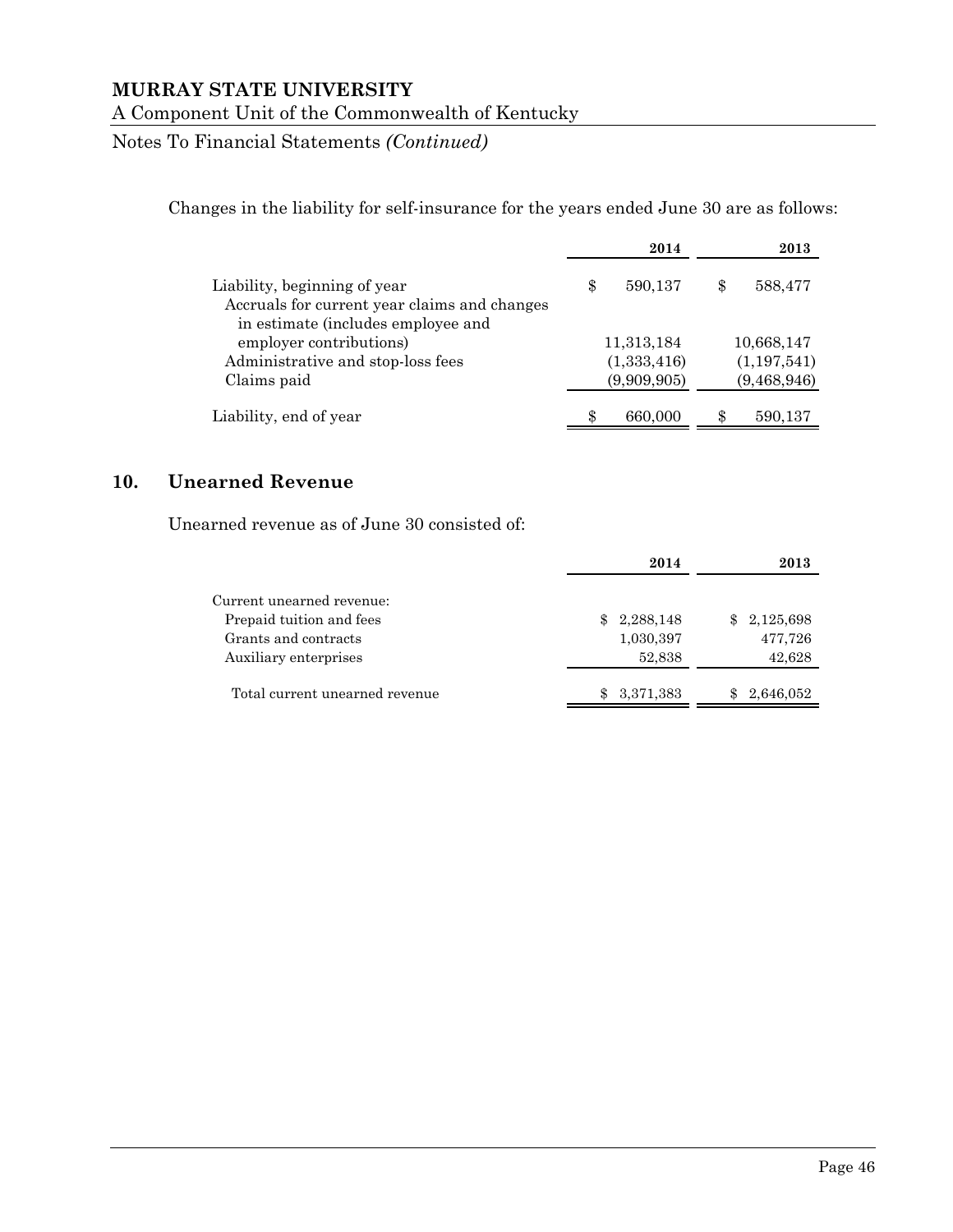A Component Unit of the Commonwealth of Kentucky

Notes To Financial Statements *(Continued)*

## **11. Revenue Bonds, Notes Payable and Capital Leases**

The following is a summary of long-term obligation transactions for the University for the year ended June 30, 2014:

|                                             |                  |                  |                   |                  | Amounts         |                          |
|---------------------------------------------|------------------|------------------|-------------------|------------------|-----------------|--------------------------|
|                                             | Beginning        |                  |                   | Ending           | Due Within      | Long-Term                |
|                                             | <b>Balance</b>   | <b>Additions</b> | <b>Deductions</b> | <b>Balance</b>   | <b>One Year</b> | Portion                  |
|                                             |                  |                  |                   |                  |                 |                          |
| Bonds payable                               | \$<br>59,280,000 | \$               | \$<br>(2,480,000) | 56,800,000<br>\$ | 3,150,000<br>\$ | 53,650,000<br>\$         |
| Less bond discounts                         | (247, 411)       |                  | 17,012            | (230, 399)       | (17, 012)       | (213, 387)               |
| Plus bond premiums                          | 298,837          |                  | (18, 674)         | 280,163          | 18,674          | 261,489                  |
| Bonds payable, net of discounts<br>premiums | 57,004,549       |                  | (2,481,662)       | 56,849,764       | 3,151,662       | 53,698,102               |
| City of Murray                              |                  |                  |                   |                  |                 |                          |
| payable                                     | 9,095,000        |                  | (305, 001)        | 8,789,999        | 325,000         | 8,464,999                |
| Bonds payable, net                          |                  |                  |                   |                  |                 |                          |
| of discounts                                | 8,713,303        |                  | (305,001)         | 8,789,999        | 325,000         | 8,464,999                |
| Master lease notes                          |                  |                  |                   |                  |                 |                          |
| payable                                     | 3,782,521        |                  | (812, 851)        | 2,969,670        | 842,843         | 2,126,827                |
| Capital leases                              | 629,000          |                  |                   | 629,000          |                 | 629,000                  |
| Total bonds, notes                          |                  |                  |                   |                  |                 |                          |
| and capital leases                          | 70,129,373<br>\$ | \$               | (3,599,514)<br>\$ | 69,238,433<br>\$ | 4,319,505<br>\$ | 64,918,928<br>$^{\circ}$ |

The following is a summary of long-term obligation transactions for the University for the year ended June 30, 2013 (Restated):

|                                 |                             |                             |                   |                          | Amounts                       |                      |
|---------------------------------|-----------------------------|-----------------------------|-------------------|--------------------------|-------------------------------|----------------------|
|                                 | Beginning<br><b>Balance</b> | <b>Additions</b>            | Deductions        | Ending<br><b>Balance</b> | Due Within<br><b>One Year</b> | Long-Term<br>Portion |
| Bonds payable                   | \$<br>46,075,000            | 15,635,000<br>$\mathbf{\$}$ | (2,430,000)<br>\$ | 59,280,000<br>\$         | \$<br>2,480,000               | 56,800,000<br>\$     |
| Less bond discounts             | (264, 423)                  |                             | 17,012            | (247, 411)               | (17, 012)                     | (230, 399)           |
| Plus bond premiums              | 189,880                     | 121,830                     | (12, 873)         | 298,837                  | 18,674                        | 280,163              |
| Bonds payable, net of discounts | 46,000,457                  | 15,756,830                  | (2,425,861)       | 59,331,426               | 2,481,662                     | 56,849,764           |
| City of Murray<br>payable       | 9,380,000                   |                             | (285,000)         | 9,095,000                | 305,000                       | 8,790,000            |
| Bonds payable, net              |                             |                             |                   |                          |                               |                      |
| of discounts                    | 9,380,000                   |                             | (285,000)         | 9,095,000                | 305,000                       | 8,790,000            |
| Master lease notes<br>payable   |                             |                             |                   |                          |                               |                      |
|                                 | 4,566,463                   |                             | (783, 942)        | 3,782,521                | 812,850                       | 2,969,671            |
| Capital leases                  | 767,000                     |                             | (138,000)         | 629,000                  | 145,000                       | 484,000              |
| Total bonds, notes              |                             |                             |                   |                          |                               |                      |
| and capital leases              | 60,713,920<br>\$            | 15,756,830<br>\$            | (3,632,803)<br>S  | 72,837,947<br>S          | 3,744,512<br>\$               | 69,093,435<br>S      |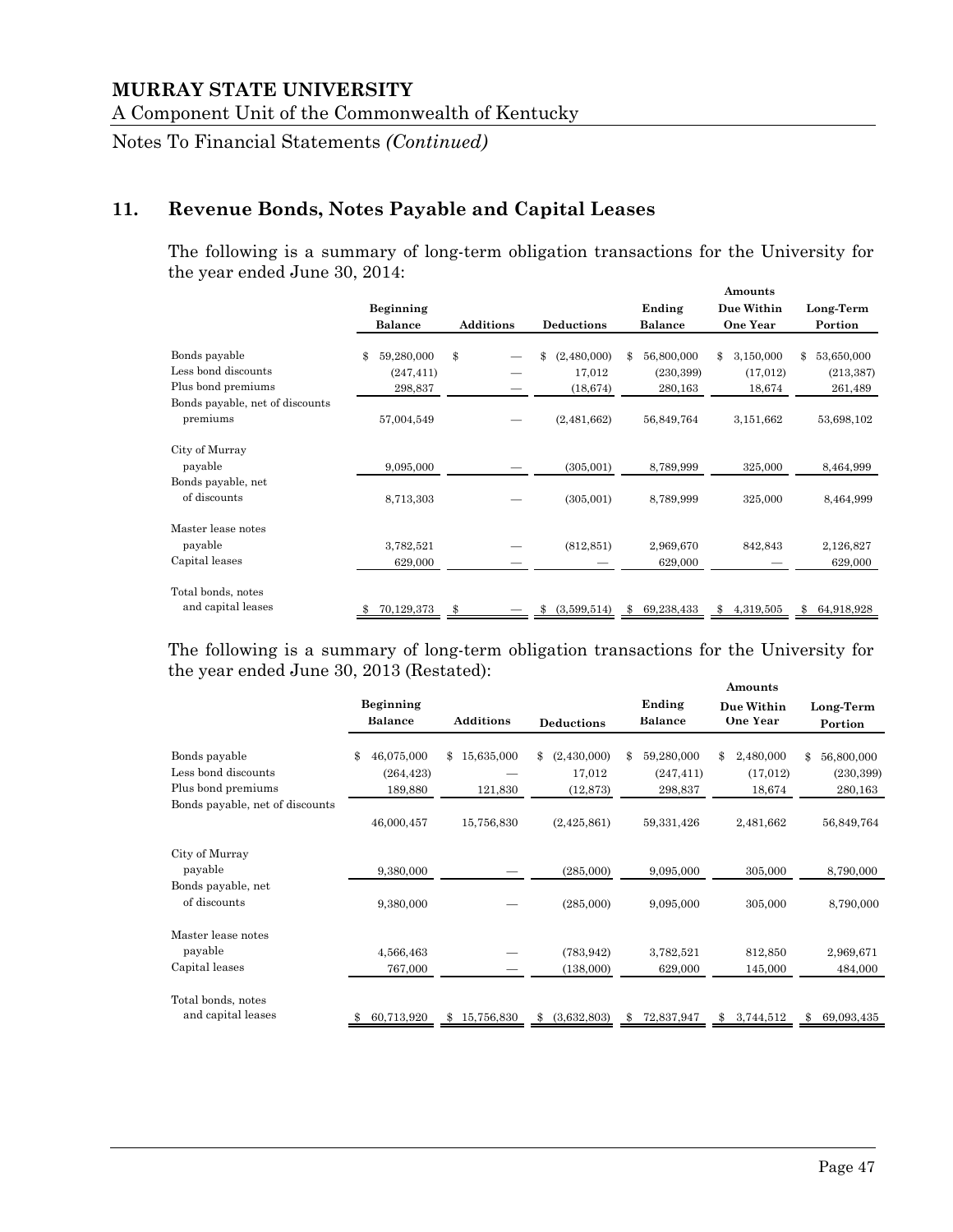A Component Unit of the Commonwealth of Kentucky

Notes To Financial Statements *(Continued)*

## **Maturity Information**

A schedule of the mandatory principal and interest payments (excluding bond discounts) is presented below:

| Years<br>Ending<br>June 30 | <b>Bonds</b>     | <b>Notes</b>     | <b>Total Principal</b> | Interest         | <b>Total Payments</b> |
|----------------------------|------------------|------------------|------------------------|------------------|-----------------------|
| 2015                       | \$<br>3.150.000  | \$<br>1.167.842  | \$<br>4,317,842        | \$<br>2,244,860  | \$<br>6,562,702       |
| 2016                       | 3,230,000        | 1,213,960        | 4,443,960              | 2,126,592        | 6,570,552             |
| 2017                       | 3,330,000        | 1,266,247        | 4,596,247              | 2,002,920        | 6,599,167             |
| 2018                       | 3,380,000        | 721,620          | 4,101,620              | 1,875,606        | 5,977,226             |
| 2019                       | 3,460,000        | 395,000          | 3,855,000              | 1,761,972        | 5,616,972             |
| 2020-2024                  | 17.185.000       | 2,205,000        | 19,390,000             | 6,931,519        | 26,321,519            |
| 2025-2029                  | 16,720,000       | 2,510,000        | 19,230,000             | 3,306,120        | 22,536,120            |
| 2030-2034                  | 6,345,000        | 2,280,000        | 8,625,000              | 747,964          | 9,372,964             |
| Total                      | \$<br>56,800,000 | \$<br>11,759,669 | \$<br>68,559,669       | \$<br>20,997,553 | \$<br>89,557,222      |
|                            |                  |                  |                        |                  |                       |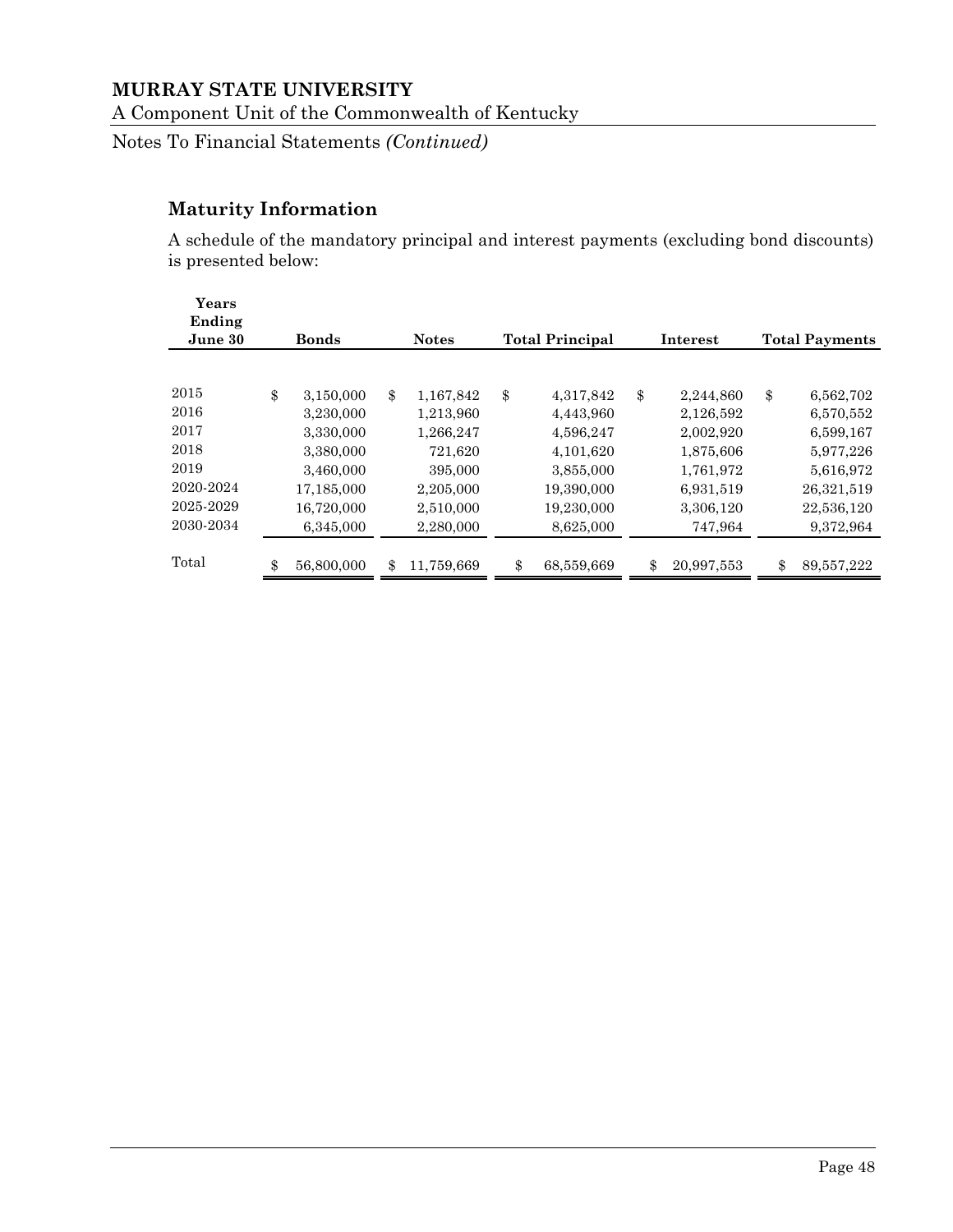A Component Unit of the Commonwealth of Kentucky

# Notes To Financial Statements *(Continued)*

## Long-term liability activity for the year ended June 30, 2014 was as follows:

|                                                                                                                                                                                                                           | Original<br><b>Issue</b> | <b>Balance Due</b><br>June 30, 2014       | Interest<br>Expense,<br><b>Current Year</b> | <b>Bonds/Notes/</b><br><b>Leases Maturing</b><br>2014-2015 |
|---------------------------------------------------------------------------------------------------------------------------------------------------------------------------------------------------------------------------|--------------------------|-------------------------------------------|---------------------------------------------|------------------------------------------------------------|
| <b>General Receipts Bonds Payable</b><br>Series A 2007 bonds dated July 31,<br>2007, with an interest rate of<br>$4.00\%$ to $4.50\%$ ; final principal<br>payment date September 1, 2027;<br>Richmond Hall               | \$<br>14,550,000         | 11,390,000<br>\$                          | 498,108<br>\$                               | 605,000<br>\$                                              |
| Series A 2009 bonds dated April 22,<br>2009, with an interest rate of<br>$2.50\%$ to $4.20\%$ ; final principal<br>payment date September 1, 2028;<br>completion of Richmond Hall and<br>various projects under \$600,000 | 7,665,000                | 6,435,000                                 | 242,266                                     | 330,000                                                    |
| Series A 2011 bonds dated July 12,<br>2011, with an interest rate of<br>$2.00\%$ to $4.50\%$ ; final principal<br>payment date September 1, 2031;<br>renovation of Elizabeth Hall                                         | 7,645,000                | 7,070,000                                 | 280,255                                     | 295,000                                                    |
| Series B 2011 refunding bonds dated<br>July 26, 2011, with an interest rate<br>of $2.00\%$ to $3.75\%$ ; final principal<br>payment date September 1, 2021;<br>refunding of Housing and Dining<br>bonds series M, N, & O  | 4,670,000                | 3,195,000                                 | 84,481                                      | 495,000                                                    |
| Series C 2011 refunding bonds dated<br>July 12, 2011, with an interest rate<br>of $2.00\%$ to $4.00\%$ ; final principal<br>payment date September 1, 2027;<br>refunding of Housing and Dining<br>bonds series $P & Q$    | 15,620,000               | 13,075,000                                | 439,656                                     | 810,000                                                    |
| Series A 2013 bonds dated<br>May 29, 2013, with an interest rate<br>of $2.00\%$ to $4.00\%$ ; final principal<br>payment date September 1, 2033;<br>renovation of Hester Hall, College<br>Courts sprinklers, and various  |                          |                                           |                                             |                                                            |
| projects under \$600,000                                                                                                                                                                                                  | 15,635,000               | 15,635,000                                | 438,776                                     | 615,000                                                    |
| Total general receipts bonds payable                                                                                                                                                                                      | \$<br>65,785,000         | \$<br>56,800,000                          | \$<br>1,983,542                             | \$<br>3,150,000                                            |
| Bonds payable before discount<br>Less bond discount<br>Plus bond premium                                                                                                                                                  | \$<br>65,785,000         | \$<br>56,800,000<br>(230, 399)<br>280,163 | \$<br>1,983,542                             | \$<br>3,150,000<br>(17, 012)<br>18,674                     |
| Total bonds payable                                                                                                                                                                                                       | 65,785,000<br>\$         | \$<br>56,849,764                          | 1,983,542<br>\$                             | \$<br>3,151,662                                            |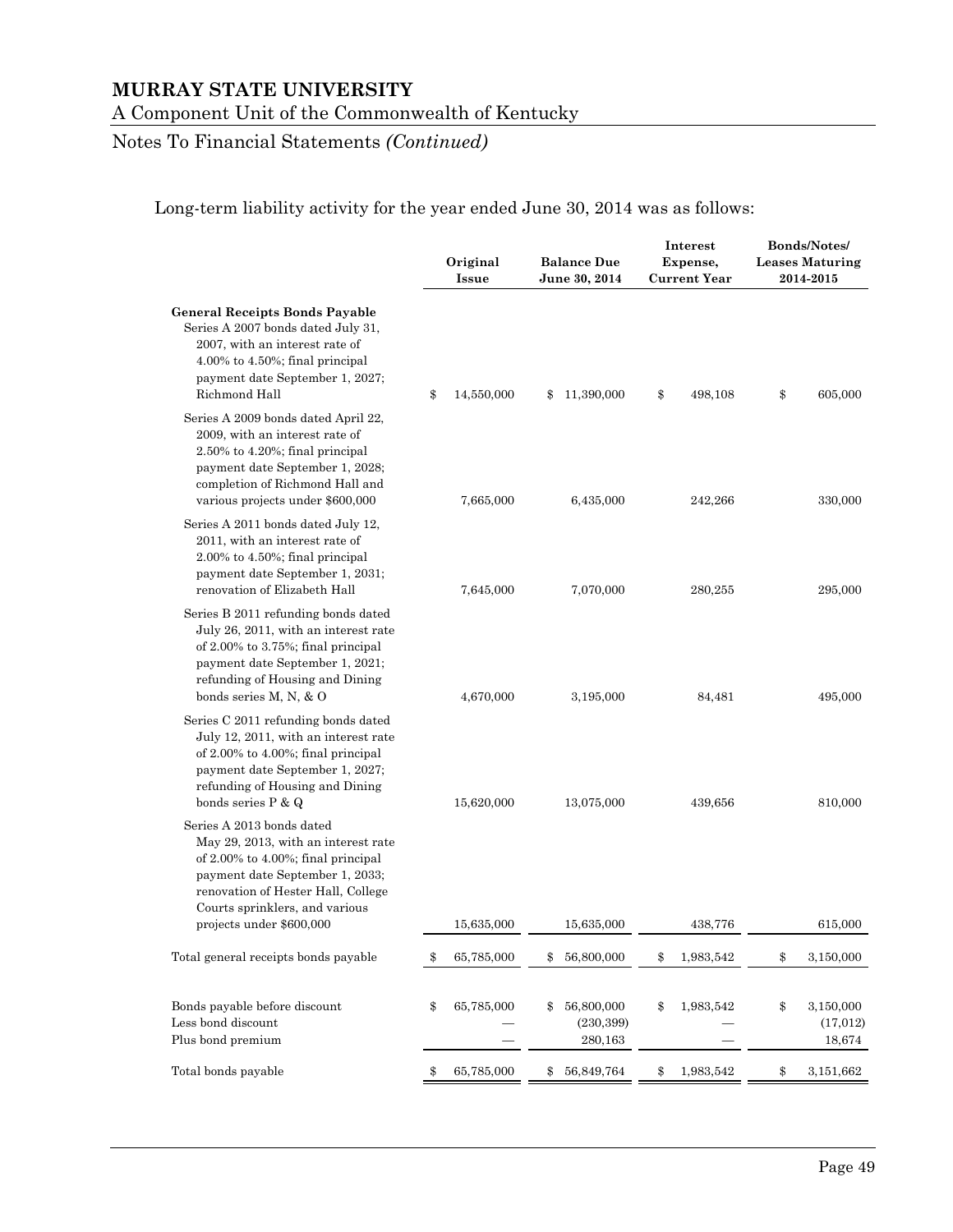A Component Unit of the Commonwealth of Kentucky

## Notes To Financial Statements *(Continued)*

|                                                                                                                                                                                                                              |    | Original<br>Issue | <b>Balance Due</b><br>June 30, 2014 | Interest<br>Expense,<br><b>Current Year</b> | Bonds/Notes/<br><b>Leases Maturing</b><br>2014-2015 |
|------------------------------------------------------------------------------------------------------------------------------------------------------------------------------------------------------------------------------|----|-------------------|-------------------------------------|---------------------------------------------|-----------------------------------------------------|
| <b>City of Murray Payable</b><br>Agreement dated April 17, 2012,<br>with interest of 1.00% to 3.50%; final<br>principal payment due June 1, 2033;<br>Wellness Center refunding of the                                        |    |                   |                                     |                                             |                                                     |
| December 30, 2002 issue.                                                                                                                                                                                                     | \$ | 9,250,000         | \$<br>8,789,999                     | \$<br>236,804                               | \$<br>325,000                                       |
| City of Murray payable before discount<br>deferred refunding loss                                                                                                                                                            | \$ | 9,250,000         | \$<br>8,789,999                     | \$<br>236,804                               | \$<br>325,000                                       |
| Total City of Murray payable                                                                                                                                                                                                 | \$ | 9,250,000         | \$<br>8,789,999                     | \$<br>236,804                               | \$<br>325,000                                       |
| <b>Master Lease Payable</b><br>Campus energy performance<br>upgrade - Master lease dated<br>February 10, 2005, with interest of<br>3.94%; final principal payment<br>due August 10, 2017<br>Energy savings projects - Master | \$ | 6,707,876         | \$<br>2,290,157                     | \$<br>98,862                                | \$<br>622,739                                       |
| lease dated June 29, 2010, with<br>interest of 2.85%; final principal<br>payment due June 29, 2017                                                                                                                           |    | 1.500.000         | 679,513                             | 23.174                                      | 220,103                                             |
| Total master lease payable                                                                                                                                                                                                   | S  | 8,207,876         | \$<br>2,969,670                     | \$<br>122,036                               | \$<br>842,842                                       |
| <b>Capital Leases</b><br>University of Kentucky dated<br>June 25, 1998, with interest rate<br>at 5.14%; final principal payment<br>due January 1, 2017; Crisp Center                                                         | \$ | 2,200,000         | \$<br>629,000                       | \$                                          | \$                                                  |
| Less: Capitalized Interest                                                                                                                                                                                                   | \$ |                   | \$                                  | \$<br>(662, 551)                            | \$                                                  |
| <b>Total All Bond Issues, Notes Payable</b><br>and Capital Leases                                                                                                                                                            | \$ | 85,442,876        | \$<br>69,238,433                    | \$<br>1,679,831                             | \$<br>4,319,504                                     |

The revenue bond indentures require the University to make deposits to sinking and reserve funds in annual amounts to meet the principal and interest payments due within the next 12 months, as well as maintain a reserve balance as a percentage of outstanding balances. As of June 30, 2014 and 2013, the sinking fund and reserve fund requirements have been funded as required.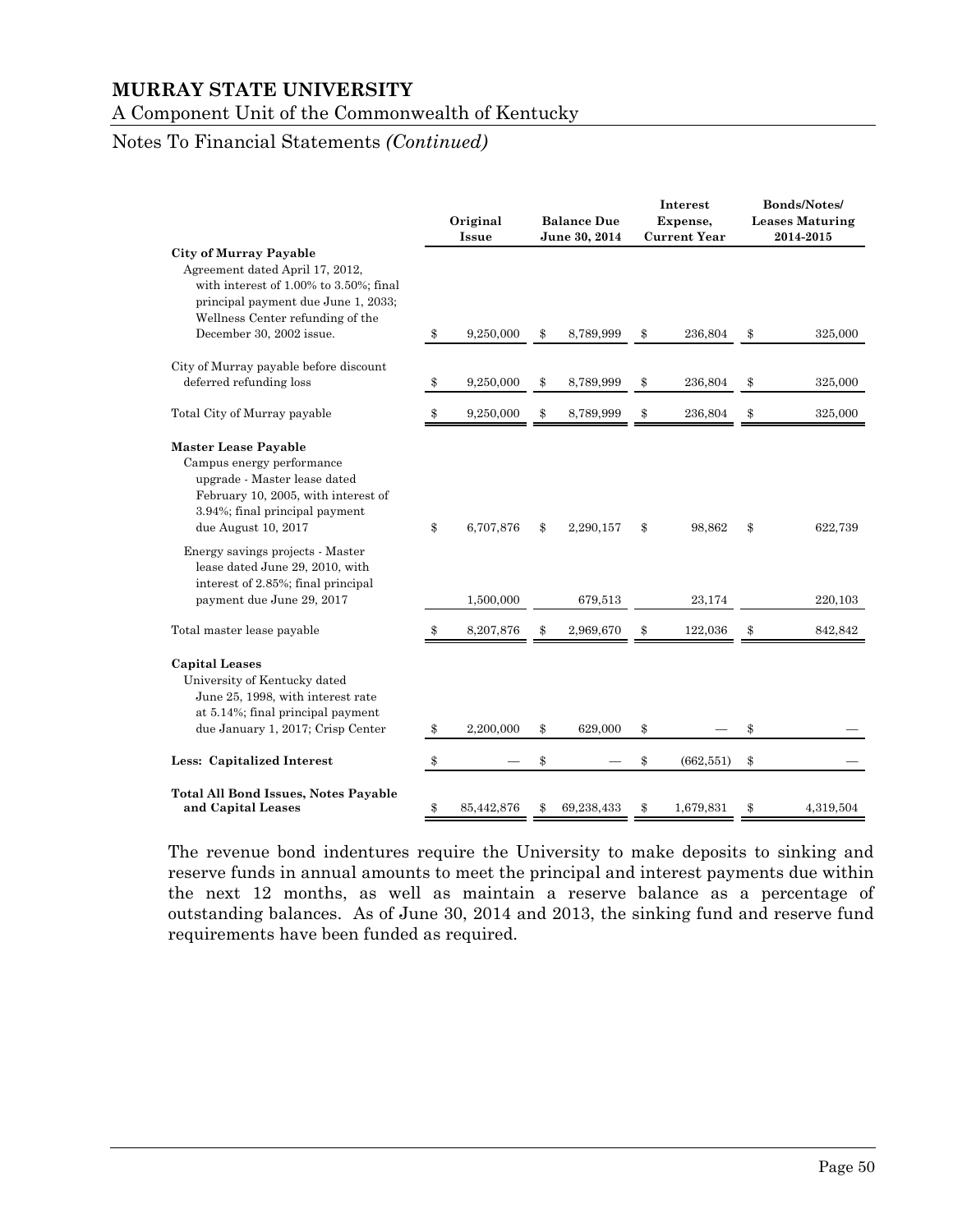A Component Unit of the Commonwealth of Kentucky

Notes To Financial Statements *(Continued)*

#### *Capital Leases*

The University leases certain equipment and facilities, under capital lease agreements. The recorded cost of these assets and accumulated depreciation thereon were as follows:

|                                                                |   | 2014                     | 2013                     |
|----------------------------------------------------------------|---|--------------------------|--------------------------|
| Capital lease assets, at cost<br>Less accumulated depreciation |   | 2,200,000<br>(1,870,000) | 2,200,000<br>(1,815,000) |
| Net book value                                                 | S | 330,000                  | \$<br>385,000            |

The above represents a single capital lease for Murray State University. The lessor was notified in April 2014 that the University wished to no longer lease this property. Per the lease agreement the leased assets remained in possession of Murray State University through June 30, 2014 with the lessor taking possession on July 1, 2014. No future payments will be made on this lease by Murray State University.

## **12. Deposits**

The deposits held as of June 30 consisted of:

|                               | 2014          | 2013          |
|-------------------------------|---------------|---------------|
| Current:                      |               |               |
| Horse stall rentals           | \$<br>16,850  | \$<br>14,080  |
| Racer card declining balances | 38,166        | 55,299        |
| Housing deposits              | 149,273       | 139,026       |
| Agency account balances       | 114,390       | 114,407       |
| Total current deposits        | 318,679       | 322,812       |
| Noncurrent:                   |               |               |
| Housing deposits              | 368,275       | 380,711       |
| Total deposits                | \$<br>686,954 | \$<br>703,523 |
|                               |               |               |

Noncurrent housing deposit additions were \$154,950 and \$336,970 for the years ended June 30, 2014 and 2013, respectively. Noncurrent housing deposit deductions were \$169,350 and \$329,025 for the years ended June 30, 2014 and 2013, respectively.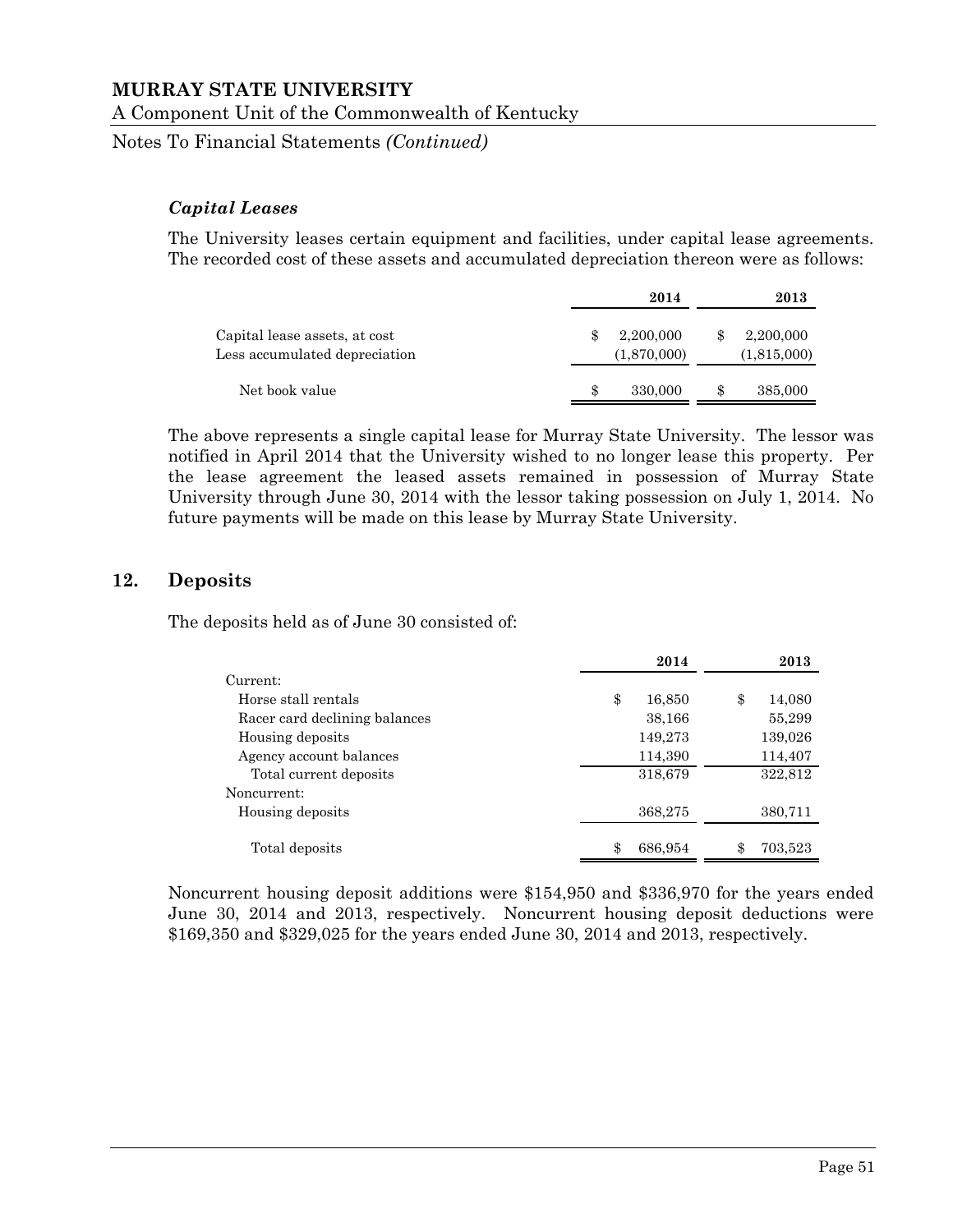A Component Unit of the Commonwealth of Kentucky

Notes To Financial Statements *(Continued)*

## **13. Unrestricted Net Position**

The University's designations of unrestricted net position at June 30 consisted of:

|                  | 2013             |
|------------------|------------------|
| 2014             | (Restated)       |
|                  |                  |
|                  |                  |
|                  |                  |
| \$<br>5,487,999  | \$<br>2,704,449  |
| 24,484,337       | 19,761,305       |
| 1,451,867        | 920,565          |
| 7,535,083        | 7,268,344        |
| 2,400,290        | 2,400,290        |
| 31,974,161       | 37, 372, 557     |
| 660,000          | 590,138          |
| \$<br>73,993,737 | \$<br>71.017.648 |
|                  |                  |

## **14. Component Units**

#### *Murray State University Foundation, Inc.*

Murray State University Foundation, Inc. (Foundation) is a Kentucky nonprofit corporation formed to receive, invest and expend funds for the enhancement and improvement of the University. It is a legally separate, tax-exempt component unit of the University that manages certain endowments and investments on behalf of the University. The Foundation has a Board of Trustees separate from that of the University; however, the President and certain other officers of the University are also officers of the Foundation. Although the University does not control the timing or amount of receipts from the Foundation, the majority of resources or income thereon that the Foundation holds and invests is restricted to the activities of the University by the donors. Because these restricted resources held by the Foundation can only be used by, or for the benefit of, the University, the Foundation is considered a component unit of the University and is discretely presented in the University's financial statement package.

During the years ended June 30, 2014 and 2013, the Foundation made payments of \$2,651,227 and \$2,560,397, respectively, on behalf of the University from restricted sources. Accounts receivable at June 30, 2014 and 2013, from the Foundation were \$324,381 and \$379,545, respectively. Accounts payable to the Foundation as of June 30, 2014 and 2013 were not significant. Complete financial statements for the Foundation can be obtained from the MSU Foundation Office, 100 Nash House, Murray, Kentucky 42071.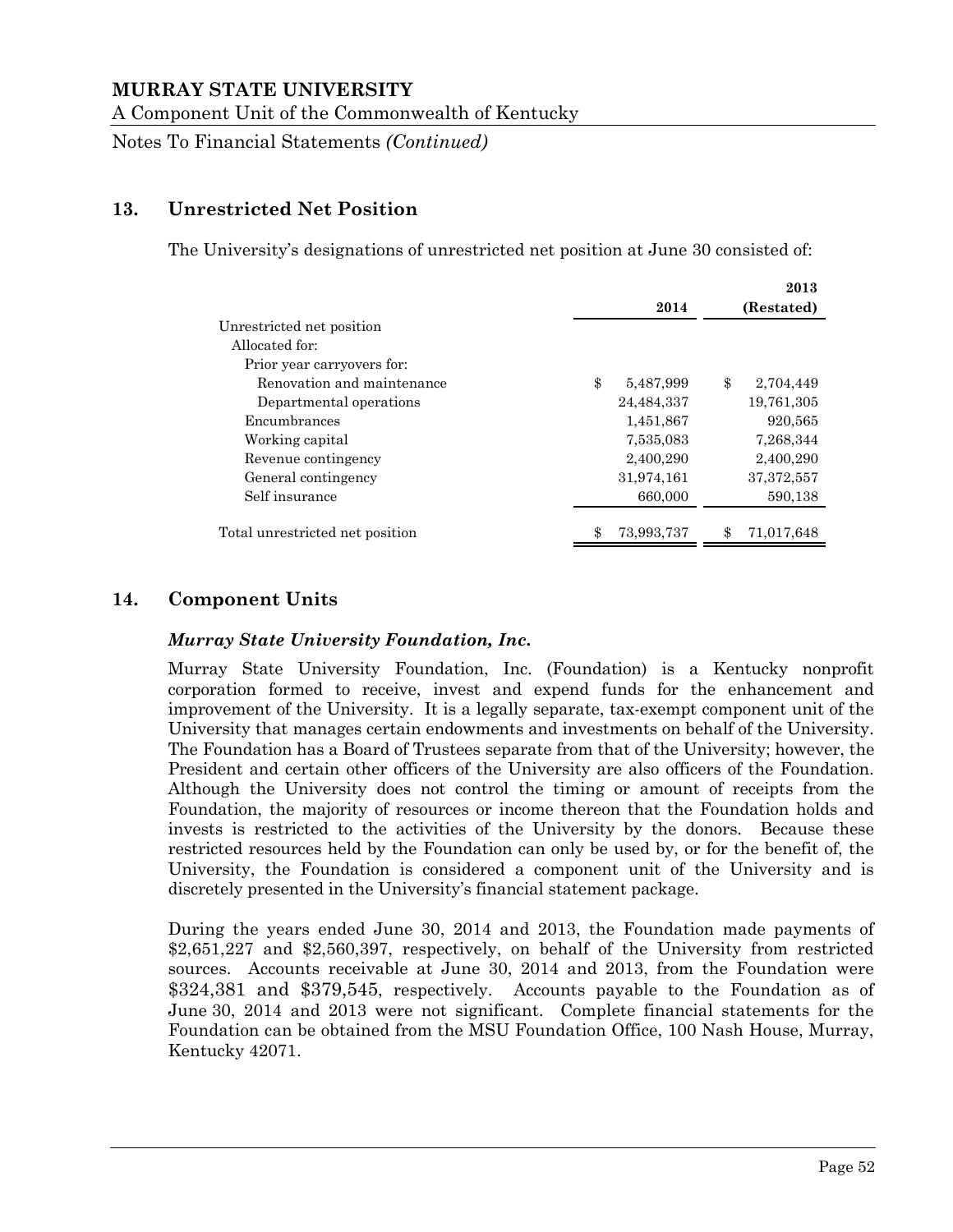Notes To Financial Statements *(Continued)*

Significant notes to the Foundation's financial statements are as follows:

#### *a) Investments and Investment Return*

Investments at June 30 consisted of:

|                                       | 2014               | 2013             |
|---------------------------------------|--------------------|------------------|
|                                       |                    |                  |
| Money market mutual funds             | \$<br>4,597,389    | \$<br>4,107,658  |
| Certificates of deposit               | 4,028,672          | 33,200           |
| Equity securities                     | 48,238,839         | 41,471,580       |
| Cash value of life insurance policies | 207,071            | 194,758          |
| Mutual funds                          | 20,047,816         | 25,912,095       |
| Asset-backed bonds                    | 200,250            |                  |
| Mortgage-backed bonds                 | 1,371,708          | 3,179,363        |
| Government bonds                      | 10,021,623         | 5,126,702        |
| Municipal bonds                       | 434,790            | 596,246          |
| Corporate bonds                       | 5,470,351          | 3,071,315        |
| Annuities                             | 517,916            | 607,168          |
|                                       |                    |                  |
|                                       | \$<br>95, 136, 425 | \$<br>84,300,085 |

Total investment return is comprised of the following:

|                                                           |    | 2014      |    | 2013      |
|-----------------------------------------------------------|----|-----------|----|-----------|
| Interest and dividend income                              | Ж, | 1,386,047 | Ж, | 1,669,120 |
| Realized gains on investments<br>reported at fair value   |    | 2,605,991 |    | 3,180,839 |
| Unrealized gains on investments<br>reported at fair value |    | 5,938,785 |    | 3,112,444 |
|                                                           |    | 9,930,823 |    | 7,962,403 |

The Foundation's temporarily and permanently restricted net position include various endowment funds established by donors.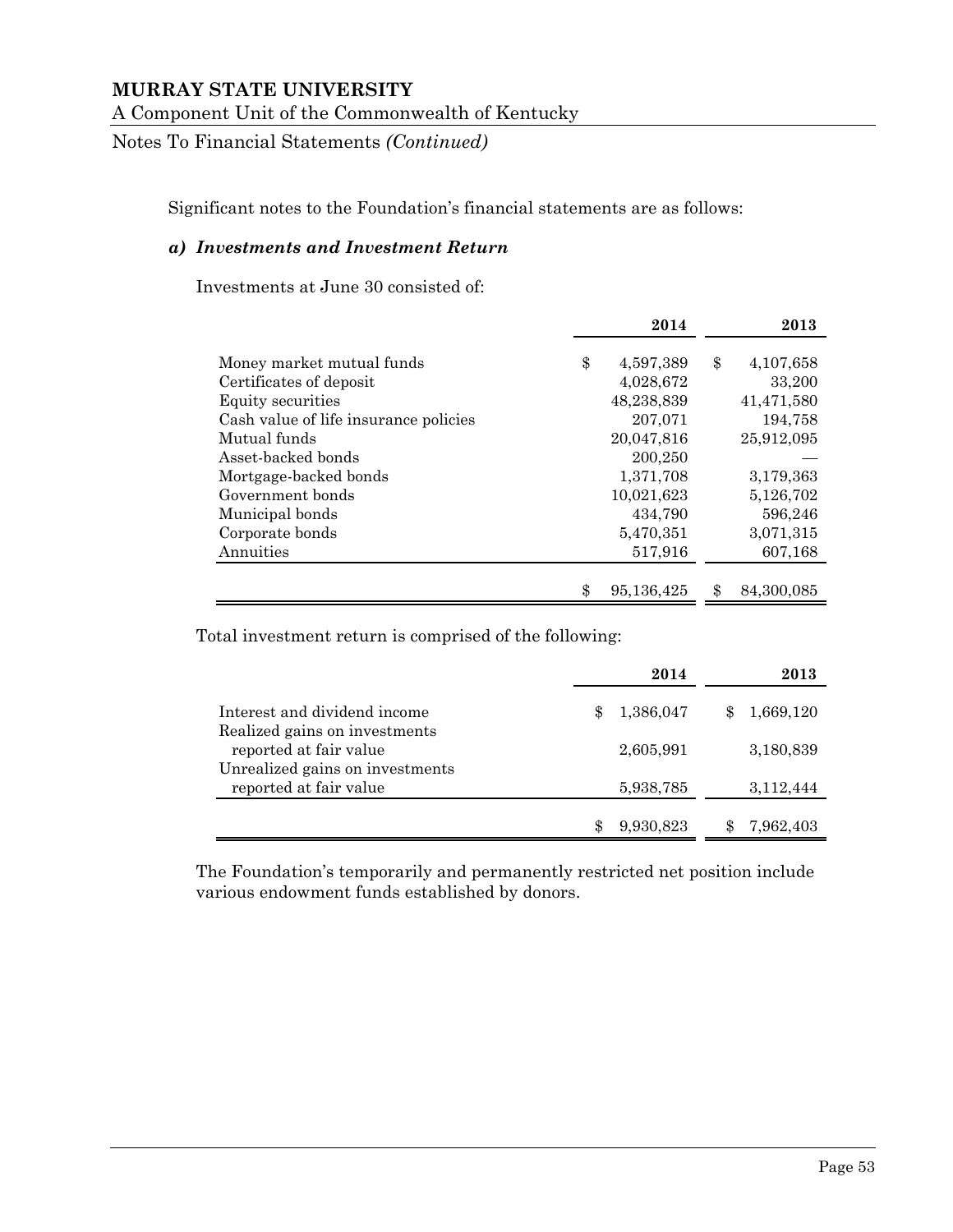A Component Unit of the Commonwealth of Kentucky

Notes To Financial Statements *(Continued)*

### *b) Assets Held for Others*

Assets held for others represent resources in the possession of, but not under the control of, the Foundation. Assets held for others as of June 30 were as follows:

|                                                                                 |   | 2014                              | 2013                                     |
|---------------------------------------------------------------------------------|---|-----------------------------------|------------------------------------------|
| Murray State University<br>Murray State University Alumni Association<br>Others | ж | 24,592,501<br>1,297,960<br>45,884 | 22,622,668<br>\$.<br>1,151,280<br>10,779 |
|                                                                                 |   | 25,936,345                        | 23,784,727                               |

#### *c) Annuities and Trusts Payable*

The Foundation has been the recipient of several gift annuities which require future payments to the donor or their named beneficiaries. The assets received from donors are recorded at fair value on the date of the gift. The Foundation has recorded a liability at June 30, 2014 and 2013 of \$1,040,876 and \$1,079,638, respectively, which represents the present value of the future gift annuity obligations. The liability has been determined using discount rates ranging from 1.2% to 7.0%.

The Foundation administers several charitable remainder unitrusts and annuity trusts. A charitable remainder trust provides for the payment of distributions to the grantor or other designated beneficiaries over the trust's term (usually the designated beneficiary's lifetime), either in the form of a percentage of the fair value of the trust's assets (unitrust) or in the form of a specified dollar amount (annuity trust). At the end of the trust's term, the remaining assets are available for the Foundation's use. The portion of the trust attributable to the future interest of the Foundation is recorded in the statement of activities as temporarily restricted contributions in the period the trust is established. Assets (investments) held in the charitable remainder trusts are recorded at fair value in the Foundation's statement of financial position. The present value of the estimated future payments were \$3,651,000 and \$3,857,821 at June 30, 2014 and 2013, respectively, which was calculated using discount rates ranging from 1.8% to 8%, and applicable mortality tables.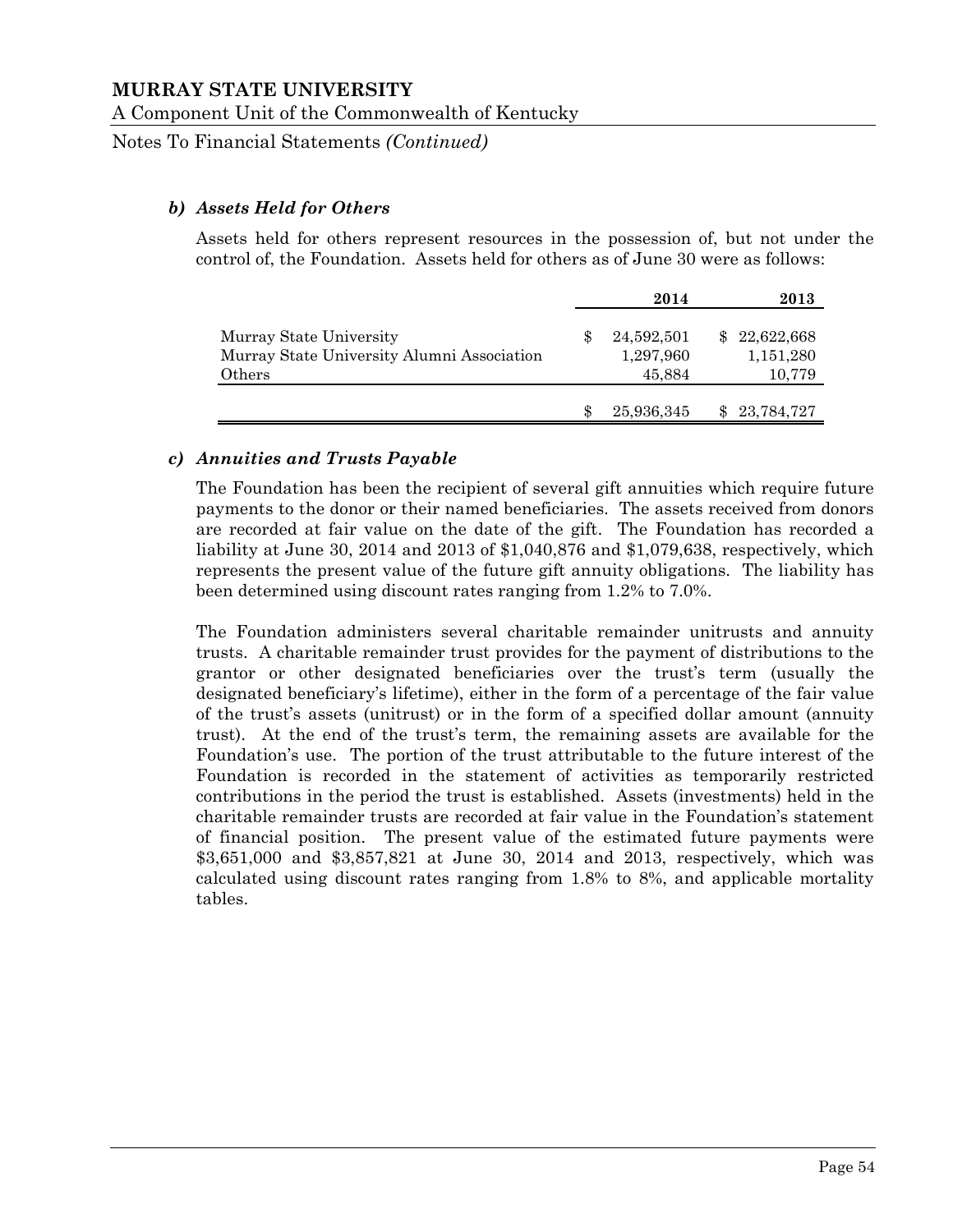A Component Unit of the Commonwealth of Kentucky

Notes To Financial Statements *(Continued)*

#### *d) Net Position*

#### **Temporarily Restricted Net Position**

Temporarily restricted net position at June 30 are available for the following purposes:

|                                       | 2014       | 2013         |
|---------------------------------------|------------|--------------|
|                                       |            |              |
| Scholarships                          | 14,560,634 | 9,748,381    |
| Instruction and institutional support | 9,732,155  | 8,239,678    |
| Chairs and professorships             | 531,151    | 460,901      |
|                                       | 24,823,940 | \$18,448,960 |

Permanently restricted net position at June 30 are restricted to:

|                                         | 2014             | 2013         |
|-----------------------------------------|------------------|--------------|
| Investment in perpetuity, the income of |                  |              |
| which is expendable to support:         |                  |              |
| Scholarships                            | \$<br>27,694,545 | \$26,505,911 |
| Instruction and institutional support   | 7,372,831        | 6,532,695    |
| Chairs and professorships               | 2,137,703        | 2,048,139    |
| Operations of the Golf Course           | 191,733          | 191,603      |
| Operating activities of the Foundation  | 385,987          | 370,615      |
|                                         |                  |              |
|                                         | 37,782,799       | \$35,648,963 |

Net position were released from donor restrictions by incurring expenses satisfying the restricted purposes or by occurrence of other events specified by donors.

|                                                       | 2014 |                        |    | 2013                   |  |
|-------------------------------------------------------|------|------------------------|----|------------------------|--|
| Scholarships<br>Instruction and institutional support |      | 1,446,813<br>1,204,414 | \$ | 1,194,933<br>1,365,464 |  |
|                                                       |      | 2,651,227              |    | 2,560,397              |  |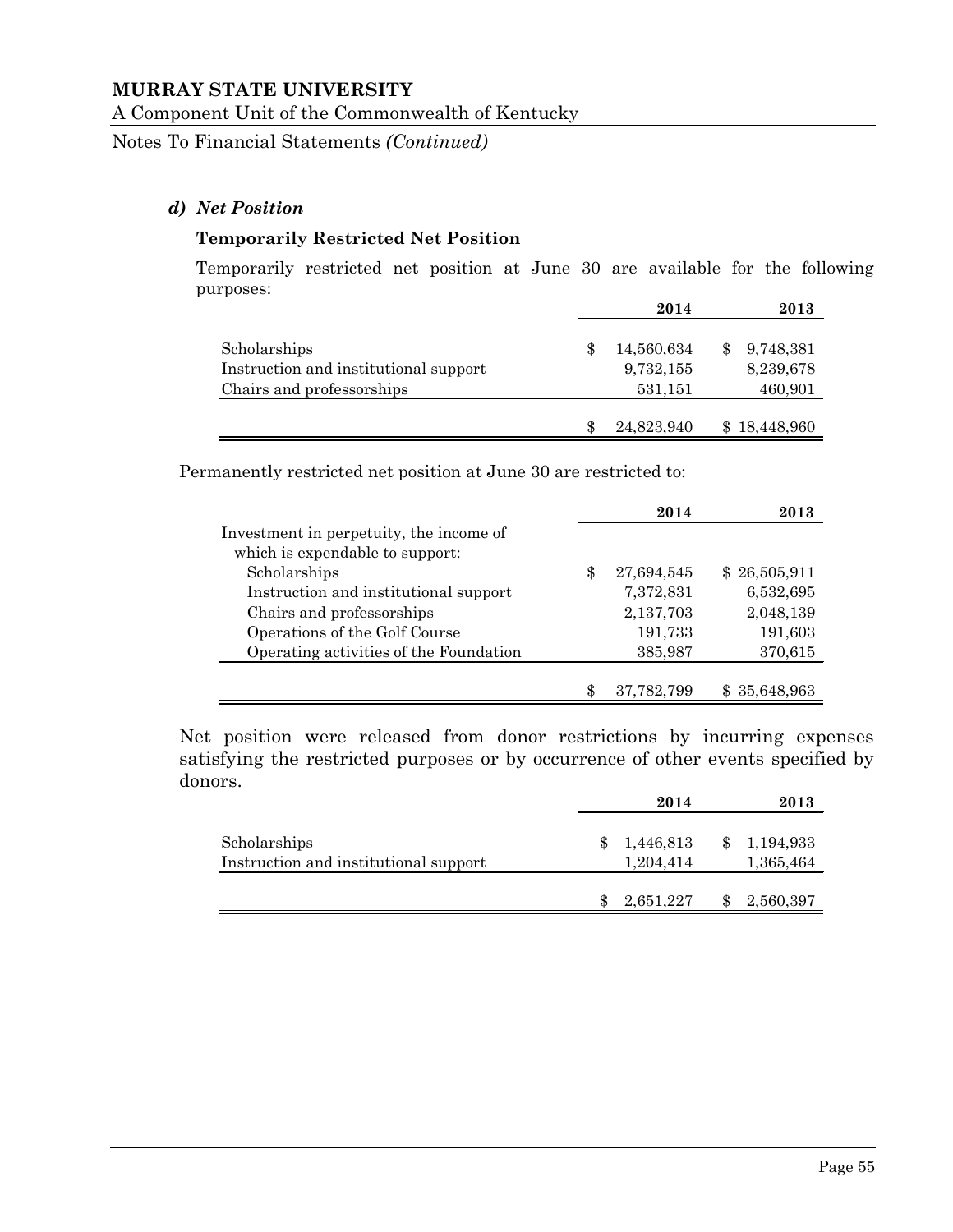Notes To Financial Statements *(Continued)*

### *Murray State University Athletic Foundation, Inc.*

Murray State University Athletic Foundation, Inc. (Racer Foundation) was a Kentucky nonprofit corporation formed to enhance the academic and athletic experience of the University student-athlete. The Racer Foundation had a Board of Directors separate from that of the University. The University did not control the timing or amount of receipts from the Racer Foundation, the majority of resources or income thereon that the Racer Foundation held and invested. The resources held by the Racer Foundation can only be used by, or for the benefit of, the University. The Racer Foundation was considered a component unit of the University. The Racer Foundation financial statements are not presented in the University's financial statements since they were not material to the University's financial statements.

In June 2014, the Murray State University Athletic Foundation, Inc. was dissolved. Assets, consisting of cash and real estate held for sale, were gifted to the Murray State University Foundation. Liabilities, consisting of payables to Murray State University, were written off as bad debt expense.

## **15. Risk Management**

The University is exposed to various risks of loss related to torts; theft of, damage to and destruction of assets; error and omission; employee injuries and illnesses; natural disasters and employee health and accident benefits. Commercial insurance coverage is purchased for claims arising from such matters other than those related to workers' compensation, natural disasters and employee health benefits. Settled claims have not exceeded this commercial coverage in any of the three preceding years. The Commonwealth of Kentucky self insures workers' compensation benefits for all state employees, including University employees. Claims are administered by the Risk Management Services Corporation.

## *Claims and Litigation*

The University is a defendant in various lawsuits. It is the opinion of management and its legal counsel, based in part on the doctrine of sovereign immunity and other statutory provisions, that the ultimate outcome of litigation will not have a material effect on the future operations or financial position of the University.

#### *Commitments*

The University has outstanding commitments under construction contracts of approximately \$3,007,797 and \$2,386,499 as of June 30, 2014 and 2013, respectively.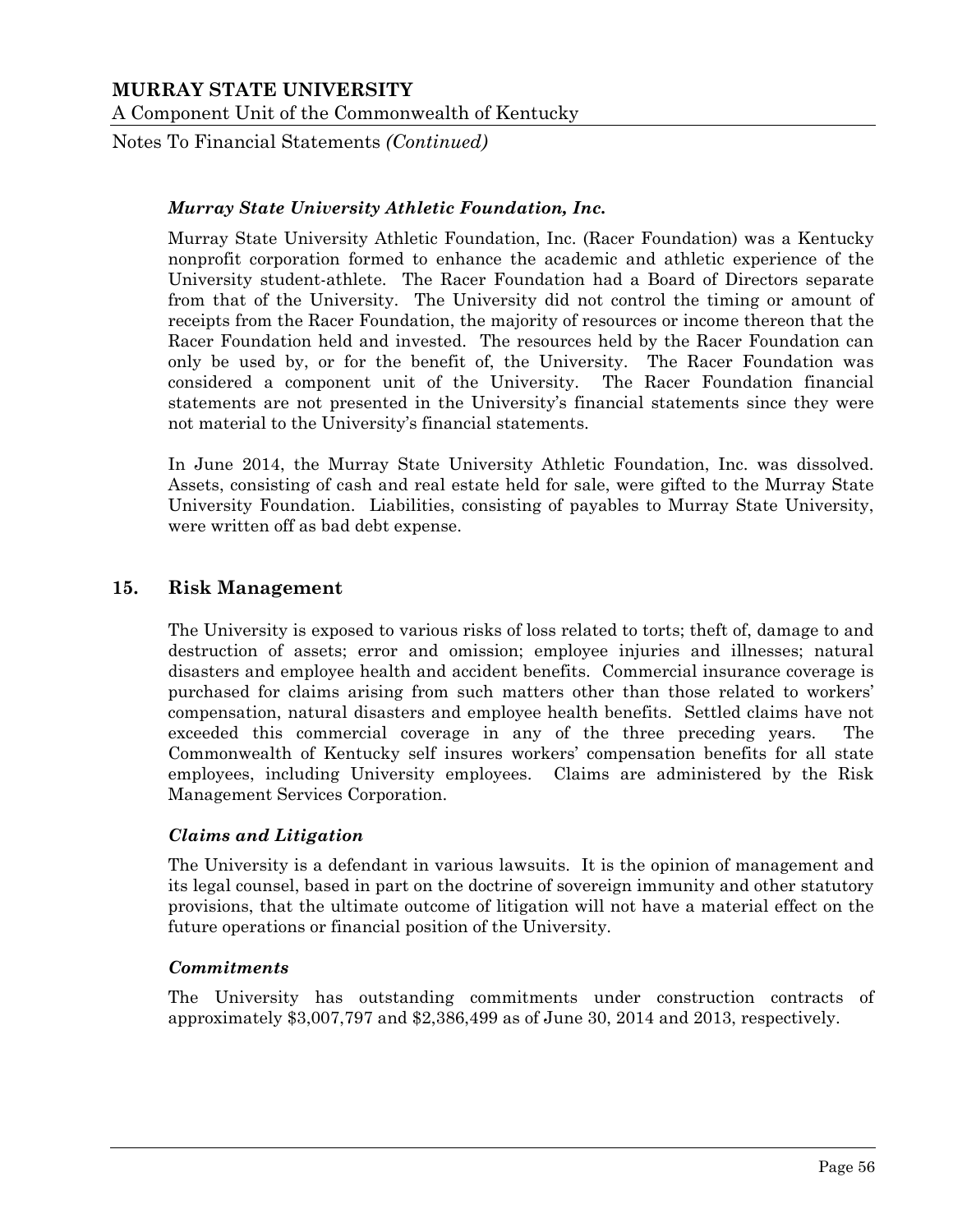Notes To Financial Statements *(Continued)*

#### *Government Grants*

The University is currently participating in numerous grants from various departments and agencies of the federal and state governments. The expenditures of grant proceeds must be for allowable and eligible purposes. Single Audits and audits by the granting department or agency may result in requests for reimbursement of unused grant proceeds or disallowed expenditures. Upon notification of final approval by the granting department or agency, the grants are considered closed.

## **16. Natural Expense Classifications with Functional Classifications**

The University's operating expenses by functional classification for the years ended June 30 were as follows:

|                |                  |                  |                  | Year Ended June 30, 2014      |                  |                   |
|----------------|------------------|------------------|------------------|-------------------------------|------------------|-------------------|
|                |                  |                  |                  | <b>Natural Classification</b> |                  |                   |
| Fund           | Compensation     |                  |                  | Noncapitalized                |                  |                   |
| Classification | and Benefits     | Operations       | <b>Utilities</b> | Equipment                     | Scholarships     | Total             |
| Instruction    | \$<br>53,722,084 | \$<br>5,891,460  | \$<br>201,995    | 1,212,578<br>\$               | \$               | \$<br>61,028,117  |
| Research       | 1,295,451        | 404,893          |                  | 68,818                        |                  | 1,769,162         |
| Public service | 5,673,020        | 2,298,314        | 226,173          | 99,835                        |                  | 8,297,342         |
| Libraries      | 1,916,065        | 1,339,653        | 96               | 74,455                        |                  | 3,330,269         |
| Academic       |                  |                  |                  |                               |                  |                   |
| support        | 4,434,612        | 2,464,007        | 50,735           | 269,158                       |                  | 7,218,512         |
| Student        |                  |                  |                  |                               |                  |                   |
| services       | 9,501,562        | 5,502,578        | 73,754           | 252,004                       | 16,000           | 15,345,898        |
| Institutional  |                  |                  |                  |                               |                  |                   |
| support        | 17,795,980       | 1,809,969        | 84,195           | 108,280                       |                  | 19,798,424        |
| Operations and |                  |                  |                  |                               |                  |                   |
| maintenance    | 7,158,150        | 6,024,036        | 5,682,214        | 16,115                        |                  | 18,880,515        |
| Financial aid  |                  |                  |                  |                               | 11,439,493       | 11,439,493        |
| Depreciation   |                  | 8,244,719        |                  |                               |                  | 8,244,719         |
| Auxiliary      | 7,459,358        | 11,362,496       | 2,732,754        | 129,152                       | 263,580          | 21,947,340        |
| Auxiliary      |                  |                  |                  |                               |                  |                   |
| depreciation   |                  | 1,277,967        |                  |                               |                  | 1,277,967         |
| Total expenses | 108,956,282      | 46,620,092<br>\$ | 9,051,916<br>\$  | 2,230,395<br>\$               | 11,719,073<br>\$ | 178,577,758<br>\$ |
|                |                  |                  |                  |                               |                  |                   |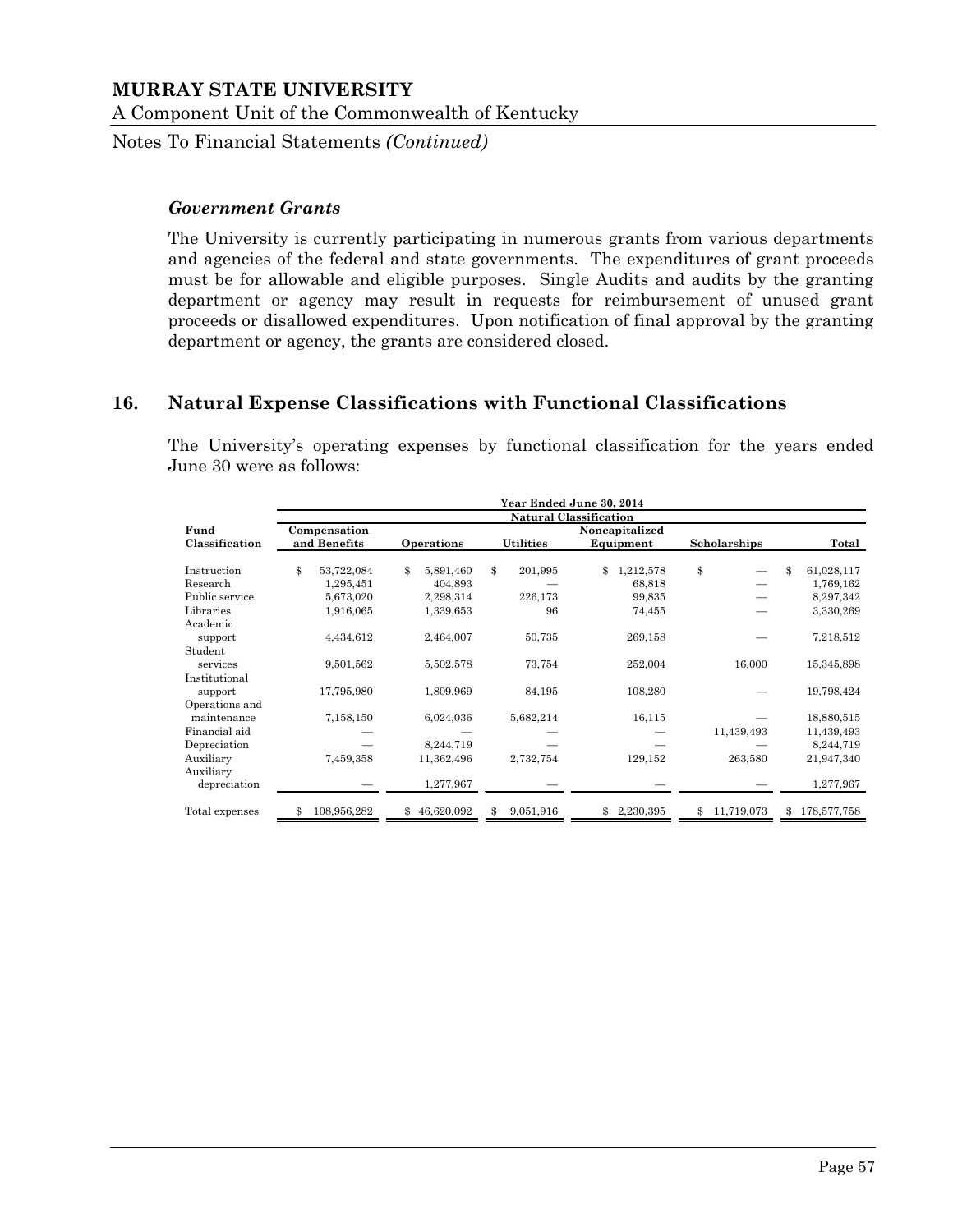Notes To Financial Statements *(Continued)*

|                | Year Ended June 30, 2013<br><b>Natural Classification</b> |                 |                  |               |                  |                   |  |  |
|----------------|-----------------------------------------------------------|-----------------|------------------|---------------|------------------|-------------------|--|--|
| Fund           | Compensation                                              |                 |                  |               |                  |                   |  |  |
| Classification | and Benefits                                              | Operations      | <b>Utilities</b> | Equipment     | Scholarships     | Total             |  |  |
| Instruction    | \$<br>51,990,426                                          | \$<br>5,646,398 | \$<br>149,556    | \$<br>741,214 | \$               | \$<br>58,527,594  |  |  |
| Research       | 1,316,923                                                 | 309,536         |                  | 23,455        |                  | 1,649,914         |  |  |
| Public service | 5,945,310                                                 | 2,039,033       | 220,548          | 137,726       |                  | 8,342,617         |  |  |
| Libraries      | 1,704,200                                                 | 1,353,307       | 87               | 159,076       |                  | 3,216,670         |  |  |
| Academic       |                                                           |                 |                  |               |                  |                   |  |  |
| support        | 4,414,547                                                 | 2,503,479       | 158,162          | 173,038       | 500              | 7,249,726         |  |  |
| Student        |                                                           |                 |                  |               |                  |                   |  |  |
| services       | 9,257,896                                                 | 5,059,022       | 77,789           | 208,147       | 20,345           | 14,623,199        |  |  |
| Institutional  |                                                           |                 |                  |               |                  |                   |  |  |
| support        | 17,435,632                                                | 1,172,420       | 98,639           | 181,966       |                  | 18,888,657        |  |  |
| Operations and |                                                           |                 |                  |               |                  |                   |  |  |
| maintenance    | 6,697,346                                                 | 4,062,565       | 5,342,716        | 48,825        |                  | 16, 151, 452      |  |  |
| Financial aid  |                                                           |                 |                  |               | 11,280,915       | 11,280,915        |  |  |
| Depreciation   |                                                           | 8,431,901       |                  |               |                  | 8,431,901         |  |  |
| Auxiliary      | 7,222,447                                                 | 11,171,067      | 2,711,203        | 111,679       | 261,265          | 21,477,661        |  |  |
| Auxiliary      |                                                           |                 |                  |               |                  |                   |  |  |
| depreciation   |                                                           | 1,264,334       |                  |               |                  | 1,264,334         |  |  |
| Total expenses | 105,984,727                                               | \$43,013,062    | 8,758,700        | \$1,785,126   | 11,563,025<br>\$ | 171,104,640<br>\$ |  |  |

## **17. Segment Information**

A segment is an identifiable activity reported as a stand-alone entity for which one or more revenue bonds are outstanding. A segment has a specifically identifiable revenue stream pledged in support of revenue bonds and has related expenses, gains and losses and assets and liabilities that are required by an external party to be accounted for separately. The Susan E. Bauernfeind Student Recreation and Wellness Center is the University's only reportable segment.

#### *Susan E. Bauernfeind Student Recreation and Wellness Center*

The University entered into an agreement with the City of Murray, Kentucky on December 30, 2002, to finance the construction of a student recreation/wellness center. The University established a \$3.00 per credit hour student fee, effective for the Fall 2002 semester, to be designated as the Wellness Center Fee. A portion of the revenues from this fee will be used to fund all debt and debt related expenses according to the terms and provisions of the Memorandum of Agreement between the University and the City of Murray.

The City of Murray refinanced the original bonds in the spring of 2012 to take advantage of an overall decrease in net interest costs. The terms of original agreement between the University and the City of Murray remained unchanged, with the exception of changes in the amount of debt and interest payments.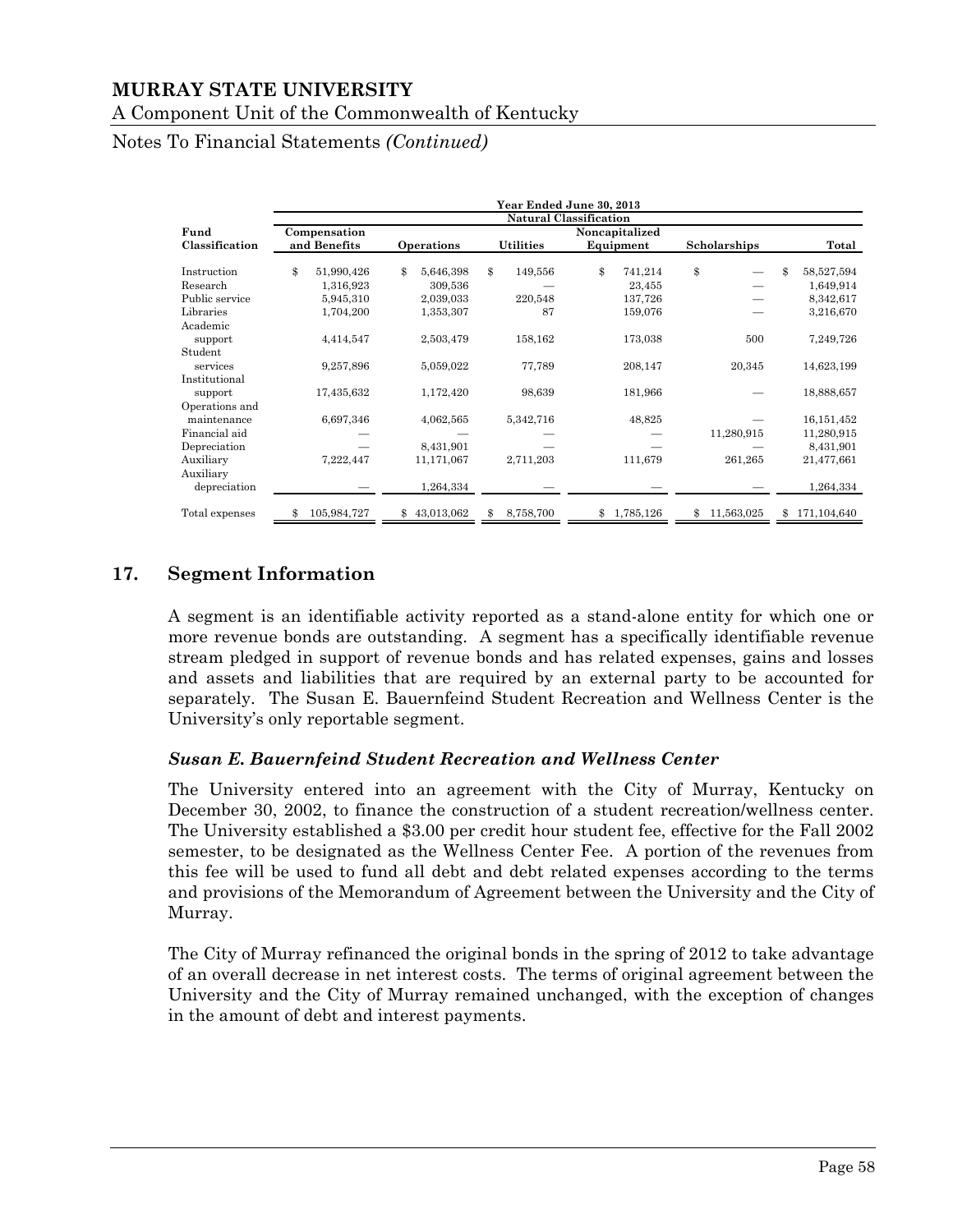Notes To Financial Statements *(Continued)*

Condensed financial information as of and for the years ended June 30 of the University's Wellness Center segment is as follows:

|                                      | 2014          | 2013<br>(Restated)      |
|--------------------------------------|---------------|-------------------------|
| Assets                               |               |                         |
| Current assets                       | \$<br>534,758 | $\mathbb{S}$<br>327,545 |
| Noncurrent assets                    | 1,753,477     | 1,617,112               |
| Capital assets, net of accumulated   |               |                         |
| depreciation                         | 8,050,083     | 8,318,799               |
| Total assets                         | 10,338,318    | 10,263,456              |
| Deferred outflows of resources       |               |                         |
| Bond refunding loss                  | 362,411       | 381,697                 |
| Total deferred outflows of resources | 362,411       | 381,697                 |
| Liabilities                          |               |                         |
| Current liabilities                  | 35,161        | 35,617                  |
| Noncurrent liabilities               | 8,789,999     | 9,095,001               |
| Total liabilities                    | 8,825,160     | 9,130,618               |
| Net position                         |               |                         |
| Net invested in capital assets       | (377,506)     | (394,505)               |
| Restricted                           |               |                         |
| Expendable capital                   | 982,318       | 852,072                 |
| Expendable debt service              | 735,967       | 729,429                 |
| Unrestricted                         | 534,790       | 327,539                 |
| Total net position                   | 1,875,569     | 1,514,535<br>\$         |

#### *Wellness Center - Condensed Statements of Net Position*

#### *Wellness Center - Condensed Statements of Revenues, Expenses and Changes in Net Position*

|                                 | 2014            | 2013             |
|---------------------------------|-----------------|------------------|
| Operating revenues              | \$<br>88.541    | 78,821<br>\$     |
| Operating expenses              | (549, 526)      | (482, 219)       |
| Depreciation expense            | (268, 715)      | (268, 715)       |
| Operating loss                  | (729, 700)      | (672, 113)       |
| Nonoperating revenues           | 1,090,734       | 918,513          |
| Change in net position          | 361,034         | 246,400          |
| Net position, beginning of year | 1,514,535       | 1,268,135        |
| Net position, end of year       | 1,875,569<br>\$ | 1,514,535<br>\$. |